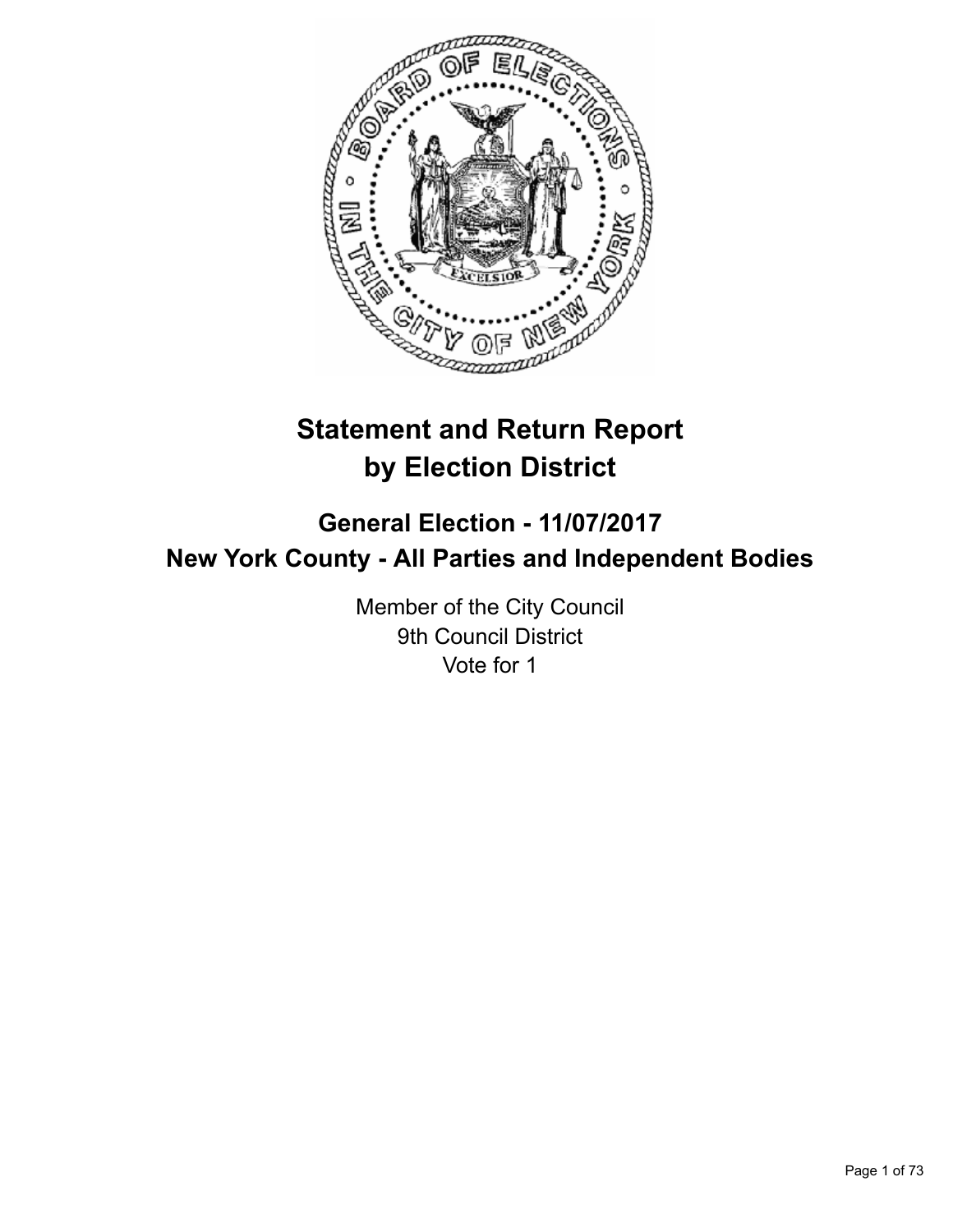

| <b>PUBLIC COUNTER</b>                                    | 256            |
|----------------------------------------------------------|----------------|
| <b>MANUALLY COUNTED EMERGENCY</b>                        | 0              |
| ABSENTEE / MILITARY                                      | 4              |
| <b>AFFIDAVIT</b>                                         | 1              |
| <b>Total Ballots</b>                                     | 261            |
| Less - Inapplicable Federal/Special Presidential Ballots | 0              |
| <b>Total Applicable Ballots</b>                          | 261            |
| <b>BILL PERKINS (DEMOCRATIC)</b>                         | 199            |
| <b>JACK ROYSTER (REPUBLICAN)</b>                         | 4              |
| BILL PERKINS (WORKING FAMILIES)                          | 8              |
| PIERRE A. GOODING (REFORM)                               | $\overline{2}$ |
| TYSON-LORD GRAY (LIBERAL)                                | 14             |
| DIANNE L. MACK (HARLEM MATTERS)                          | 7              |
| UNATTRIBUTABLE WRITE-IN (WRITE-IN)                       | 1              |
| <b>Total Votes</b>                                       | 235            |
| Unrecorded                                               | 26             |

| <b>PUBLIC COUNTER</b>                                    | 260 |
|----------------------------------------------------------|-----|
| <b>MANUALLY COUNTED EMERGENCY</b>                        | 0   |
| ABSENTEE / MILITARY                                      | 8   |
| <b>AFFIDAVIT</b>                                         | 3   |
| <b>Total Ballots</b>                                     | 271 |
| Less - Inapplicable Federal/Special Presidential Ballots | 0   |
| <b>Total Applicable Ballots</b>                          | 271 |
| BILL PERKINS (DEMOCRATIC)                                | 170 |
| <b>JACK ROYSTER (REPUBLICAN)</b>                         | 21  |
| BILL PERKINS (WORKING FAMILIES)                          | 21  |
| PIERRE A. GOODING (REFORM)                               | 3   |
| TYSON-LORD GRAY (LIBERAL)                                | 26  |
| DIANNE L. MACK (HARLEM MATTERS)                          | 14  |
| CORDELL CLEARE (WRITE-IN)                                | 1   |
| SHANELLE WASHINGTON (WRITE-IN)                           | 1   |
| <b>Total Votes</b>                                       | 257 |
| Unrecorded                                               | 14  |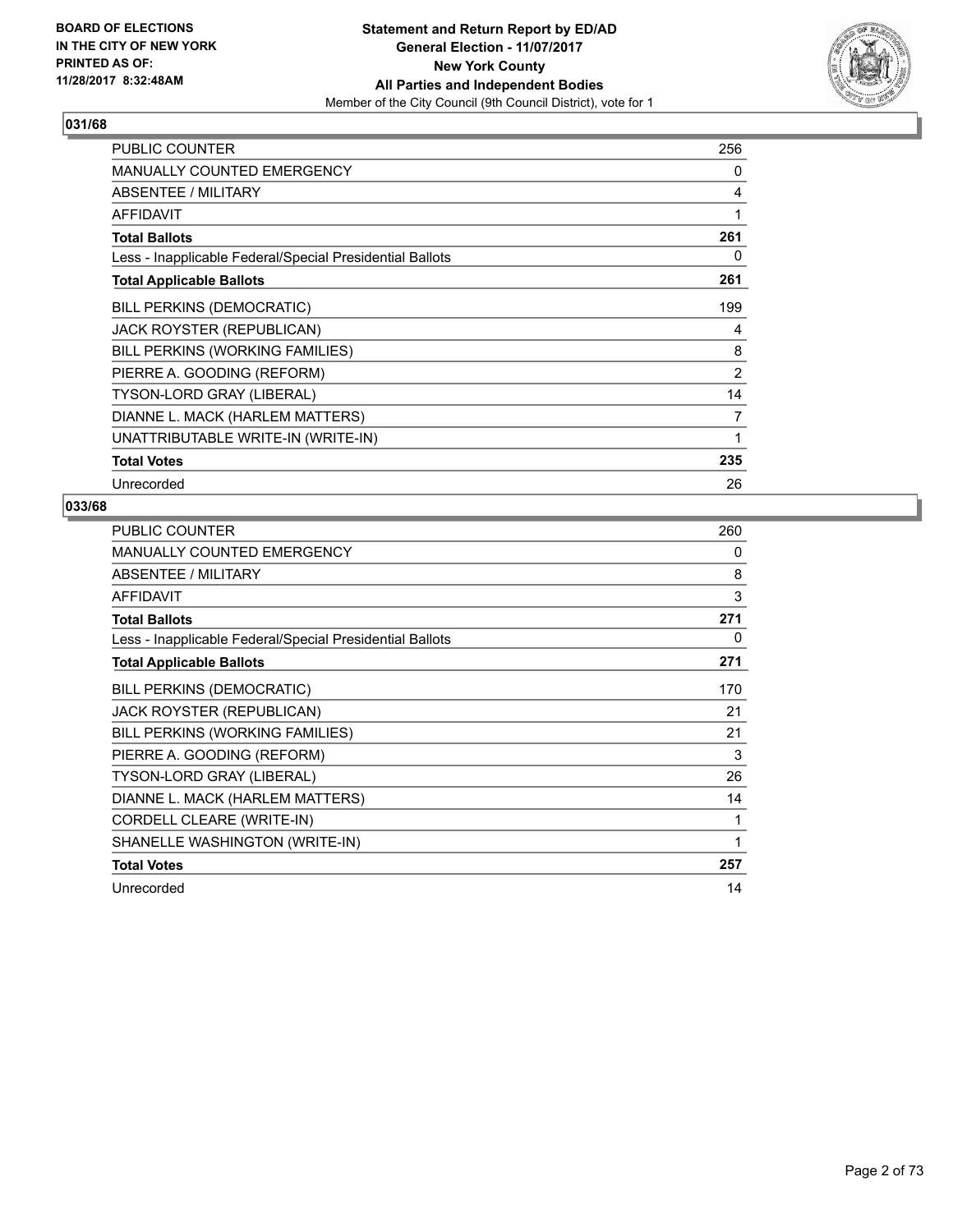

| <b>PUBLIC COUNTER</b>                                    | 207      |
|----------------------------------------------------------|----------|
| <b>MANUALLY COUNTED EMERGENCY</b>                        | 0        |
| ABSENTEE / MILITARY                                      | 10       |
| <b>AFFIDAVIT</b>                                         | 1        |
| <b>Total Ballots</b>                                     | 218      |
| Less - Inapplicable Federal/Special Presidential Ballots | 0        |
| <b>Total Applicable Ballots</b>                          | 218      |
| <b>BILL PERKINS (DEMOCRATIC)</b>                         | 151      |
| JACK ROYSTER (REPUBLICAN)                                | 4        |
| BILL PERKINS (WORKING FAMILIES)                          | 8        |
| PIERRE A. GOODING (REFORM)                               | $\Omega$ |
| <b>TYSON-LORD GRAY (LIBERAL)</b>                         | 26       |
| DIANNE L. MACK (HARLEM MATTERS)                          | 13       |
| <b>Total Votes</b>                                       | 202      |
| Unrecorded                                               | 16       |

| PUBLIC COUNTER                                           | 155 |
|----------------------------------------------------------|-----|
| MANUALLY COUNTED EMERGENCY                               | 0   |
| <b>ABSENTEE / MILITARY</b>                               | 3   |
| AFFIDAVIT                                                | 3   |
| <b>Total Ballots</b>                                     | 161 |
| Less - Inapplicable Federal/Special Presidential Ballots | 0   |
| <b>Total Applicable Ballots</b>                          | 161 |
| <b>BILL PERKINS (DEMOCRATIC)</b>                         | 107 |
| <b>JACK ROYSTER (REPUBLICAN)</b>                         | 7   |
| BILL PERKINS (WORKING FAMILIES)                          | 6   |
| PIERRE A. GOODING (REFORM)                               | 3   |
| <b>TYSON-LORD GRAY (LIBERAL)</b>                         | 16  |
| DIANNE L. MACK (HARLEM MATTERS)                          | 9   |
| <b>Total Votes</b>                                       | 148 |
| Unrecorded                                               | 13  |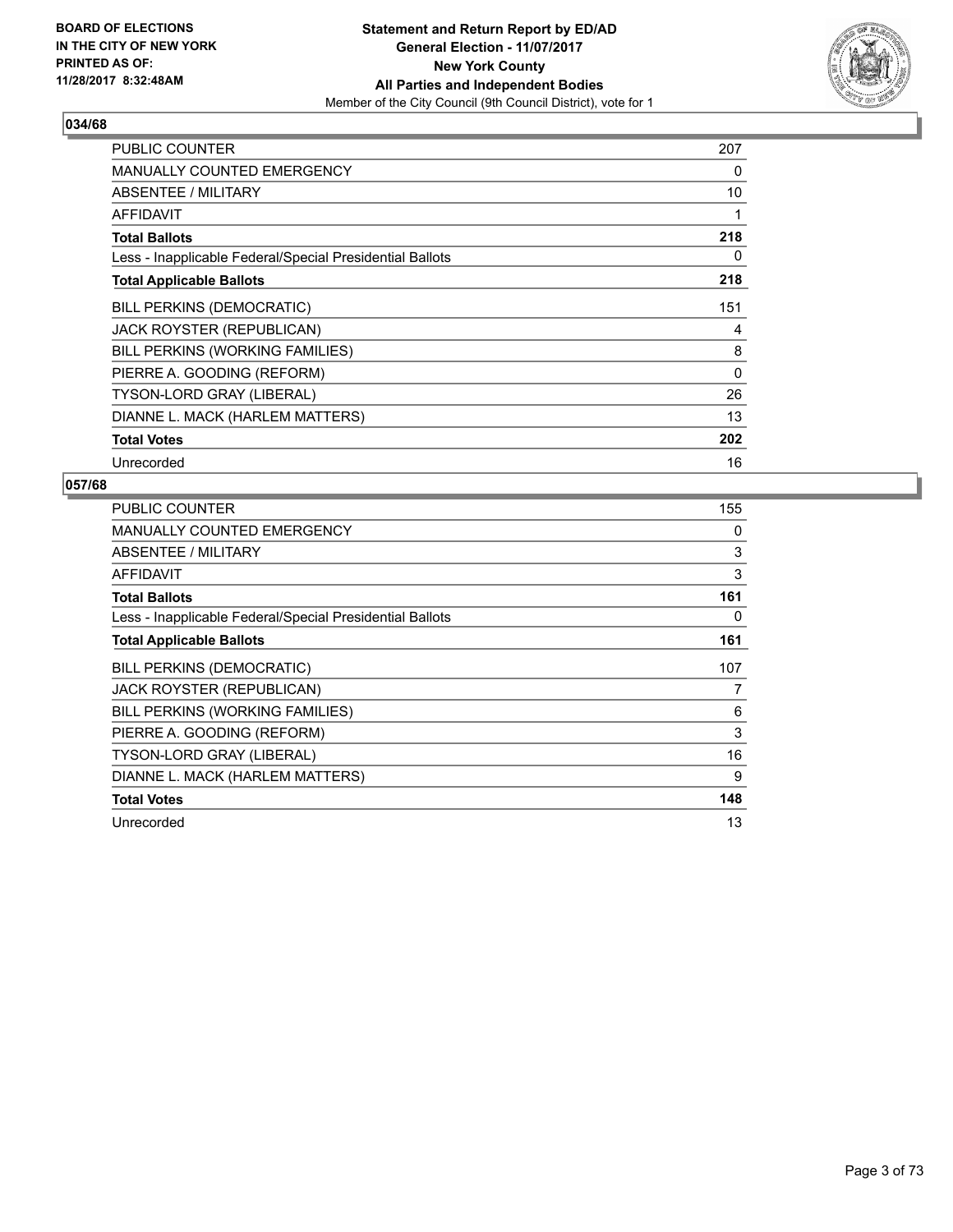

| PUBLIC COUNTER                                           | 146            |
|----------------------------------------------------------|----------------|
| MANUALLY COUNTED EMERGENCY                               | 0              |
| ABSENTEE / MILITARY                                      | 4              |
| <b>AFFIDAVIT</b>                                         | 0              |
| <b>Total Ballots</b>                                     | 150            |
| Less - Inapplicable Federal/Special Presidential Ballots | 0              |
| <b>Total Applicable Ballots</b>                          | 150            |
| <b>BILL PERKINS (DEMOCRATIC)</b>                         | 113            |
| <b>JACK ROYSTER (REPUBLICAN)</b>                         | 4              |
| BILL PERKINS (WORKING FAMILIES)                          | 1              |
| PIERRE A. GOODING (REFORM)                               | $\overline{2}$ |
| TYSON-LORD GRAY (LIBERAL)                                | 8              |
| DIANNE L. MACK (HARLEM MATTERS)                          | 1              |
| <b>Total Votes</b>                                       | 129            |
| Unrecorded                                               | 21             |

| <b>PUBLIC COUNTER</b>                                    | 145            |
|----------------------------------------------------------|----------------|
| <b>MANUALLY COUNTED EMERGENCY</b>                        | 0              |
| ABSENTEE / MILITARY                                      | 9              |
| AFFIDAVIT                                                | 2              |
| <b>Total Ballots</b>                                     | 156            |
| Less - Inapplicable Federal/Special Presidential Ballots | 0              |
| <b>Total Applicable Ballots</b>                          | 156            |
| <b>BILL PERKINS (DEMOCRATIC)</b>                         | 122            |
| JACK ROYSTER (REPUBLICAN)                                | 3              |
| BILL PERKINS (WORKING FAMILIES)                          | 3              |
| PIERRE A. GOODING (REFORM)                               | $\overline{2}$ |
| <b>TYSON-LORD GRAY (LIBERAL)</b>                         | 8              |
| DIANNE L. MACK (HARLEM MATTERS)                          | 2              |
| <b>Total Votes</b>                                       | 140            |
| Unrecorded                                               | 16             |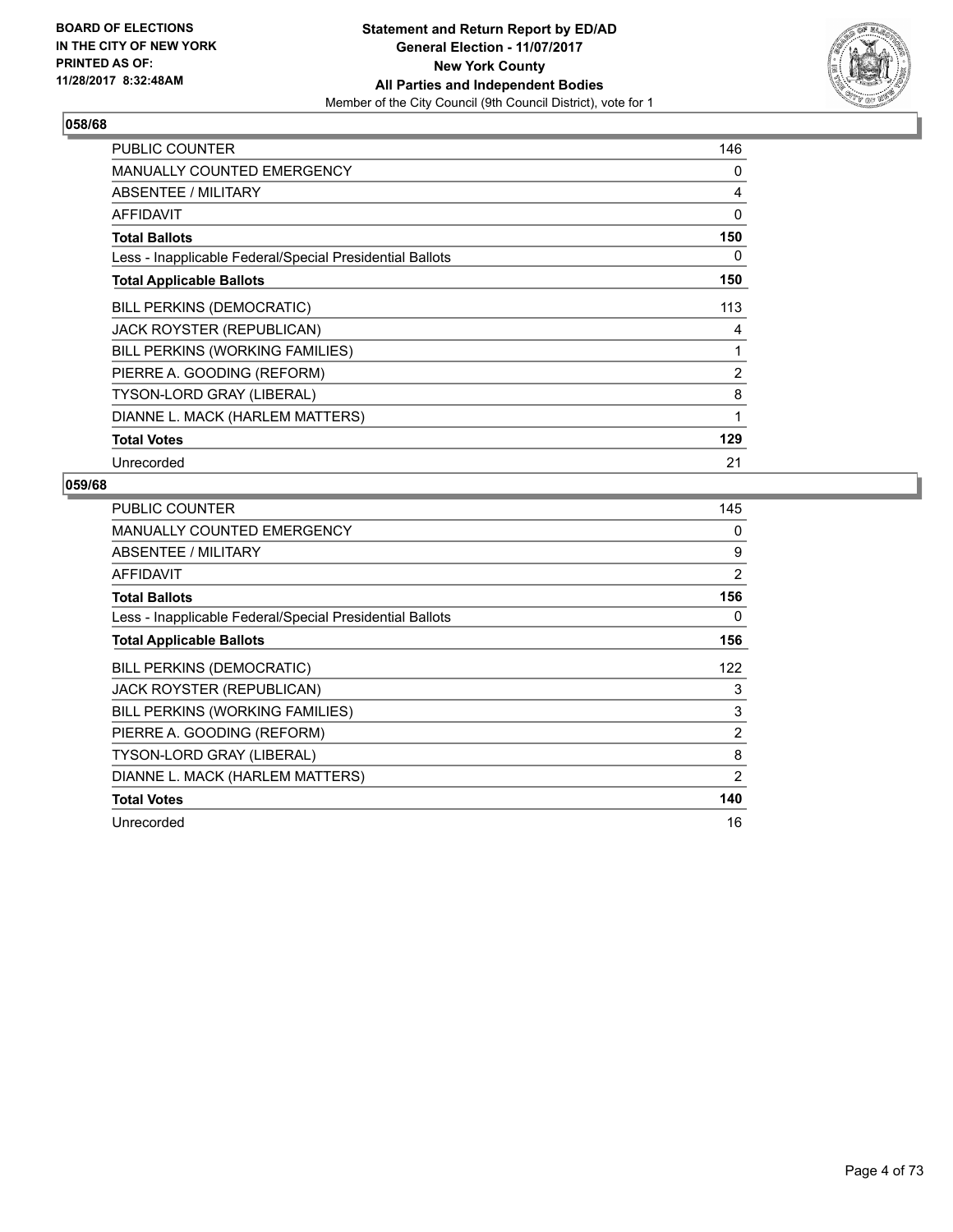

| <b>PUBLIC COUNTER</b>                                    | 176 |
|----------------------------------------------------------|-----|
| <b>MANUALLY COUNTED EMERGENCY</b>                        | 0   |
| <b>ABSENTEE / MILITARY</b>                               | 7   |
| AFFIDAVIT                                                |     |
| <b>Total Ballots</b>                                     | 184 |
| Less - Inapplicable Federal/Special Presidential Ballots | 0   |
| <b>Total Applicable Ballots</b>                          | 184 |
| <b>BILL PERKINS (DEMOCRATIC)</b>                         | 135 |
| JACK ROYSTER (REPUBLICAN)                                | 11  |
| BILL PERKINS (WORKING FAMILIES)                          | 3   |
| PIERRE A. GOODING (REFORM)                               | 1   |
| <b>TYSON-LORD GRAY (LIBERAL)</b>                         | 6   |
| DIANNE L. MACK (HARLEM MATTERS)                          | 8   |
| <b>Total Votes</b>                                       | 164 |
| Unrecorded                                               | 20  |

| <b>PUBLIC COUNTER</b>                                    | 165 |
|----------------------------------------------------------|-----|
| MANUALLY COUNTED EMERGENCY                               | 0   |
| ABSENTEE / MILITARY                                      | 7   |
| AFFIDAVIT                                                | 1   |
| <b>Total Ballots</b>                                     | 173 |
| Less - Inapplicable Federal/Special Presidential Ballots | 0   |
| <b>Total Applicable Ballots</b>                          | 173 |
| <b>BILL PERKINS (DEMOCRATIC)</b>                         | 131 |
| JACK ROYSTER (REPUBLICAN)                                | 4   |
| BILL PERKINS (WORKING FAMILIES)                          | 3   |
| PIERRE A. GOODING (REFORM)                               | 0   |
| <b>TYSON-LORD GRAY (LIBERAL)</b>                         | 7   |
| DIANNE L. MACK (HARLEM MATTERS)                          | 7   |
| <b>Total Votes</b>                                       | 152 |
| Unrecorded                                               | 21  |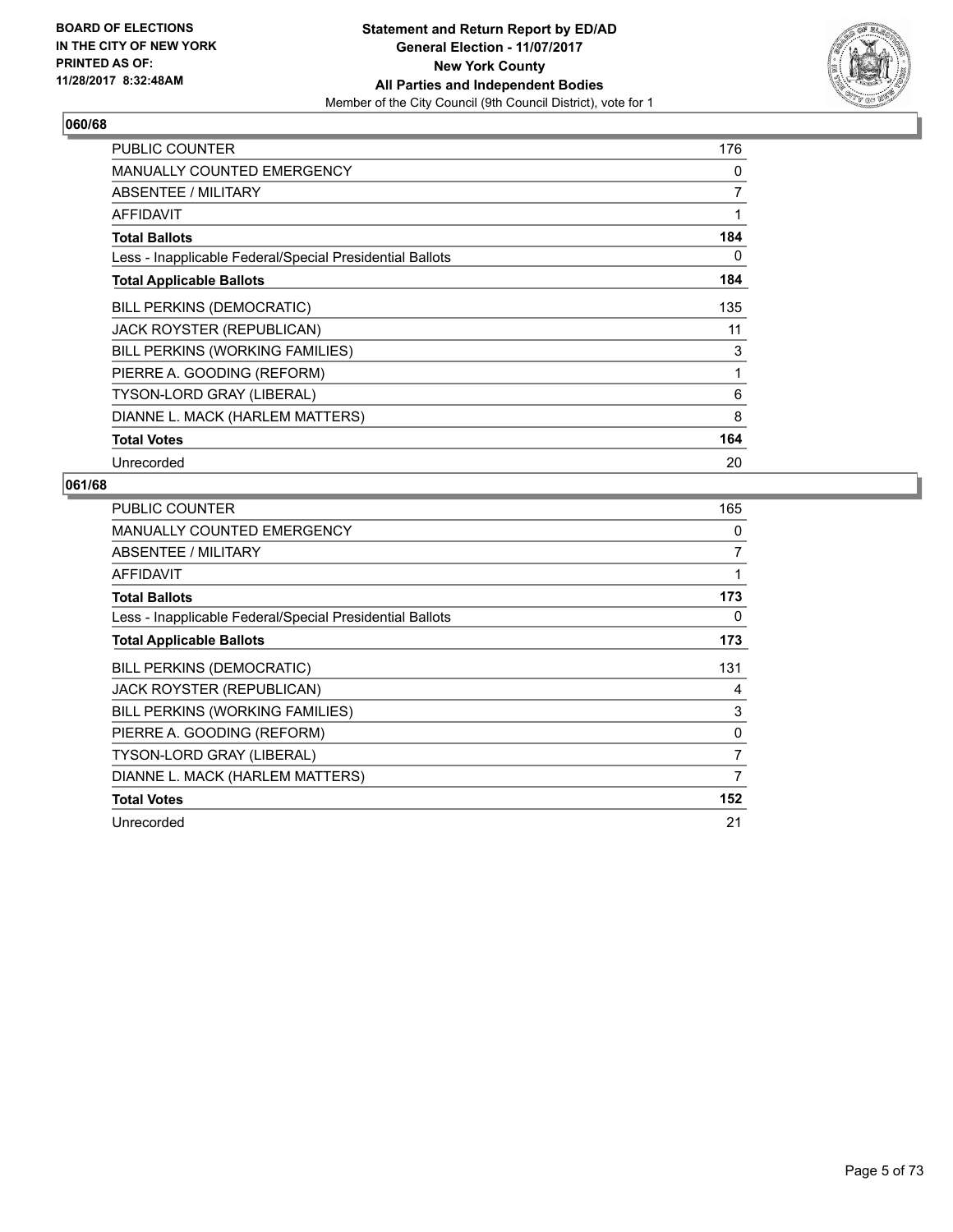

| <b>PUBLIC COUNTER</b>                                    | 160 |
|----------------------------------------------------------|-----|
| <b>MANUALLY COUNTED EMERGENCY</b>                        | 0   |
| ABSENTEE / MILITARY                                      | 4   |
| <b>AFFIDAVIT</b>                                         | 1   |
| <b>Total Ballots</b>                                     | 165 |
| Less - Inapplicable Federal/Special Presidential Ballots | 0   |
| <b>Total Applicable Ballots</b>                          | 165 |
| <b>BILL PERKINS (DEMOCRATIC)</b>                         | 116 |
| <b>JACK ROYSTER (REPUBLICAN)</b>                         | 7   |
| BILL PERKINS (WORKING FAMILIES)                          | 3   |
| PIERRE A. GOODING (REFORM)                               | 0   |
| <b>TYSON-LORD GRAY (LIBERAL)</b>                         | 14  |
| DIANNE L. MACK (HARLEM MATTERS)                          | 4   |
| MARVIN HOLLAND (WRITE-IN)                                | 1   |
| <b>Total Votes</b>                                       | 145 |
| Unrecorded                                               | 20  |

| PUBLIC COUNTER                                           | 280            |
|----------------------------------------------------------|----------------|
| <b>MANUALLY COUNTED EMERGENCY</b>                        | 0              |
| ABSENTEE / MILITARY                                      | 6              |
| <b>AFFIDAVIT</b>                                         | 6              |
| <b>Total Ballots</b>                                     | 292            |
| Less - Inapplicable Federal/Special Presidential Ballots | 0              |
| <b>Total Applicable Ballots</b>                          | 292            |
| <b>BILL PERKINS (DEMOCRATIC)</b>                         | 183            |
| <b>JACK ROYSTER (REPUBLICAN)</b>                         | 17             |
| BILL PERKINS (WORKING FAMILIES)                          | 2              |
| PIERRE A. GOODING (REFORM)                               | 7              |
| TYSON-LORD GRAY (LIBERAL)                                | 38             |
| DIANNE L. MACK (HARLEM MATTERS)                          | 12             |
| DIANA AYALA (WRITE-IN)                                   | 1              |
| UNATTRIBUTABLE WRITE-IN (WRITE-IN)                       | $\overline{c}$ |
| <b>Total Votes</b>                                       | 262            |
| Unrecorded                                               | 30             |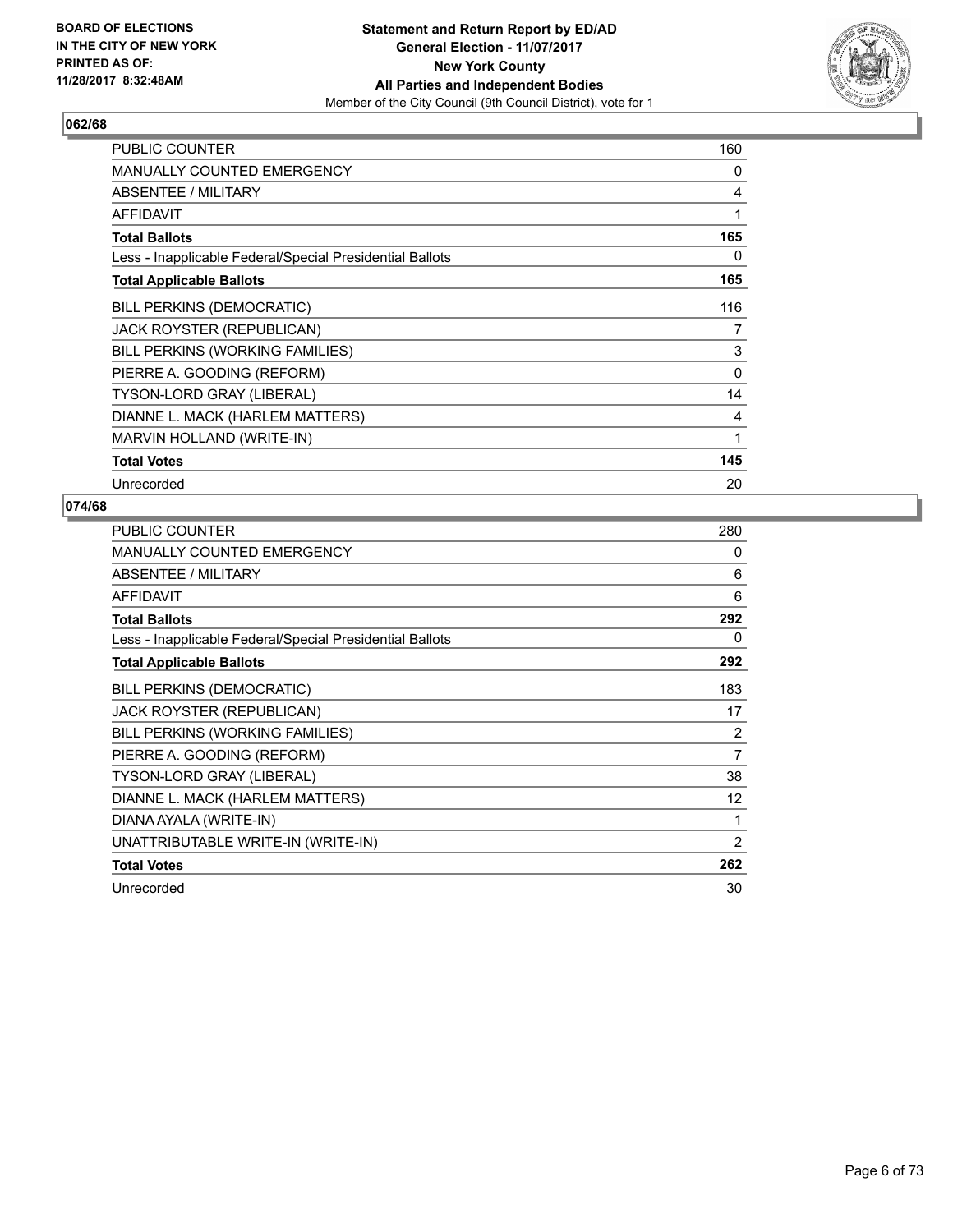

| <b>PUBLIC COUNTER</b>                                    | 332 |
|----------------------------------------------------------|-----|
| <b>MANUALLY COUNTED EMERGENCY</b>                        | 0   |
| ABSENTEE / MILITARY                                      | 4   |
| <b>AFFIDAVIT</b>                                         | 5   |
| <b>Total Ballots</b>                                     | 341 |
| Less - Inapplicable Federal/Special Presidential Ballots | 0   |
| <b>Total Applicable Ballots</b>                          | 341 |
| <b>BILL PERKINS (DEMOCRATIC)</b>                         | 189 |
| JACK ROYSTER (REPUBLICAN)                                | 25  |
| BILL PERKINS (WORKING FAMILIES)                          | 9   |
| PIERRE A. GOODING (REFORM)                               | 6   |
| <b>TYSON-LORD GRAY (LIBERAL)</b>                         | 75  |
| DIANNE L. MACK (HARLEM MATTERS)                          | 17  |
| <b>Total Votes</b>                                       | 321 |
| Unrecorded                                               | 20  |

| <b>PUBLIC COUNTER</b>                                    | 67          |
|----------------------------------------------------------|-------------|
| <b>MANUALLY COUNTED EMERGENCY</b>                        | 0           |
| ABSENTEE / MILITARY                                      | 0           |
| <b>AFFIDAVIT</b>                                         | $\mathbf 0$ |
| <b>Total Ballots</b>                                     | 67          |
| Less - Inapplicable Federal/Special Presidential Ballots | 0           |
| <b>Total Applicable Ballots</b>                          | 67          |
| <b>BILL PERKINS (DEMOCRATIC)</b>                         | 41          |
| JACK ROYSTER (REPUBLICAN)                                | 2           |
| BILL PERKINS (WORKING FAMILIES)                          | 1           |
| PIERRE A. GOODING (REFORM)                               | $\Omega$    |
| <b>TYSON-LORD GRAY (LIBERAL)</b>                         | 15          |
| DIANNE L. MACK (HARLEM MATTERS)                          | 4           |
| <b>Total Votes</b>                                       | 63          |
| Unrecorded                                               | 4           |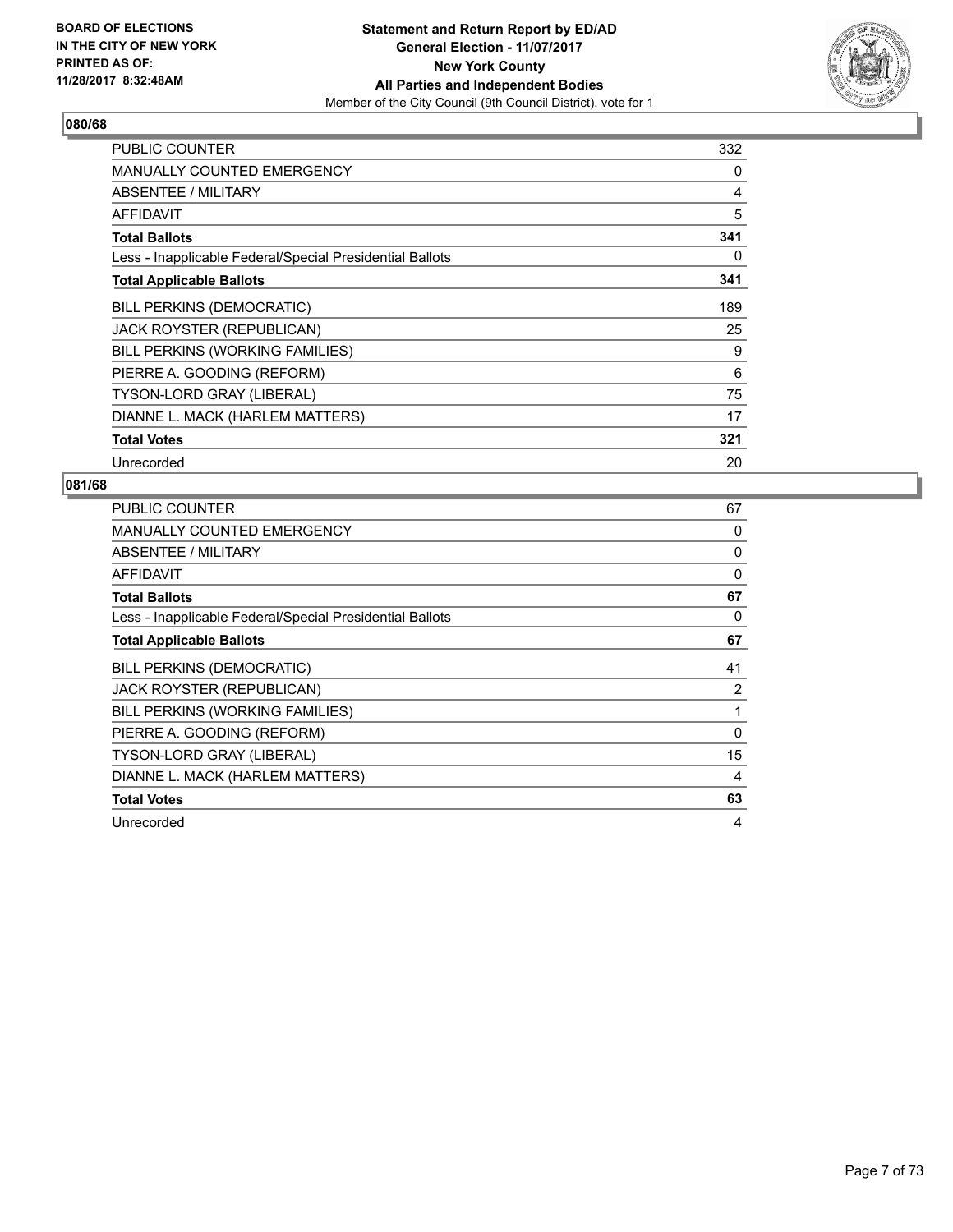

| <b>PUBLIC COUNTER</b>                                    | 331 |
|----------------------------------------------------------|-----|
| <b>MANUALLY COUNTED EMERGENCY</b>                        | 0   |
| ABSENTEE / MILITARY                                      | 19  |
| <b>AFFIDAVIT</b>                                         | 6   |
| <b>Total Ballots</b>                                     | 356 |
| Less - Inapplicable Federal/Special Presidential Ballots | 0   |
| <b>Total Applicable Ballots</b>                          | 356 |
| BILL PERKINS (DEMOCRATIC)                                | 221 |
| JACK ROYSTER (REPUBLICAN)                                | 6   |
| BILL PERKINS (WORKING FAMILIES)                          | 15  |
| PIERRE A. GOODING (REFORM)                               | 5   |
| TYSON-LORD GRAY (LIBERAL)                                | 60  |
| DIANNE L. MACK (HARLEM MATTERS)                          | 20  |
| MARVIN HOLLAND (WRITE-IN)                                | 7   |
| <b>Total Votes</b>                                       | 334 |
| Unrecorded                                               | 22  |

| <b>PUBLIC COUNTER</b>                                    | 230 |
|----------------------------------------------------------|-----|
| MANUALLY COUNTED EMERGENCY                               | 0   |
| ABSENTEE / MILITARY                                      | 6   |
| <b>AFFIDAVIT</b>                                         | 3   |
| <b>Total Ballots</b>                                     | 239 |
| Less - Inapplicable Federal/Special Presidential Ballots | 0   |
| <b>Total Applicable Ballots</b>                          | 239 |
| BILL PERKINS (DEMOCRATIC)                                | 175 |
| <b>JACK ROYSTER (REPUBLICAN)</b>                         | 8   |
| BILL PERKINS (WORKING FAMILIES)                          | 8   |
| PIERRE A. GOODING (REFORM)                               | 3   |
| TYSON-LORD GRAY (LIBERAL)                                | 19  |
| DIANNE L. MACK (HARLEM MATTERS)                          | 9   |
| <b>Total Votes</b>                                       | 222 |
| Unrecorded                                               | 17  |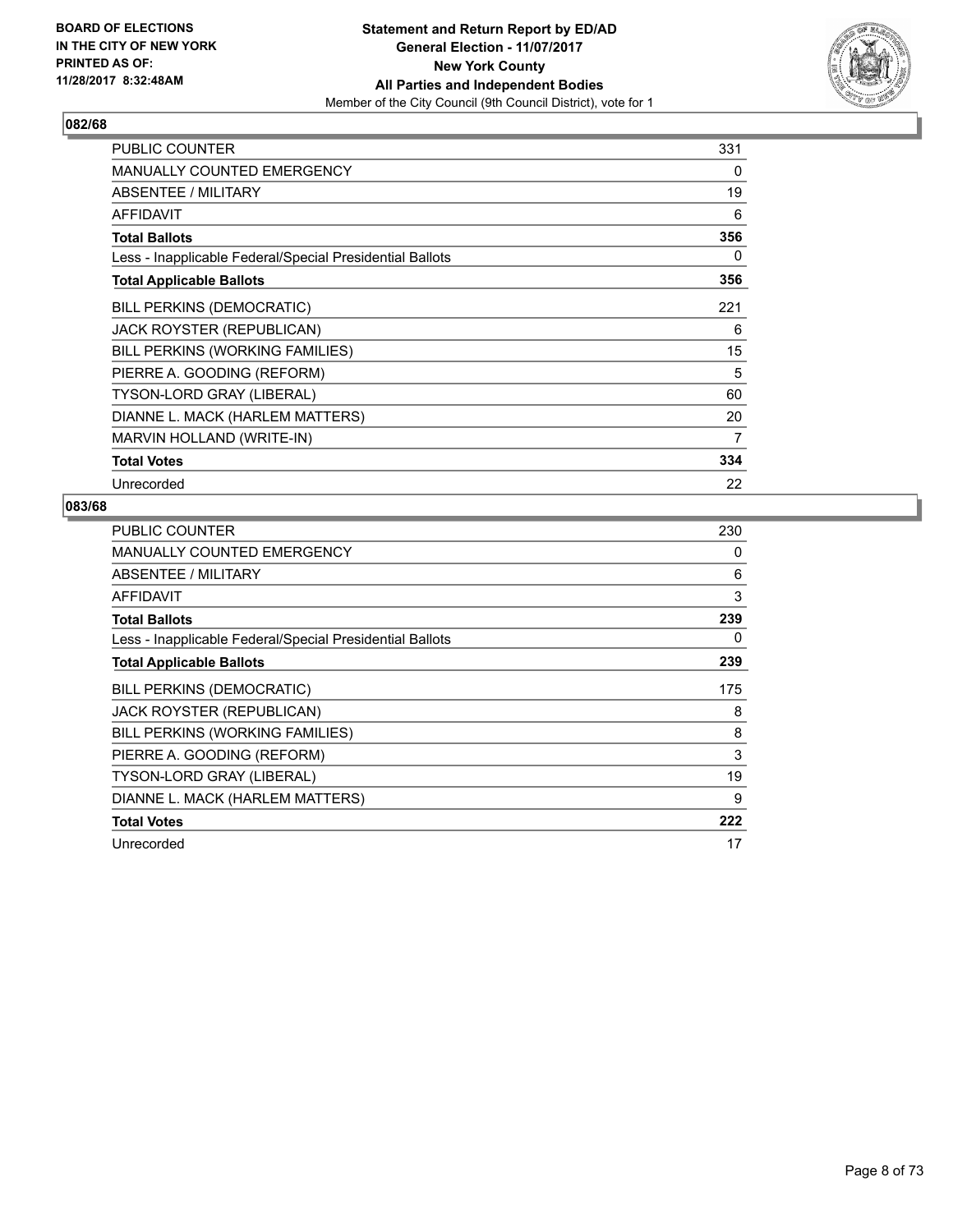

| <b>PUBLIC COUNTER</b>                                    | 118            |
|----------------------------------------------------------|----------------|
| <b>MANUALLY COUNTED EMERGENCY</b>                        | 0              |
| ABSENTEE / MILITARY                                      | $\overline{2}$ |
| AFFIDAVIT                                                | 8              |
| <b>Total Ballots</b>                                     | 128            |
| Less - Inapplicable Federal/Special Presidential Ballots | 0              |
| <b>Total Applicable Ballots</b>                          | 128            |
| <b>BILL PERKINS (DEMOCRATIC)</b>                         | 109            |
| JACK ROYSTER (REPUBLICAN)                                |                |
| BILL PERKINS (WORKING FAMILIES)                          | $\overline{2}$ |
| PIERRE A. GOODING (REFORM)                               | 0              |
| <b>TYSON-LORD GRAY (LIBERAL)</b>                         | $\overline{2}$ |
| DIANNE L. MACK (HARLEM MATTERS)                          | 2              |
| <b>Total Votes</b>                                       | 116            |
| Unrecorded                                               | 12             |

| <b>PUBLIC COUNTER</b>                                    | 198      |
|----------------------------------------------------------|----------|
| <b>MANUALLY COUNTED EMERGENCY</b>                        | 0        |
| ABSENTEE / MILITARY                                      | 12       |
| AFFIDAVIT                                                | 3        |
| <b>Total Ballots</b>                                     | 213      |
| Less - Inapplicable Federal/Special Presidential Ballots | 0        |
| <b>Total Applicable Ballots</b>                          | 213      |
| <b>BILL PERKINS (DEMOCRATIC)</b>                         | 177      |
| JACK ROYSTER (REPUBLICAN)                                | 6        |
| BILL PERKINS (WORKING FAMILIES)                          | 1        |
| PIERRE A. GOODING (REFORM)                               | $\Omega$ |
| <b>TYSON-LORD GRAY (LIBERAL)</b>                         | 10       |
| DIANNE L. MACK (HARLEM MATTERS)                          | 3        |
| <b>Total Votes</b>                                       | 197      |
| Unrecorded                                               | 16       |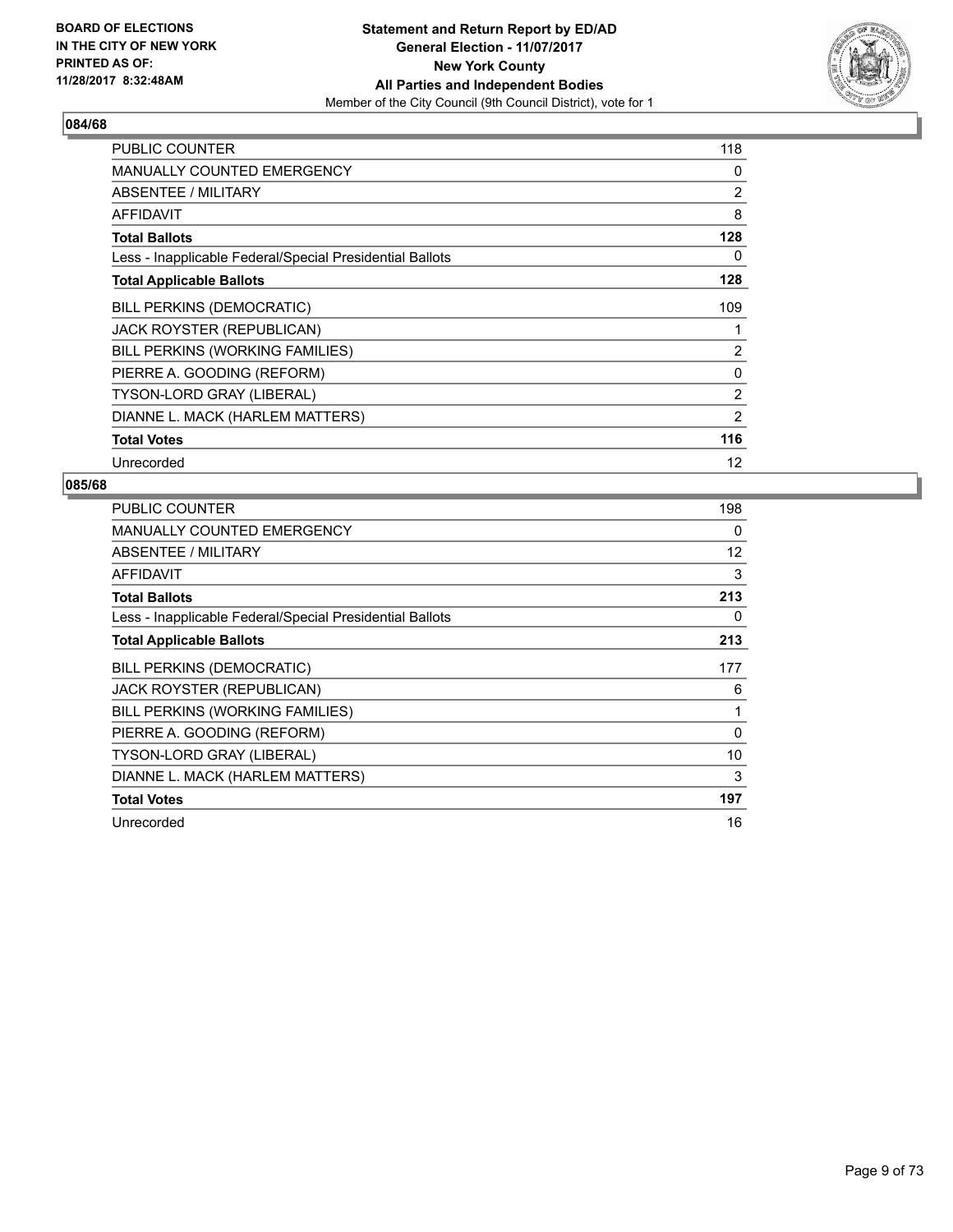

| <b>PUBLIC COUNTER</b>                                    | 167 |
|----------------------------------------------------------|-----|
| <b>MANUALLY COUNTED EMERGENCY</b>                        | 0   |
| ABSENTEE / MILITARY                                      | 4   |
| <b>AFFIDAVIT</b>                                         | 2   |
| <b>Total Ballots</b>                                     | 173 |
| Less - Inapplicable Federal/Special Presidential Ballots | 0   |
| <b>Total Applicable Ballots</b>                          | 173 |
| <b>BILL PERKINS (DEMOCRATIC)</b>                         | 126 |
| JACK ROYSTER (REPUBLICAN)                                | 2   |
| BILL PERKINS (WORKING FAMILIES)                          | 4   |
| PIERRE A. GOODING (REFORM)                               | 1   |
| TYSON-LORD GRAY (LIBERAL)                                | 17  |
| DIANNE L. MACK (HARLEM MATTERS)                          | 9   |
| <b>Total Votes</b>                                       | 159 |
| Unrecorded                                               | 14  |

| <b>PUBLIC COUNTER</b>                                    | 62 |
|----------------------------------------------------------|----|
| <b>MANUALLY COUNTED EMERGENCY</b>                        | 0  |
| ABSENTEE / MILITARY                                      |    |
| AFFIDAVIT                                                |    |
| <b>Total Ballots</b>                                     | 64 |
| Less - Inapplicable Federal/Special Presidential Ballots | 0  |
| <b>Total Applicable Ballots</b>                          | 64 |
| <b>BILL PERKINS (DEMOCRATIC)</b>                         | 42 |
| JACK ROYSTER (REPUBLICAN)                                | 2  |
| BILL PERKINS (WORKING FAMILIES)                          |    |
| PIERRE A. GOODING (REFORM)                               | 1  |
| <b>TYSON-LORD GRAY (LIBERAL)</b>                         | 9  |
| DIANNE L. MACK (HARLEM MATTERS)                          | 5  |
| <b>Total Votes</b>                                       | 60 |
| Unrecorded                                               | 4  |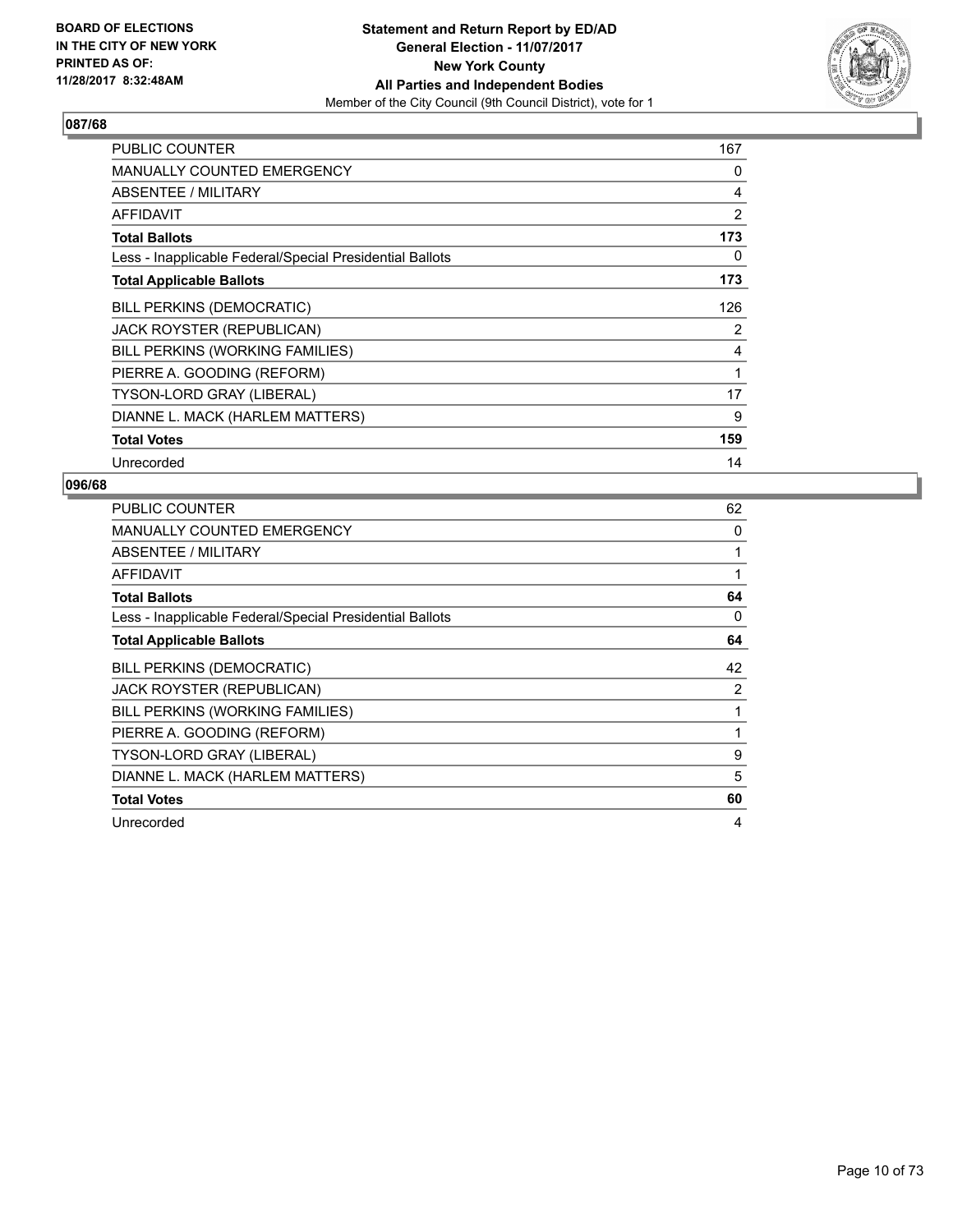

| <b>PUBLIC COUNTER</b>                                    | 229 |
|----------------------------------------------------------|-----|
| <b>MANUALLY COUNTED EMERGENCY</b>                        | 0   |
| ABSENTEE / MILITARY                                      | 6   |
| AFFIDAVIT                                                | 1   |
| <b>Total Ballots</b>                                     | 236 |
| Less - Inapplicable Federal/Special Presidential Ballots | 0   |
| <b>Total Applicable Ballots</b>                          | 236 |
| <b>BILL PERKINS (DEMOCRATIC)</b>                         | 178 |
| JACK ROYSTER (REPUBLICAN)                                | 3   |
| BILL PERKINS (WORKING FAMILIES)                          | 5   |
| PIERRE A. GOODING (REFORM)                               | 1   |
| TYSON-LORD GRAY (LIBERAL)                                | 8   |
| DIANNE L. MACK (HARLEM MATTERS)                          | 3   |
| <b>Total Votes</b>                                       | 198 |
| Unrecorded                                               | 38  |

| <b>PUBLIC COUNTER</b>                                    | 79             |
|----------------------------------------------------------|----------------|
| <b>MANUALLY COUNTED EMERGENCY</b>                        | 0              |
| ABSENTEE / MILITARY                                      | 25             |
| AFFIDAVIT                                                | 0              |
| <b>Total Ballots</b>                                     | 104            |
| Less - Inapplicable Federal/Special Presidential Ballots | 0              |
| <b>Total Applicable Ballots</b>                          | 104            |
| <b>BILL PERKINS (DEMOCRATIC)</b>                         | 82             |
| JACK ROYSTER (REPUBLICAN)                                | 7              |
| BILL PERKINS (WORKING FAMILIES)                          | $\overline{2}$ |
| PIERRE A. GOODING (REFORM)                               | 0              |
| <b>TYSON-LORD GRAY (LIBERAL)</b>                         | 4              |
| DIANNE L. MACK (HARLEM MATTERS)                          | 3              |
| <b>Total Votes</b>                                       | 98             |
| Unrecorded                                               | 6              |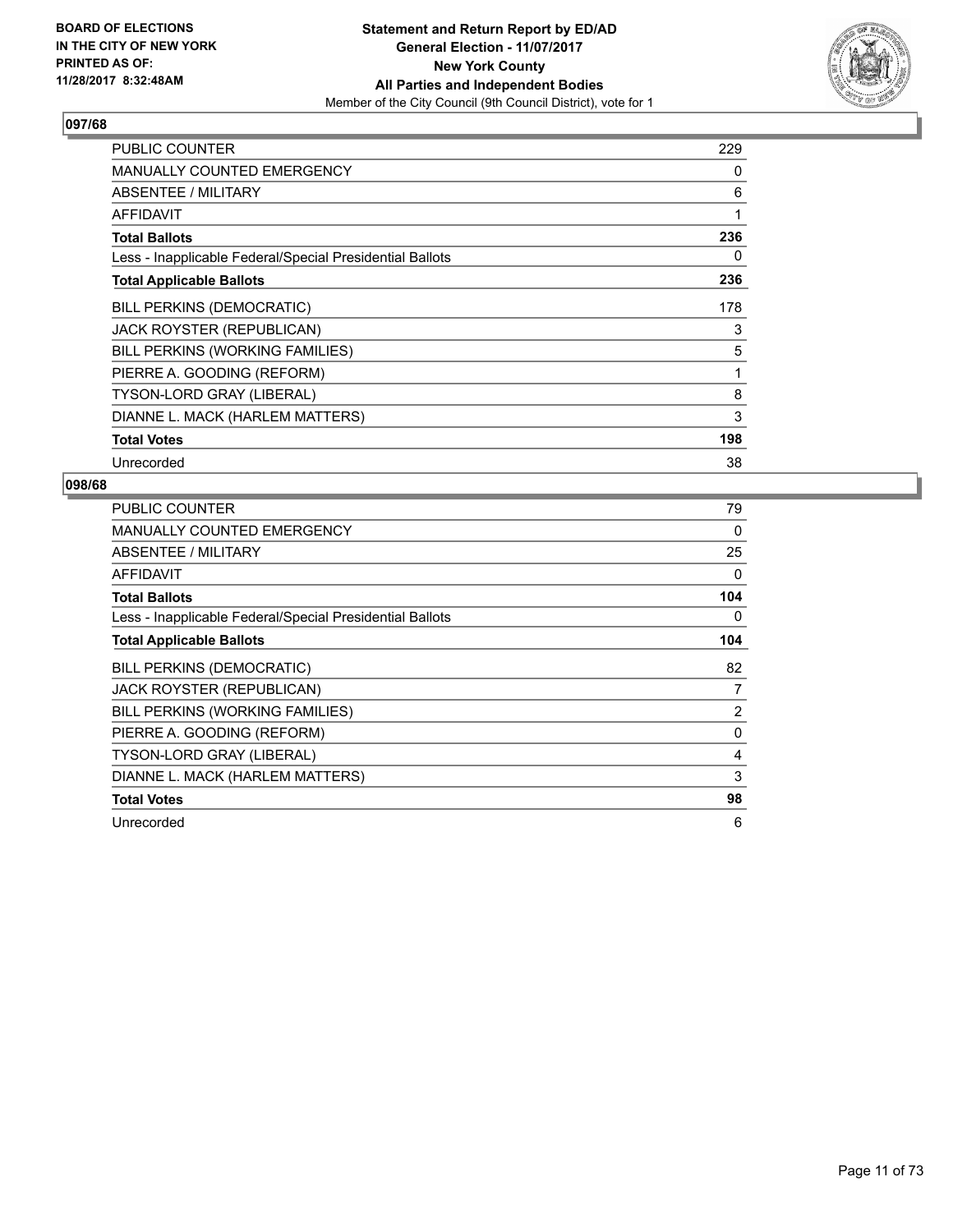

| <b>PUBLIC COUNTER</b>                                    | 0 |
|----------------------------------------------------------|---|
| <b>MANUALLY COUNTED EMERGENCY</b>                        | 0 |
| ABSENTEE / MILITARY                                      | 0 |
| AFFIDAVIT                                                | 0 |
| <b>Total Ballots</b>                                     | 0 |
| Less - Inapplicable Federal/Special Presidential Ballots | 0 |
| <b>Total Applicable Ballots</b>                          | 0 |
| <b>BILL PERKINS (DEMOCRATIC)</b>                         | 0 |
| JACK ROYSTER (REPUBLICAN)                                | 0 |
| BILL PERKINS (WORKING FAMILIES)                          | 0 |
| PIERRE A. GOODING (REFORM)                               | 0 |
| TYSON-LORD GRAY (LIBERAL)                                | 0 |
| DIANNE L. MACK (HARLEM MATTERS)                          | 0 |
| <b>Total Votes</b>                                       | 0 |

#### **105/68 COMBINED into: 100/68**

#### **106/68 COMBINED into: 100/68**

| <b>PUBLIC COUNTER</b>                                    | 100            |
|----------------------------------------------------------|----------------|
| <b>MANUALLY COUNTED EMERGENCY</b>                        | 0              |
| ABSENTEE / MILITARY                                      |                |
| AFFIDAVIT                                                |                |
| <b>Total Ballots</b>                                     | 102            |
| Less - Inapplicable Federal/Special Presidential Ballots | 0              |
| <b>Total Applicable Ballots</b>                          | 102            |
| <b>BILL PERKINS (DEMOCRATIC)</b>                         | 78             |
| JACK ROYSTER (REPUBLICAN)                                | 2              |
| BILL PERKINS (WORKING FAMILIES)                          | $\overline{2}$ |
| PIERRE A. GOODING (REFORM)                               | $\Omega$       |
| <b>TYSON-LORD GRAY (LIBERAL)</b>                         | $\overline{2}$ |
| DIANNE L. MACK (HARLEM MATTERS)                          | 9              |
| <b>Total Votes</b>                                       | 93             |
| Unrecorded                                               | 9              |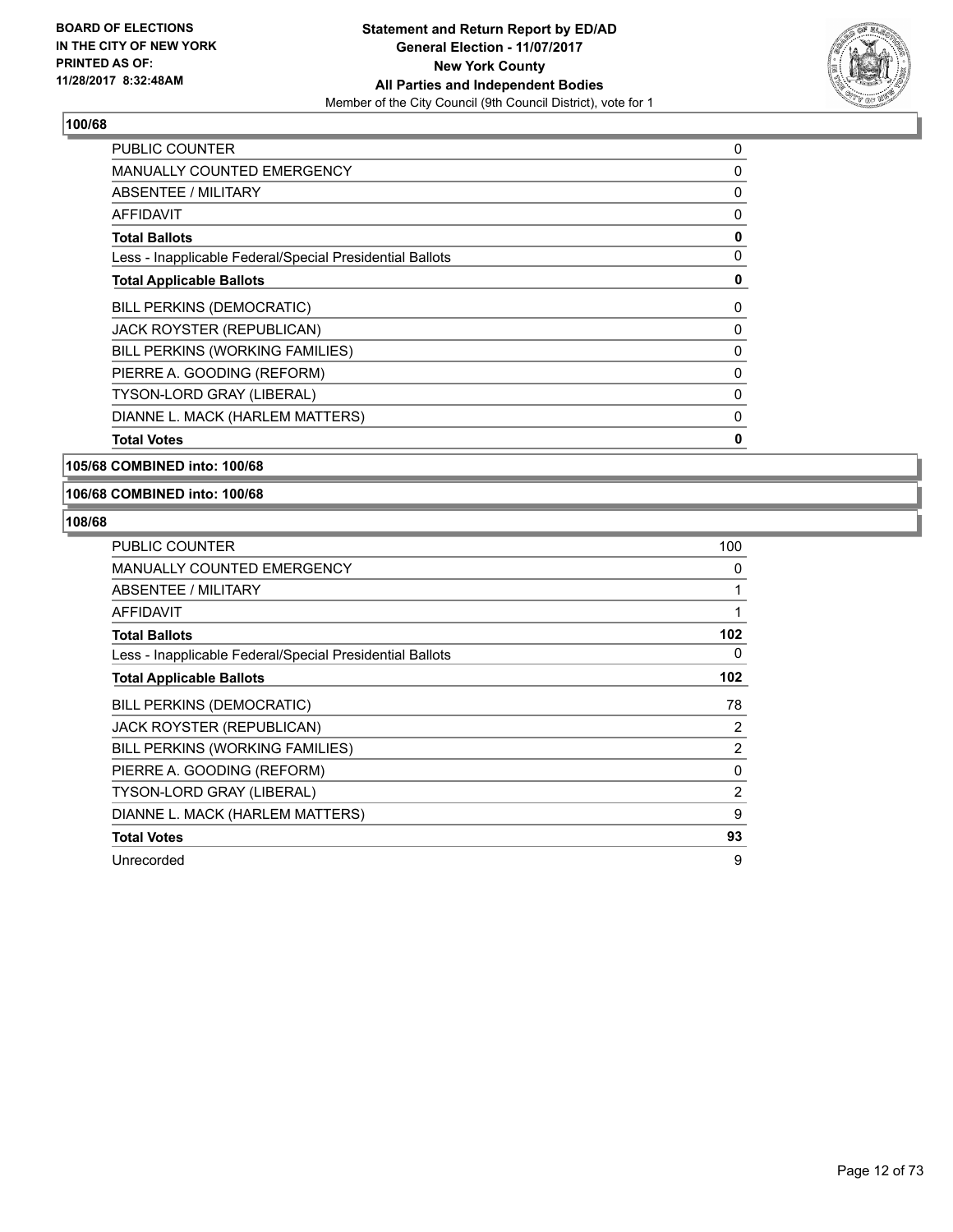

| <b>PUBLIC COUNTER</b>                                    | 163            |
|----------------------------------------------------------|----------------|
| <b>MANUALLY COUNTED EMERGENCY</b>                        | 0              |
| ABSENTEE / MILITARY                                      | 3              |
| <b>AFFIDAVIT</b>                                         | 1              |
| <b>Total Ballots</b>                                     | 167            |
| Less - Inapplicable Federal/Special Presidential Ballots | 0              |
| <b>Total Applicable Ballots</b>                          | 167            |
| <b>BILL PERKINS (DEMOCRATIC)</b>                         | 113            |
| <b>JACK ROYSTER (REPUBLICAN)</b>                         | 10             |
| BILL PERKINS (WORKING FAMILIES)                          | 2              |
| PIERRE A. GOODING (REFORM)                               | $\overline{2}$ |
| TYSON-LORD GRAY (LIBERAL)                                | 15             |
| DIANNE L. MACK (HARLEM MATTERS)                          | 13             |
| CORDELL CLEARE (WRITE-IN)                                | 1              |
| <b>Total Votes</b>                                       | 156            |
| Unrecorded                                               | 11             |

| <b>PUBLIC COUNTER</b>                                    | 77             |
|----------------------------------------------------------|----------------|
| <b>MANUALLY COUNTED EMERGENCY</b>                        | 0              |
| ABSENTEE / MILITARY                                      | 3              |
| AFFIDAVIT                                                | 0              |
| <b>Total Ballots</b>                                     | 80             |
| Less - Inapplicable Federal/Special Presidential Ballots | 0              |
| <b>Total Applicable Ballots</b>                          | 80             |
| <b>BILL PERKINS (DEMOCRATIC)</b>                         | 62             |
| <b>JACK ROYSTER (REPUBLICAN)</b>                         | 2              |
| BILL PERKINS (WORKING FAMILIES)                          | 0              |
| PIERRE A. GOODING (REFORM)                               | $\overline{2}$ |
| TYSON-LORD GRAY (LIBERAL)                                | 1              |
| DIANNE L. MACK (HARLEM MATTERS)                          | 1              |
| <b>Total Votes</b>                                       | 68             |
| Unrecorded                                               | 12             |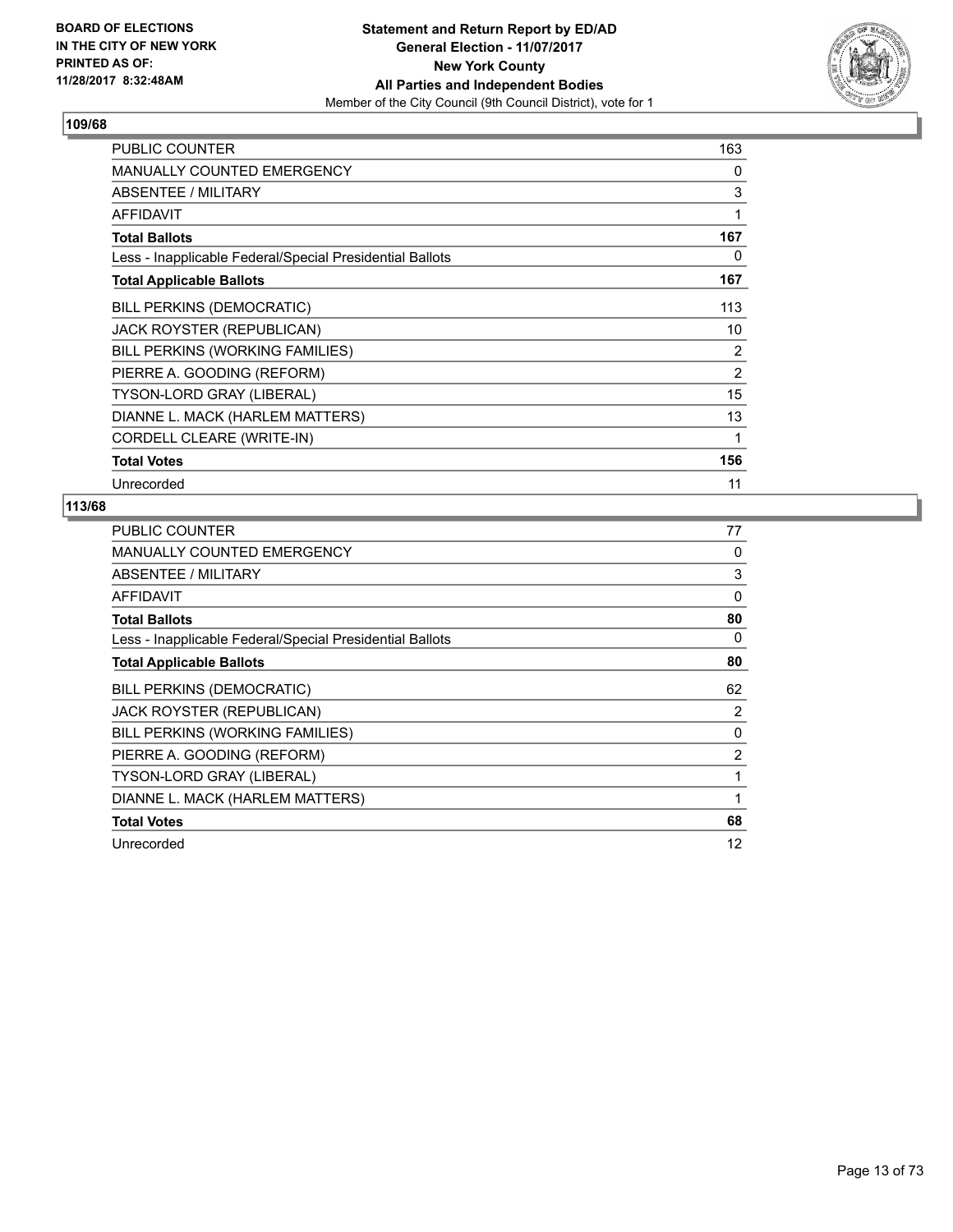

| <b>PUBLIC COUNTER</b>                                    | 201 |
|----------------------------------------------------------|-----|
| <b>MANUALLY COUNTED EMERGENCY</b>                        | 0   |
| ABSENTEE / MILITARY                                      | 3   |
| AFFIDAVIT                                                | 1   |
| <b>Total Ballots</b>                                     | 205 |
| Less - Inapplicable Federal/Special Presidential Ballots | 0   |
| <b>Total Applicable Ballots</b>                          | 205 |
| <b>BILL PERKINS (DEMOCRATIC)</b>                         | 133 |
| JACK ROYSTER (REPUBLICAN)                                | 11  |
| BILL PERKINS (WORKING FAMILIES)                          | 13  |
| PIERRE A. GOODING (REFORM)                               | 2   |
| TYSON-LORD GRAY (LIBERAL)                                | 20  |
| DIANNE L. MACK (HARLEM MATTERS)                          | 16  |
| <b>Total Votes</b>                                       | 195 |
| Unrecorded                                               | 10  |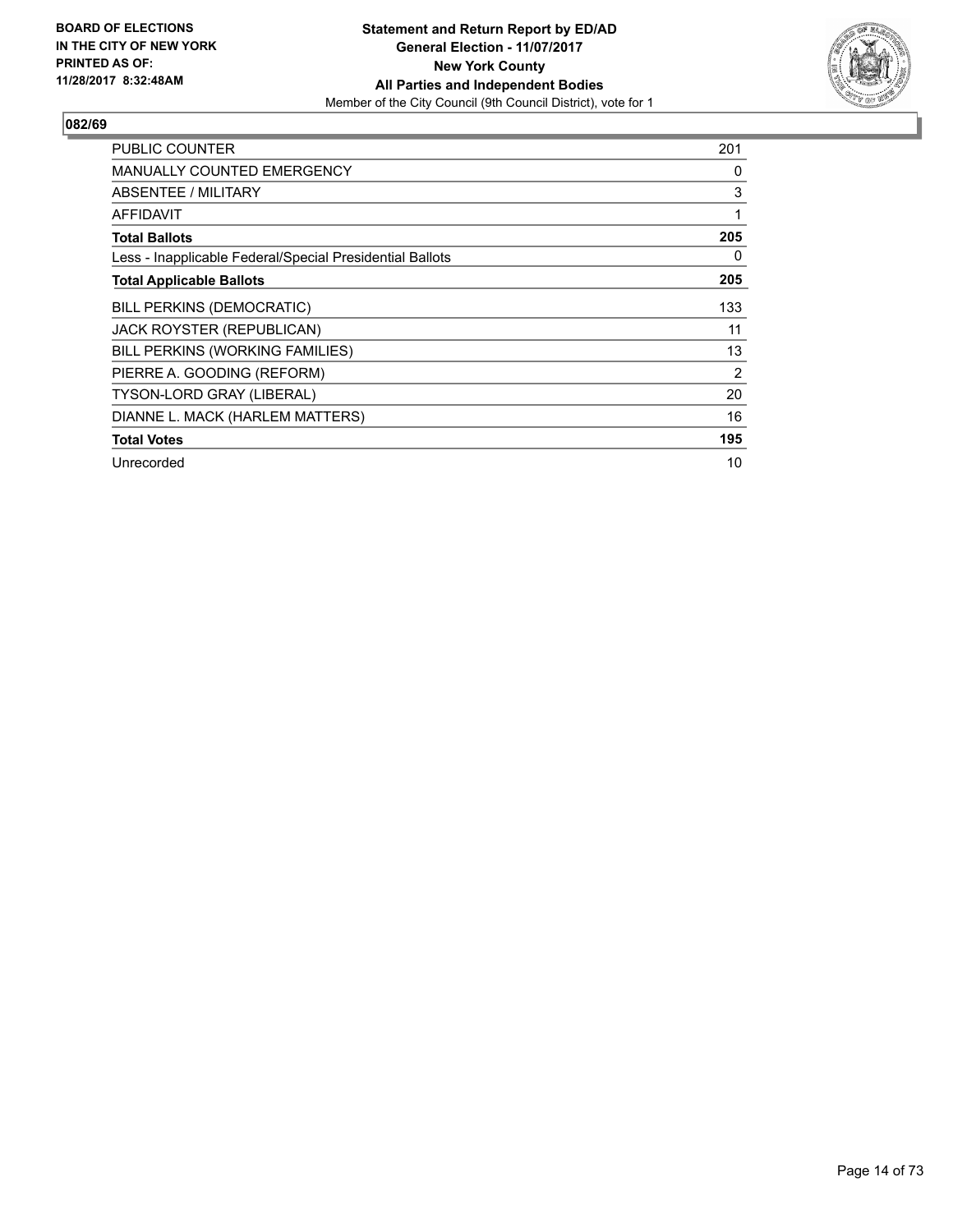

| <b>PUBLIC COUNTER</b>                                    | 152 |
|----------------------------------------------------------|-----|
| <b>MANUALLY COUNTED EMERGENCY</b>                        | 0   |
| ABSENTEE / MILITARY                                      | 6   |
| <b>AFFIDAVIT</b>                                         | 3   |
| <b>Total Ballots</b>                                     | 161 |
| Less - Inapplicable Federal/Special Presidential Ballots | 0   |
| <b>Total Applicable Ballots</b>                          | 161 |
| <b>BILL PERKINS (DEMOCRATIC)</b>                         | 94  |
| JACK ROYSTER (REPUBLICAN)                                | 11  |
| BILL PERKINS (WORKING FAMILIES)                          | 10  |
| PIERRE A. GOODING (REFORM)                               | 5   |
| TYSON-LORD GRAY (LIBERAL)                                | 22  |
| DIANNE L. MACK (HARLEM MATTERS)                          | 10  |
| <b>Total Votes</b>                                       | 152 |
| Unrecorded                                               | 9   |

| <b>PUBLIC COUNTER</b>                                    | 171 |
|----------------------------------------------------------|-----|
| <b>MANUALLY COUNTED EMERGENCY</b>                        | 0   |
| ABSENTEE / MILITARY                                      | 4   |
| <b>AFFIDAVIT</b>                                         | 6   |
| <b>Total Ballots</b>                                     | 181 |
| Less - Inapplicable Federal/Special Presidential Ballots | 0   |
| <b>Total Applicable Ballots</b>                          | 181 |
| <b>BILL PERKINS (DEMOCRATIC)</b>                         | 131 |
| JACK ROYSTER (REPUBLICAN)                                | 8   |
| BILL PERKINS (WORKING FAMILIES)                          | 10  |
| PIERRE A. GOODING (REFORM)                               | 2   |
| <b>TYSON-LORD GRAY (LIBERAL)</b>                         | 13  |
| DIANNE L. MACK (HARLEM MATTERS)                          | 8   |
| <b>Total Votes</b>                                       | 172 |
| Unrecorded                                               | 9   |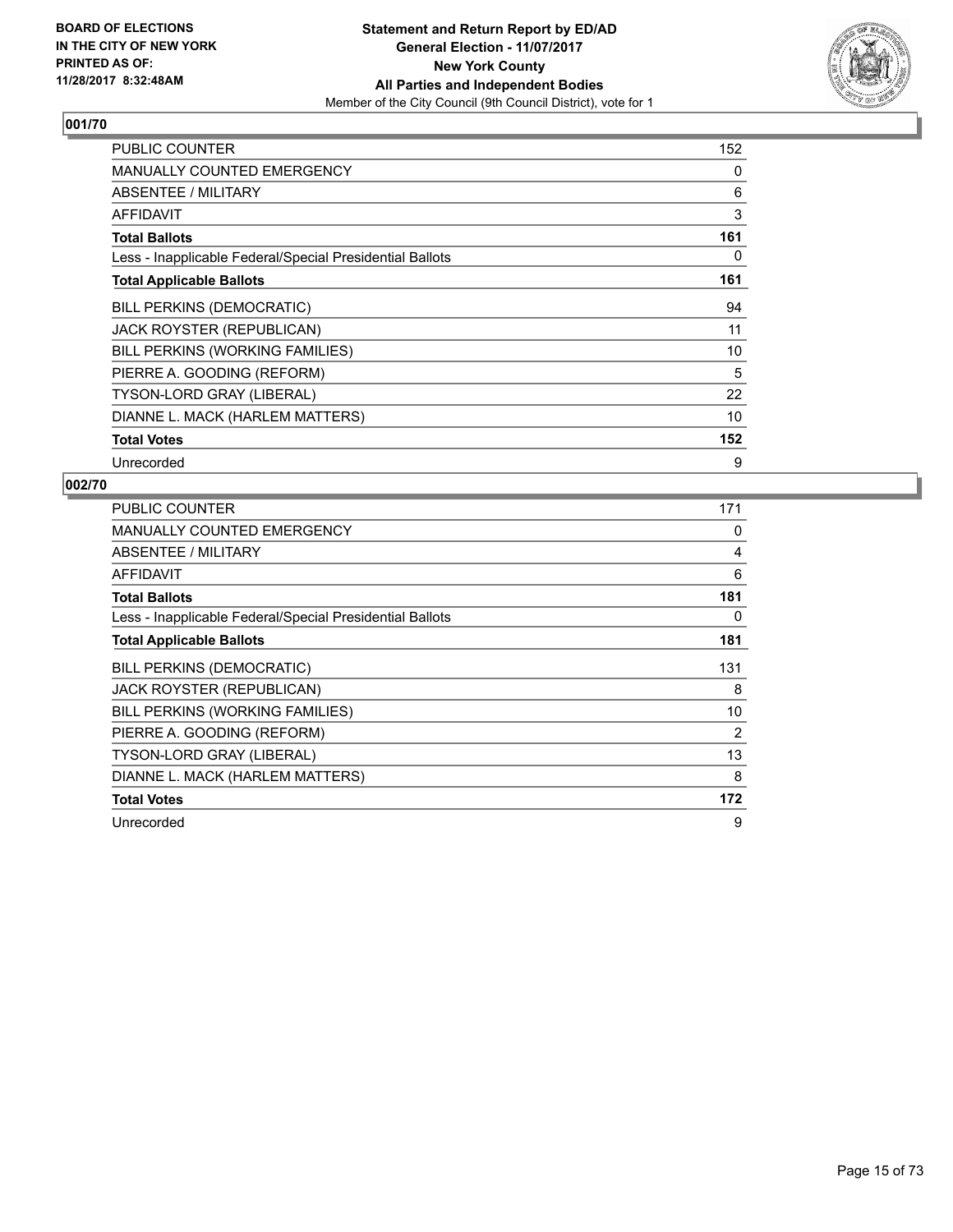

| PUBLIC COUNTER                                           | 208 |
|----------------------------------------------------------|-----|
| <b>MANUALLY COUNTED EMERGENCY</b>                        | 0   |
| <b>ABSENTEE / MILITARY</b>                               | 9   |
| <b>AFFIDAVIT</b>                                         | 0   |
| <b>Total Ballots</b>                                     | 217 |
| Less - Inapplicable Federal/Special Presidential Ballots | 0   |
| <b>Total Applicable Ballots</b>                          | 217 |
| BILL PERKINS (DEMOCRATIC)                                | 135 |
| JACK ROYSTER (REPUBLICAN)                                | 5   |
| BILL PERKINS (WORKING FAMILIES)                          | 9   |
| PIERRE A. GOODING (REFORM)                               | 9   |
| TYSON-LORD GRAY (LIBERAL)                                | 28  |
| DIANNE L. MACK (HARLEM MATTERS)                          | 9   |
| CHRISTOPHER ANDERSON (WRITE-IN)                          | 1   |
| STACEY CHARLAND (WRITE-IN)                               | 1   |
| <b>Total Votes</b>                                       | 197 |
| Unrecorded                                               | 20  |

| <b>PUBLIC COUNTER</b>                                    | 191            |
|----------------------------------------------------------|----------------|
| <b>MANUALLY COUNTED EMERGENCY</b>                        | 0              |
| ABSENTEE / MILITARY                                      | 5              |
| <b>AFFIDAVIT</b>                                         | 5              |
| <b>Total Ballots</b>                                     | 201            |
| Less - Inapplicable Federal/Special Presidential Ballots | 0              |
| <b>Total Applicable Ballots</b>                          | 201            |
| <b>BILL PERKINS (DEMOCRATIC)</b>                         | 146            |
| JACK ROYSTER (REPUBLICAN)                                | 2              |
| BILL PERKINS (WORKING FAMILIES)                          | 9              |
| PIERRE A. GOODING (REFORM)                               | $\overline{2}$ |
| TYSON-LORD GRAY (LIBERAL)                                | 18             |
| DIANNE L. MACK (HARLEM MATTERS)                          | 7              |
| <b>Total Votes</b>                                       | 184            |
| Unrecorded                                               | 17             |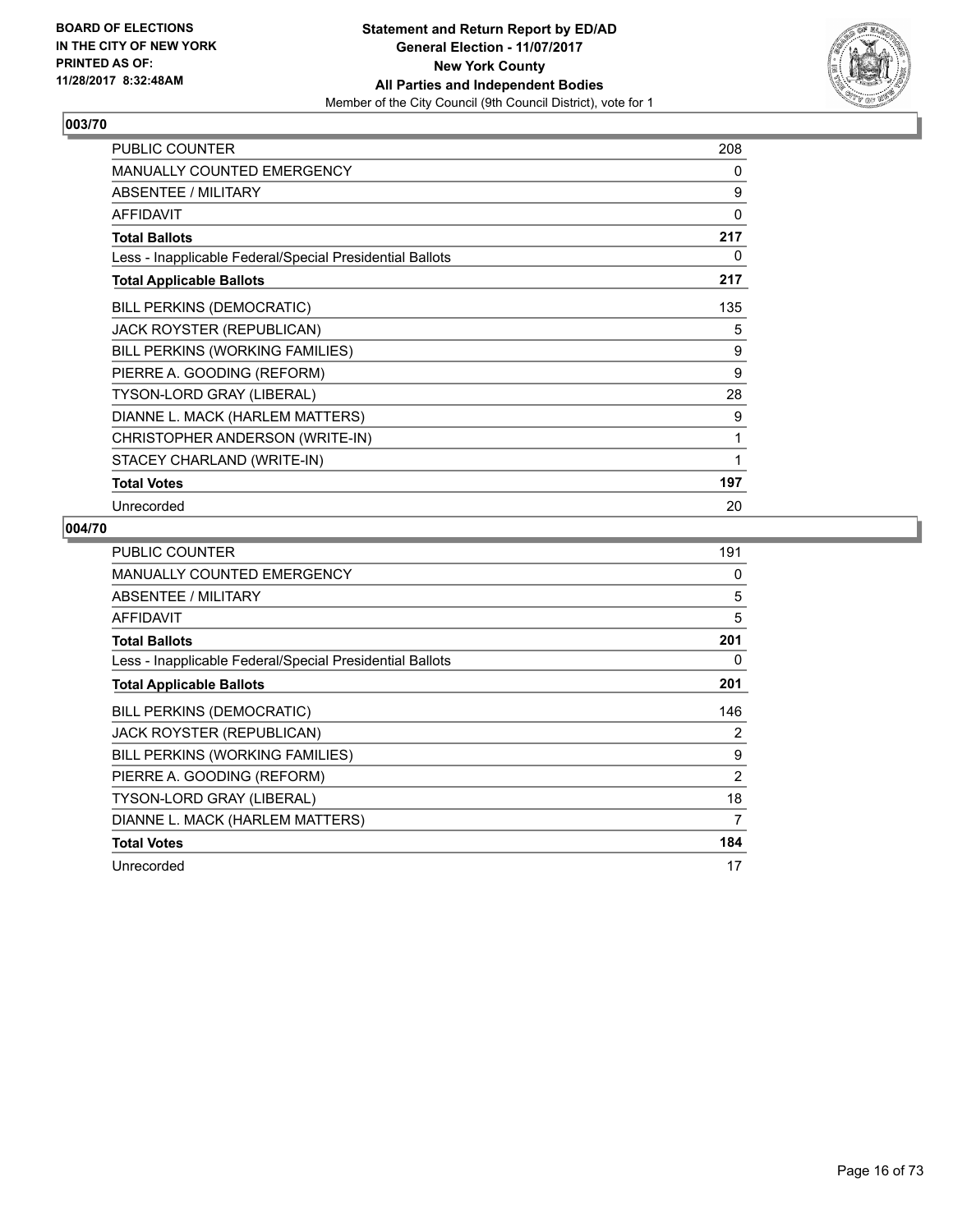

| <b>PUBLIC COUNTER</b>                                    | 194 |
|----------------------------------------------------------|-----|
| <b>MANUALLY COUNTED EMERGENCY</b>                        | 0   |
| ABSENTEE / MILITARY                                      | 3   |
| <b>AFFIDAVIT</b>                                         | 5   |
| <b>Total Ballots</b>                                     | 202 |
| Less - Inapplicable Federal/Special Presidential Ballots | 0   |
| <b>Total Applicable Ballots</b>                          | 202 |
| <b>BILL PERKINS (DEMOCRATIC)</b>                         | 130 |
| JACK ROYSTER (REPUBLICAN)                                | 7   |
| BILL PERKINS (WORKING FAMILIES)                          | 9   |
| PIERRE A. GOODING (REFORM)                               | 3   |
| <b>TYSON-LORD GRAY (LIBERAL)</b>                         | 29  |
| DIANNE L. MACK (HARLEM MATTERS)                          | 10  |
| <b>Total Votes</b>                                       | 188 |
| Unrecorded                                               | 14  |

| <b>PUBLIC COUNTER</b>                                    | 239 |
|----------------------------------------------------------|-----|
| <b>MANUALLY COUNTED EMERGENCY</b>                        | 0   |
| ABSENTEE / MILITARY                                      | 4   |
| AFFIDAVIT                                                | 5   |
| <b>Total Ballots</b>                                     | 248 |
| Less - Inapplicable Federal/Special Presidential Ballots | 0   |
| <b>Total Applicable Ballots</b>                          | 248 |
| <b>BILL PERKINS (DEMOCRATIC)</b>                         | 158 |
| JACK ROYSTER (REPUBLICAN)                                | 16  |
| BILL PERKINS (WORKING FAMILIES)                          | 9   |
| PIERRE A. GOODING (REFORM)                               | 7   |
| <b>TYSON-LORD GRAY (LIBERAL)</b>                         | 35  |
| DIANNE L. MACK (HARLEM MATTERS)                          | 10  |
| <b>Total Votes</b>                                       | 235 |
| Unrecorded                                               | 13  |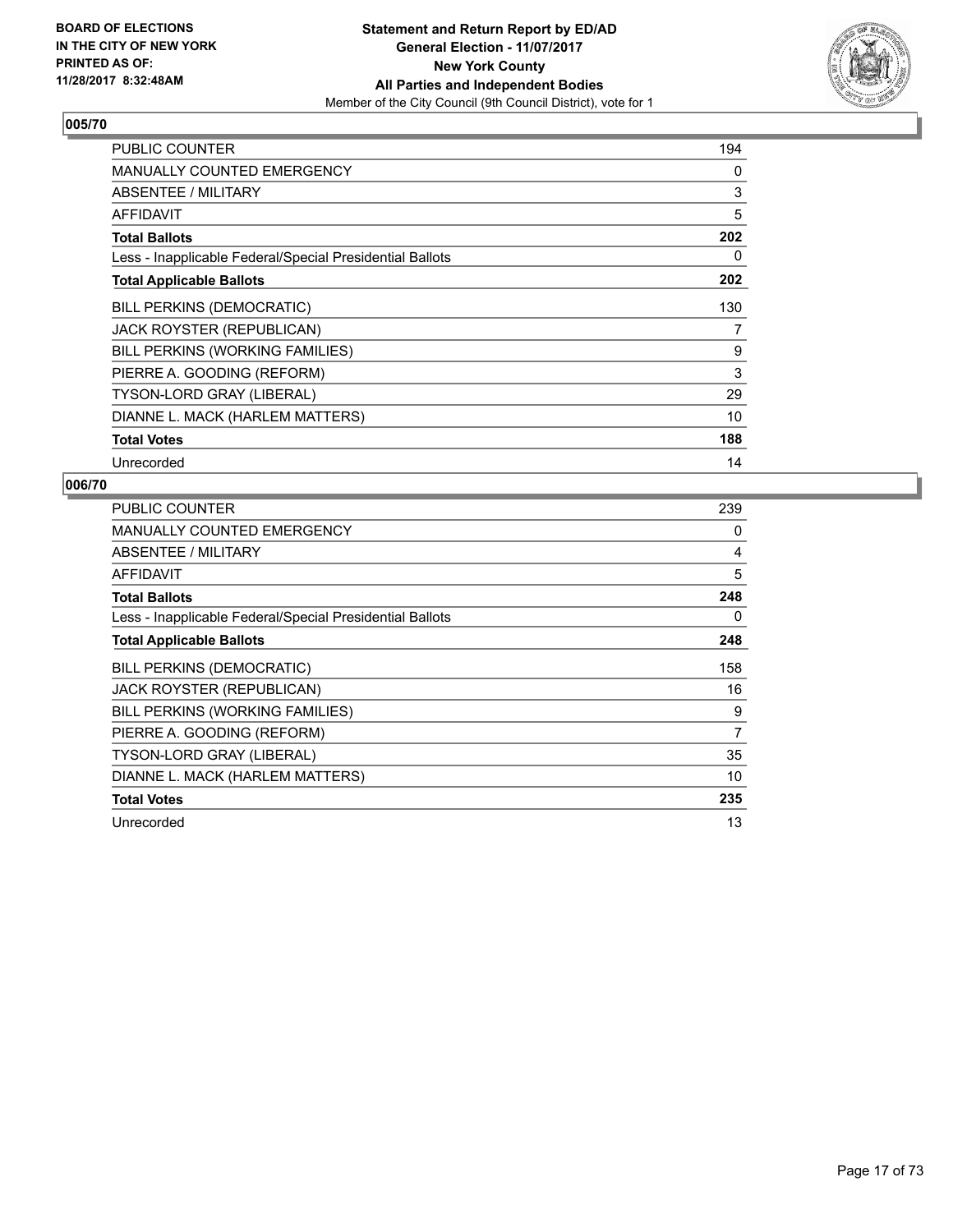

| <b>PUBLIC COUNTER</b>                                    | 234 |
|----------------------------------------------------------|-----|
| <b>MANUALLY COUNTED EMERGENCY</b>                        | 0   |
| ABSENTEE / MILITARY                                      | 7   |
| <b>AFFIDAVIT</b>                                         | 6   |
| <b>Total Ballots</b>                                     | 247 |
| Less - Inapplicable Federal/Special Presidential Ballots | 0   |
| <b>Total Applicable Ballots</b>                          | 247 |
| <b>BILL PERKINS (DEMOCRATIC)</b>                         | 173 |
| JACK ROYSTER (REPUBLICAN)                                | 11  |
| BILL PERKINS (WORKING FAMILIES)                          | 6   |
| PIERRE A. GOODING (REFORM)                               | 8   |
| <b>TYSON-LORD GRAY (LIBERAL)</b>                         | 25  |
| DIANNE L. MACK (HARLEM MATTERS)                          | 10  |
| <b>Total Votes</b>                                       | 233 |
| Unrecorded                                               | 14  |

| <b>PUBLIC COUNTER</b>                                    | 294            |
|----------------------------------------------------------|----------------|
| MANUALLY COUNTED EMERGENCY                               | 0              |
| ABSENTEE / MILITARY                                      | 12             |
| AFFIDAVIT                                                | 2              |
| <b>Total Ballots</b>                                     | 308            |
| Less - Inapplicable Federal/Special Presidential Ballots | 0              |
| <b>Total Applicable Ballots</b>                          | 308            |
| <b>BILL PERKINS (DEMOCRATIC)</b>                         | 195            |
| <b>JACK ROYSTER (REPUBLICAN)</b>                         | 4              |
| BILL PERKINS (WORKING FAMILIES)                          | $\overline{7}$ |
| PIERRE A. GOODING (REFORM)                               | 3              |
| <b>TYSON-LORD GRAY (LIBERAL)</b>                         | 43             |
| DIANNE L. MACK (HARLEM MATTERS)                          | 14             |
| <b>Total Votes</b>                                       | 266            |
| Unrecorded                                               | 42             |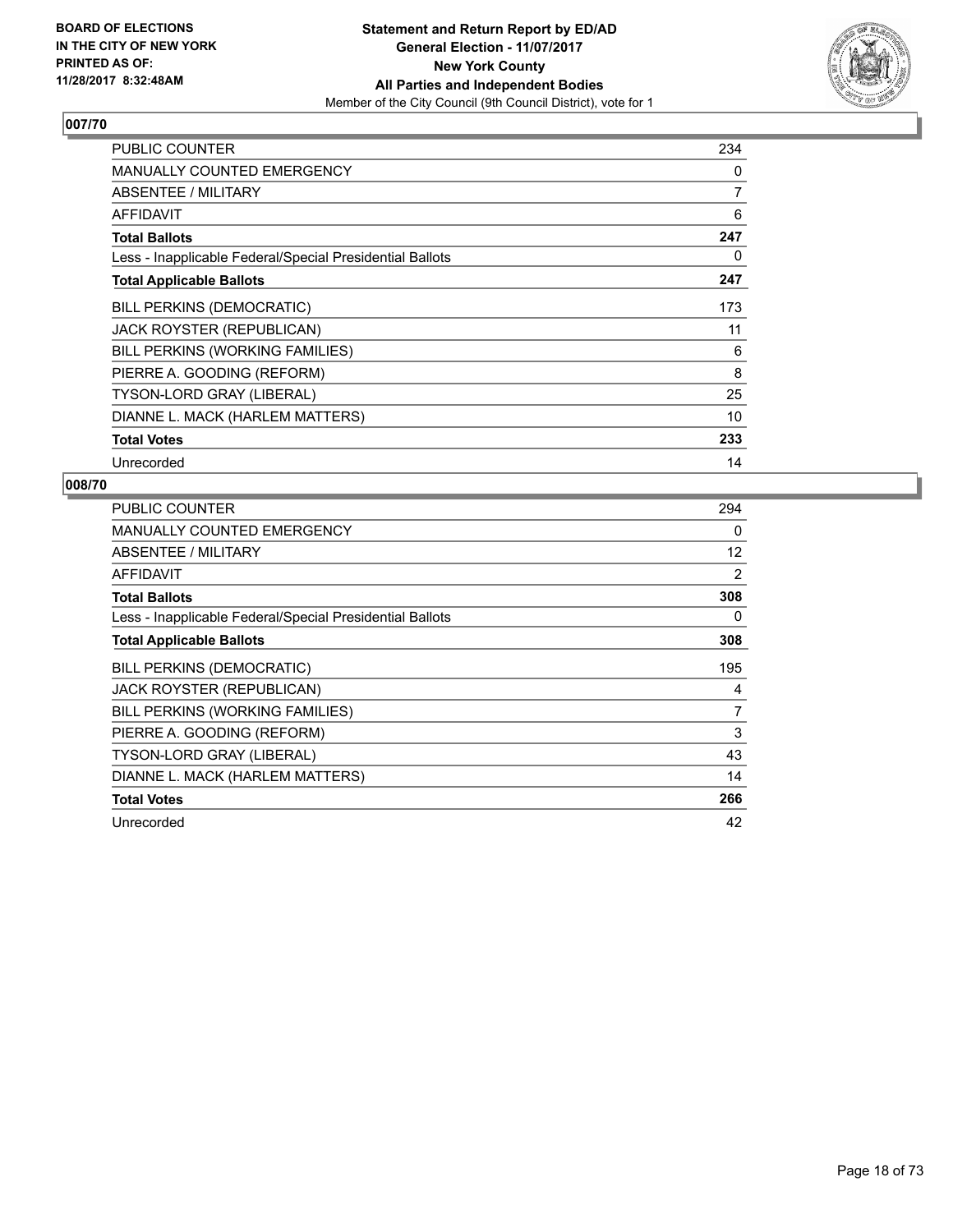

| <b>PUBLIC COUNTER</b>                                    | 304            |
|----------------------------------------------------------|----------------|
| <b>MANUALLY COUNTED EMERGENCY</b>                        | 0              |
| ABSENTEE / MILITARY                                      | $\overline{7}$ |
| AFFIDAVIT                                                | 9              |
| <b>Total Ballots</b>                                     | 320            |
| Less - Inapplicable Federal/Special Presidential Ballots | 0              |
| <b>Total Applicable Ballots</b>                          | 320            |
| <b>BILL PERKINS (DEMOCRATIC)</b>                         | 194            |
| JACK ROYSTER (REPUBLICAN)                                | 10             |
| BILL PERKINS (WORKING FAMILIES)                          | 15             |
| PIERRE A. GOODING (REFORM)                               | 7              |
| <b>TYSON-LORD GRAY (LIBERAL)</b>                         | 51             |
| DIANNE L. MACK (HARLEM MATTERS)                          | 19             |
| <b>Total Votes</b>                                       | 296            |
| Unrecorded                                               | 24             |

| PUBLIC COUNTER                                           | 216 |
|----------------------------------------------------------|-----|
| <b>MANUALLY COUNTED EMERGENCY</b>                        | 0   |
| <b>ABSENTEE / MILITARY</b>                               | 11  |
| <b>AFFIDAVIT</b>                                         | 3   |
| <b>Total Ballots</b>                                     | 230 |
| Less - Inapplicable Federal/Special Presidential Ballots | 0   |
| <b>Total Applicable Ballots</b>                          | 230 |
| <b>BILL PERKINS (DEMOCRATIC)</b>                         | 166 |
| JACK ROYSTER (REPUBLICAN)                                | 3   |
| BILL PERKINS (WORKING FAMILIES)                          | 9   |
| PIERRE A. GOODING (REFORM)                               | 3   |
| TYSON-LORD GRAY (LIBERAL)                                | 18  |
| DIANNE L. MACK (HARLEM MATTERS)                          | 11  |
| CORDELL CLEARE (WRITE-IN)                                | 1   |
| DAVIS WILLIAMS (WRITE-IN)                                | 1   |
| MARVIN SPRUILL (WRITE-IN)                                | 1   |
| SYDNEY WILLIAMS (WRITE-IN)                               | 1   |
| <b>Total Votes</b>                                       | 214 |
| Unrecorded                                               | 16  |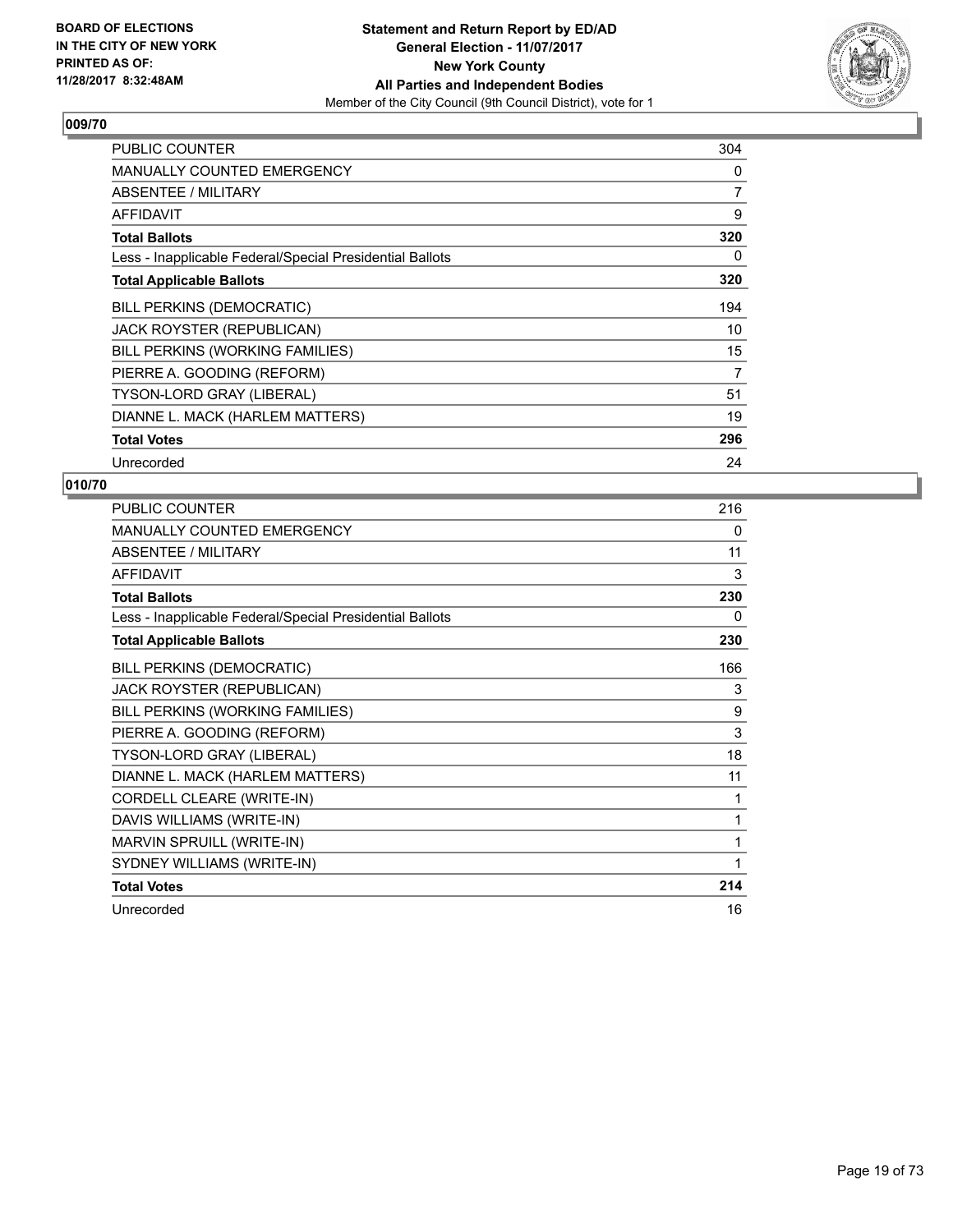

| <b>PUBLIC COUNTER</b>                                    | 268 |
|----------------------------------------------------------|-----|
| <b>MANUALLY COUNTED EMERGENCY</b>                        | 0   |
| ABSENTEE / MILITARY                                      | 11  |
| AFFIDAVIT                                                | 2   |
| <b>Total Ballots</b>                                     | 281 |
| Less - Inapplicable Federal/Special Presidential Ballots | 0   |
| <b>Total Applicable Ballots</b>                          | 281 |
| <b>BILL PERKINS (DEMOCRATIC)</b>                         | 173 |
| <b>JACK ROYSTER (REPUBLICAN)</b>                         | 6   |
| BILL PERKINS (WORKING FAMILIES)                          | 23  |
| PIERRE A. GOODING (REFORM)                               | 4   |
| TYSON-LORD GRAY (LIBERAL)                                | 49  |
| DIANNE L. MACK (HARLEM MATTERS)                          | 11  |
| NONA VESTAL (WRITE-IN)                                   | 1   |
| <b>Total Votes</b>                                       | 267 |
| Unrecorded                                               | 14  |

| <b>PUBLIC COUNTER</b>                                    | 262 |
|----------------------------------------------------------|-----|
| <b>MANUALLY COUNTED EMERGENCY</b>                        | 0   |
| ABSENTEE / MILITARY                                      | 8   |
| <b>AFFIDAVIT</b>                                         | 3   |
| <b>Total Ballots</b>                                     | 273 |
| Less - Inapplicable Federal/Special Presidential Ballots | 0   |
| <b>Total Applicable Ballots</b>                          | 273 |
| BILL PERKINS (DEMOCRATIC)                                | 176 |
| <b>JACK ROYSTER (REPUBLICAN)</b>                         | 9   |
| BILL PERKINS (WORKING FAMILIES)                          | 16  |
| PIERRE A. GOODING (REFORM)                               | 9   |
| <b>TYSON-LORD GRAY (LIBERAL)</b>                         | 36  |
| DIANNE L. MACK (HARLEM MATTERS)                          | 10  |
| <b>Total Votes</b>                                       | 256 |
| Unrecorded                                               | 17  |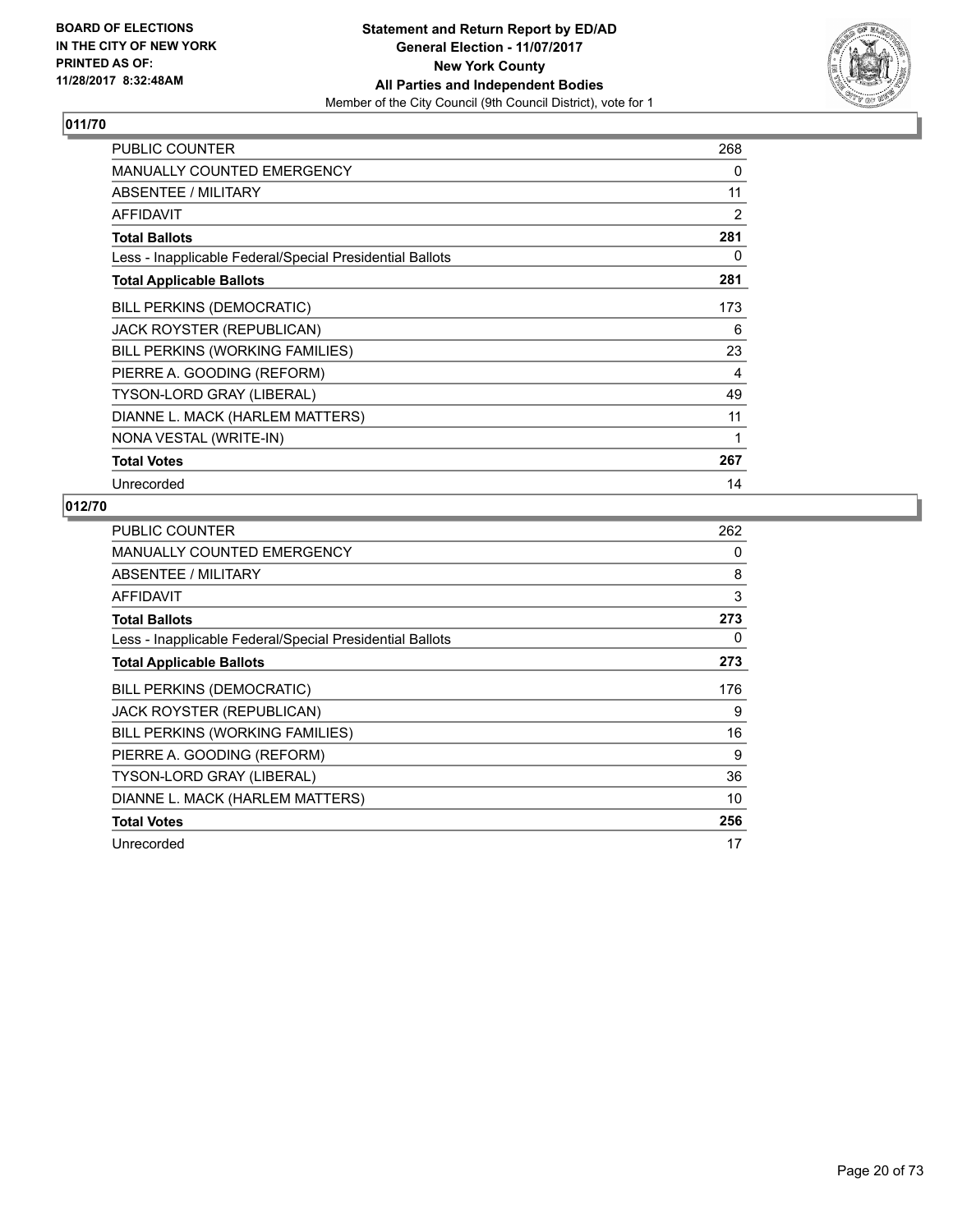

| <b>PUBLIC COUNTER</b>                                    | 203 |
|----------------------------------------------------------|-----|
| <b>MANUALLY COUNTED EMERGENCY</b>                        | 0   |
| ABSENTEE / MILITARY                                      | 5   |
| <b>AFFIDAVIT</b>                                         | 4   |
| <b>Total Ballots</b>                                     | 212 |
| Less - Inapplicable Federal/Special Presidential Ballots | 0   |
| <b>Total Applicable Ballots</b>                          | 212 |
| <b>BILL PERKINS (DEMOCRATIC)</b>                         | 160 |
| <b>JACK ROYSTER (REPUBLICAN)</b>                         | 4   |
| BILL PERKINS (WORKING FAMILIES)                          | 5   |
| PIERRE A. GOODING (REFORM)                               | 0   |
| <b>TYSON-LORD GRAY (LIBERAL)</b>                         | 17  |
| DIANNE L. MACK (HARLEM MATTERS)                          | 8   |
| <b>Total Votes</b>                                       | 194 |
| Unrecorded                                               | 18  |

| <b>PUBLIC COUNTER</b>                                    | 262 |
|----------------------------------------------------------|-----|
| <b>MANUALLY COUNTED EMERGENCY</b>                        | 0   |
| ABSENTEE / MILITARY                                      | 3   |
| AFFIDAVIT                                                | 0   |
| <b>Total Ballots</b>                                     | 265 |
| Less - Inapplicable Federal/Special Presidential Ballots | 0   |
| <b>Total Applicable Ballots</b>                          | 265 |
| <b>BILL PERKINS (DEMOCRATIC)</b>                         | 176 |
| JACK ROYSTER (REPUBLICAN)                                | 5   |
| BILL PERKINS (WORKING FAMILIES)                          | 13  |
| PIERRE A. GOODING (REFORM)                               | 4   |
| <b>TYSON-LORD GRAY (LIBERAL)</b>                         | 46  |
| DIANNE L. MACK (HARLEM MATTERS)                          | 11  |
| <b>Total Votes</b>                                       | 255 |
| Unrecorded                                               | 10  |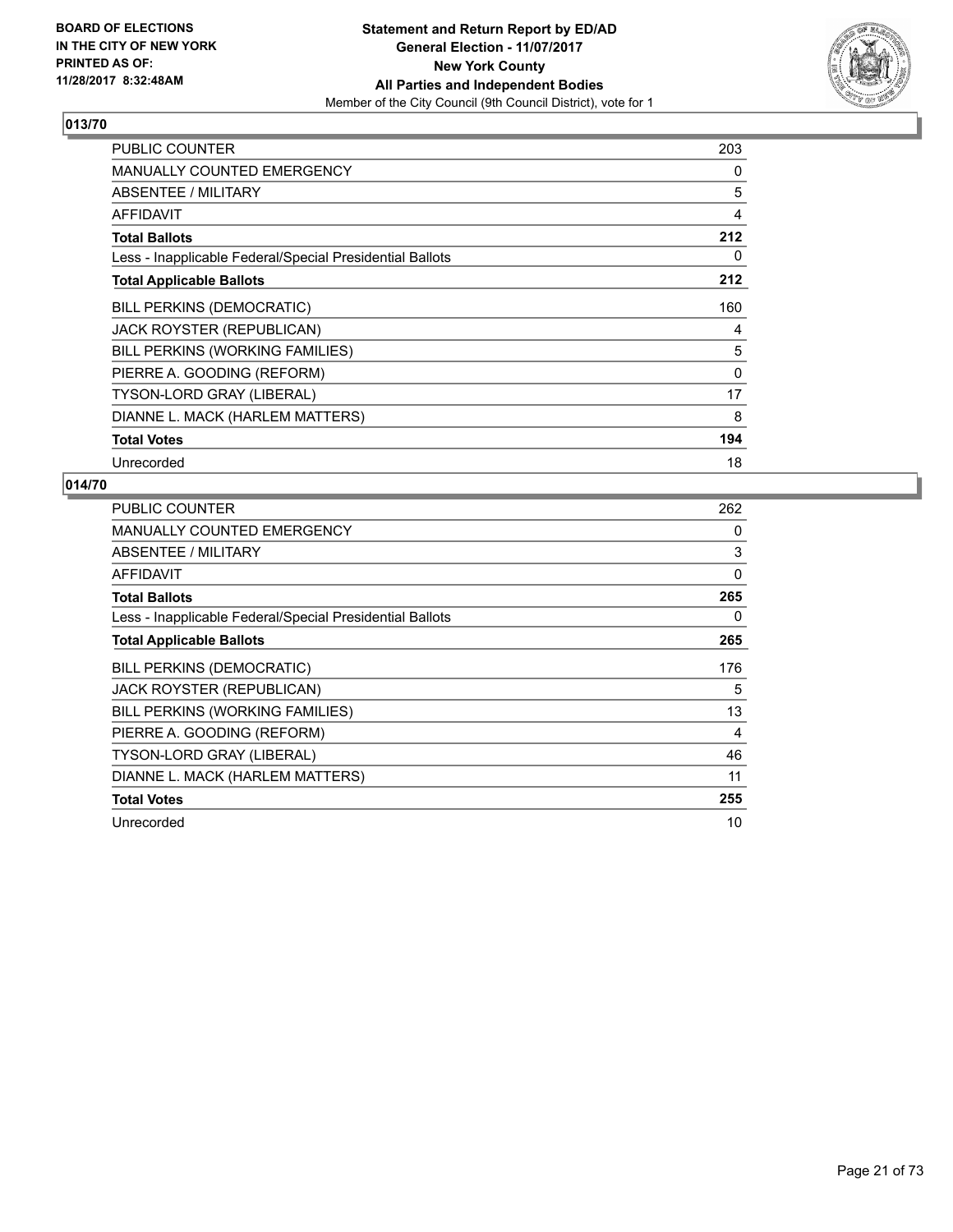

| <b>PUBLIC COUNTER</b>                                    | 209               |
|----------------------------------------------------------|-------------------|
| <b>MANUALLY COUNTED EMERGENCY</b>                        | 0                 |
| ABSENTEE / MILITARY                                      | 6                 |
| <b>AFFIDAVIT</b>                                         | 7                 |
| <b>Total Ballots</b>                                     | 222               |
| Less - Inapplicable Federal/Special Presidential Ballots | 0                 |
| <b>Total Applicable Ballots</b>                          | 222               |
| <b>BILL PERKINS (DEMOCRATIC)</b>                         | 158               |
| JACK ROYSTER (REPUBLICAN)                                | 2                 |
| BILL PERKINS (WORKING FAMILIES)                          | $12 \overline{ }$ |
| PIERRE A. GOODING (REFORM)                               | 5                 |
| TYSON-LORD GRAY (LIBERAL)                                | 21                |
| DIANNE L. MACK (HARLEM MATTERS)                          | 10                |
| <b>Total Votes</b>                                       | 208               |
| Unrecorded                                               | 14                |

| <b>PUBLIC COUNTER</b>                                    | 245 |
|----------------------------------------------------------|-----|
| <b>MANUALLY COUNTED EMERGENCY</b>                        | 0   |
| ABSENTEE / MILITARY                                      | 4   |
| <b>AFFIDAVIT</b>                                         | 6   |
| <b>Total Ballots</b>                                     | 255 |
| Less - Inapplicable Federal/Special Presidential Ballots | 0   |
| <b>Total Applicable Ballots</b>                          | 255 |
| <b>BILL PERKINS (DEMOCRATIC)</b>                         | 174 |
| JACK ROYSTER (REPUBLICAN)                                | 9   |
| BILL PERKINS (WORKING FAMILIES)                          | 7   |
| PIERRE A. GOODING (REFORM)                               | 5   |
| <b>TYSON-LORD GRAY (LIBERAL)</b>                         | 36  |
| DIANNE L. MACK (HARLEM MATTERS)                          | 10  |
| <b>Total Votes</b>                                       | 241 |
| Unrecorded                                               | 14  |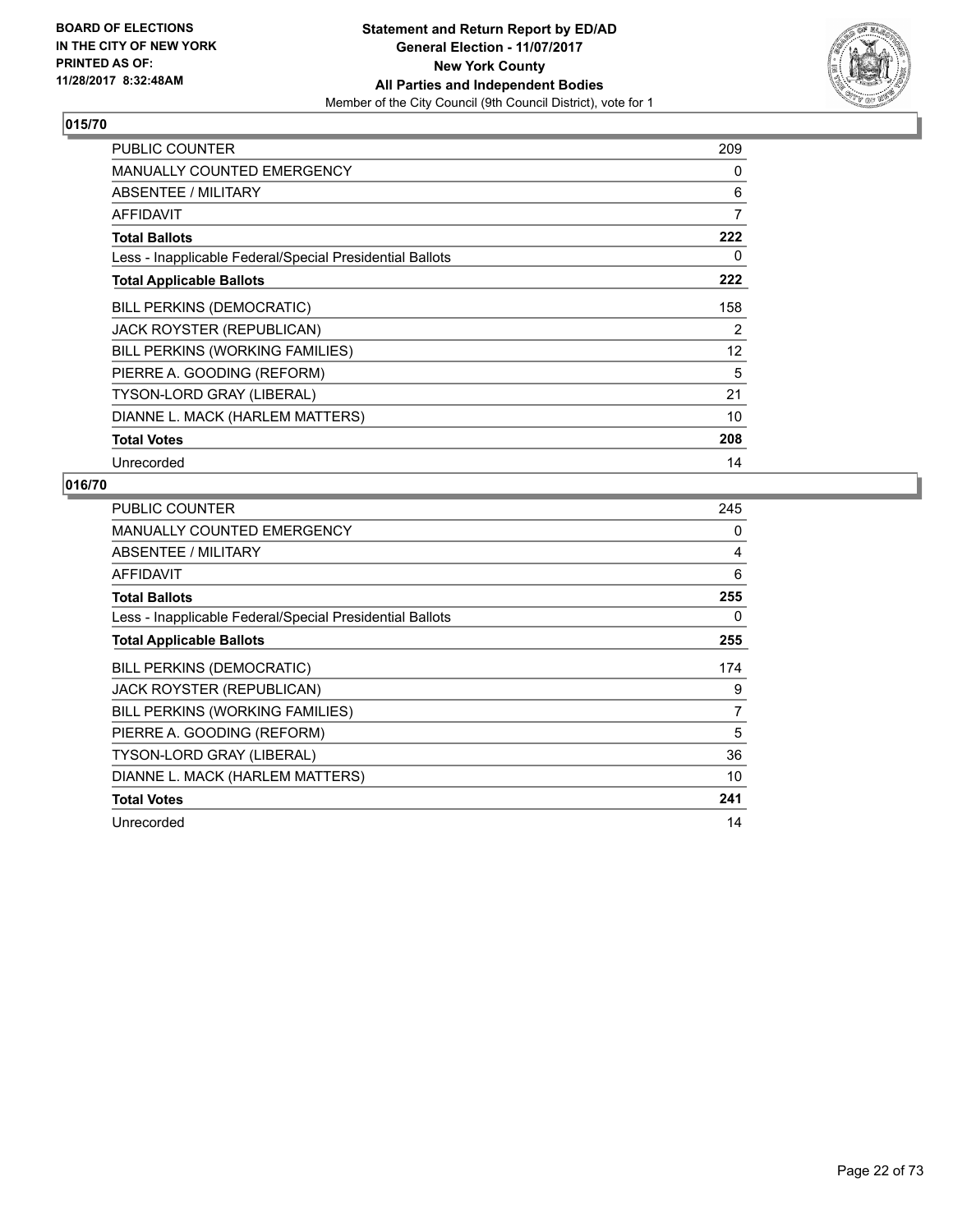

| <b>PUBLIC COUNTER</b>                                    | 153 |
|----------------------------------------------------------|-----|
| <b>MANUALLY COUNTED EMERGENCY</b>                        | 0   |
| ABSENTEE / MILITARY                                      | 5   |
| <b>AFFIDAVIT</b>                                         | 0   |
| <b>Total Ballots</b>                                     | 158 |
| Less - Inapplicable Federal/Special Presidential Ballots | 0   |
| <b>Total Applicable Ballots</b>                          | 158 |
| <b>BILL PERKINS (DEMOCRATIC)</b>                         | 107 |
| <b>JACK ROYSTER (REPUBLICAN)</b>                         | 4   |
| BILL PERKINS (WORKING FAMILIES)                          | 9   |
| PIERRE A. GOODING (REFORM)                               | 3   |
| <b>TYSON-LORD GRAY (LIBERAL)</b>                         | 22  |
| DIANNE L. MACK (HARLEM MATTERS)                          | 9   |
| <b>Total Votes</b>                                       | 154 |
| Unrecorded                                               | 4   |

| PUBLIC COUNTER                                           | 148 |
|----------------------------------------------------------|-----|
| <b>MANUALLY COUNTED EMERGENCY</b>                        | 0   |
| ABSENTEE / MILITARY                                      | 3   |
| AFFIDAVIT                                                | 3   |
| <b>Total Ballots</b>                                     | 154 |
| Less - Inapplicable Federal/Special Presidential Ballots | 0   |
| <b>Total Applicable Ballots</b>                          | 154 |
| <b>BILL PERKINS (DEMOCRATIC)</b>                         | 89  |
| JACK ROYSTER (REPUBLICAN)                                | 3   |
| BILL PERKINS (WORKING FAMILIES)                          | 8   |
| PIERRE A. GOODING (REFORM)                               | 7   |
| <b>TYSON-LORD GRAY (LIBERAL)</b>                         | 29  |
| DIANNE L. MACK (HARLEM MATTERS)                          | 9   |
| MARVIN SPURILL (WRITE-IN)                                | 1   |
| <b>Total Votes</b>                                       | 146 |
| Unrecorded                                               | 8   |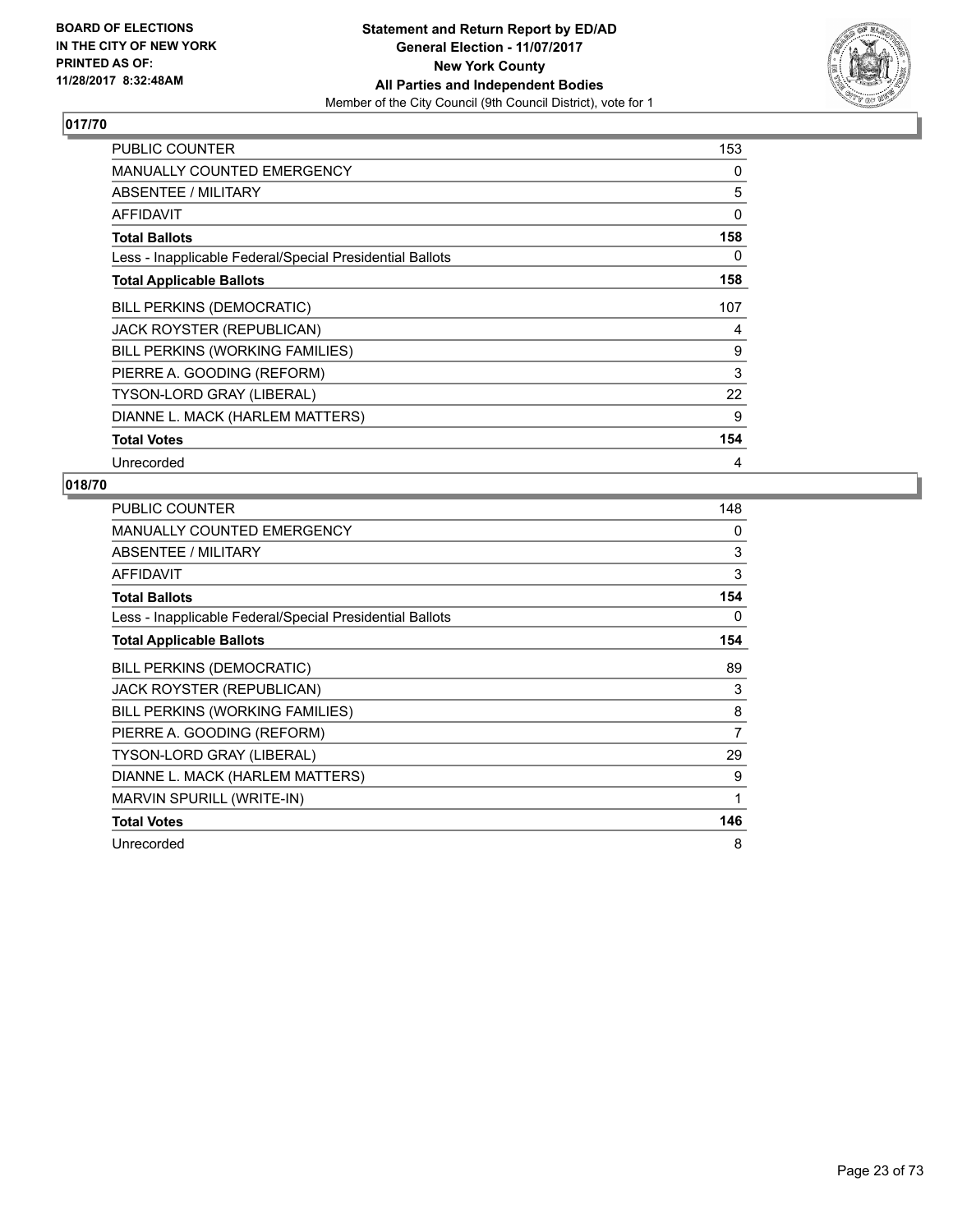

| PUBLIC COUNTER                                           | 343 |
|----------------------------------------------------------|-----|
| MANUALLY COUNTED EMERGENCY                               | 0   |
| ABSENTEE / MILITARY                                      | 5   |
| AFFIDAVIT                                                | 3   |
| <b>Total Ballots</b>                                     | 351 |
| Less - Inapplicable Federal/Special Presidential Ballots | 0   |
| <b>Total Applicable Ballots</b>                          | 351 |
| <b>BILL PERKINS (DEMOCRATIC)</b>                         | 219 |
| JACK ROYSTER (REPUBLICAN)                                | 8   |
| BILL PERKINS (WORKING FAMILIES)                          | 17  |
| PIERRE A. GOODING (REFORM)                               | 8   |
| TYSON-LORD GRAY (LIBERAL)                                | 71  |
| DIANNE L. MACK (HARLEM MATTERS)                          | 14  |
| DEREK TRUCKS (WRITE-IN)                                  | 1   |
| <b>Total Votes</b>                                       | 338 |
| Unrecorded                                               | 13  |

| <b>PUBLIC COUNTER</b>                                    | 212 |
|----------------------------------------------------------|-----|
| <b>MANUALLY COUNTED EMERGENCY</b>                        | 0   |
| ABSENTEE / MILITARY                                      | 8   |
| <b>AFFIDAVIT</b>                                         | 4   |
| <b>Total Ballots</b>                                     | 224 |
| Less - Inapplicable Federal/Special Presidential Ballots | 0   |
| <b>Total Applicable Ballots</b>                          | 224 |
| BILL PERKINS (DEMOCRATIC)                                | 166 |
| JACK ROYSTER (REPUBLICAN)                                | 6   |
| BILL PERKINS (WORKING FAMILIES)                          | 14  |
| PIERRE A. GOODING (REFORM)                               | 3   |
| <b>TYSON-LORD GRAY (LIBERAL)</b>                         | 22  |
| DIANNE L. MACK (HARLEM MATTERS)                          | 5   |
| UNATTRIBUTABLE WRITE-IN (WRITE-IN)                       | 1   |
| <b>Total Votes</b>                                       | 217 |
| Unrecorded                                               | 7   |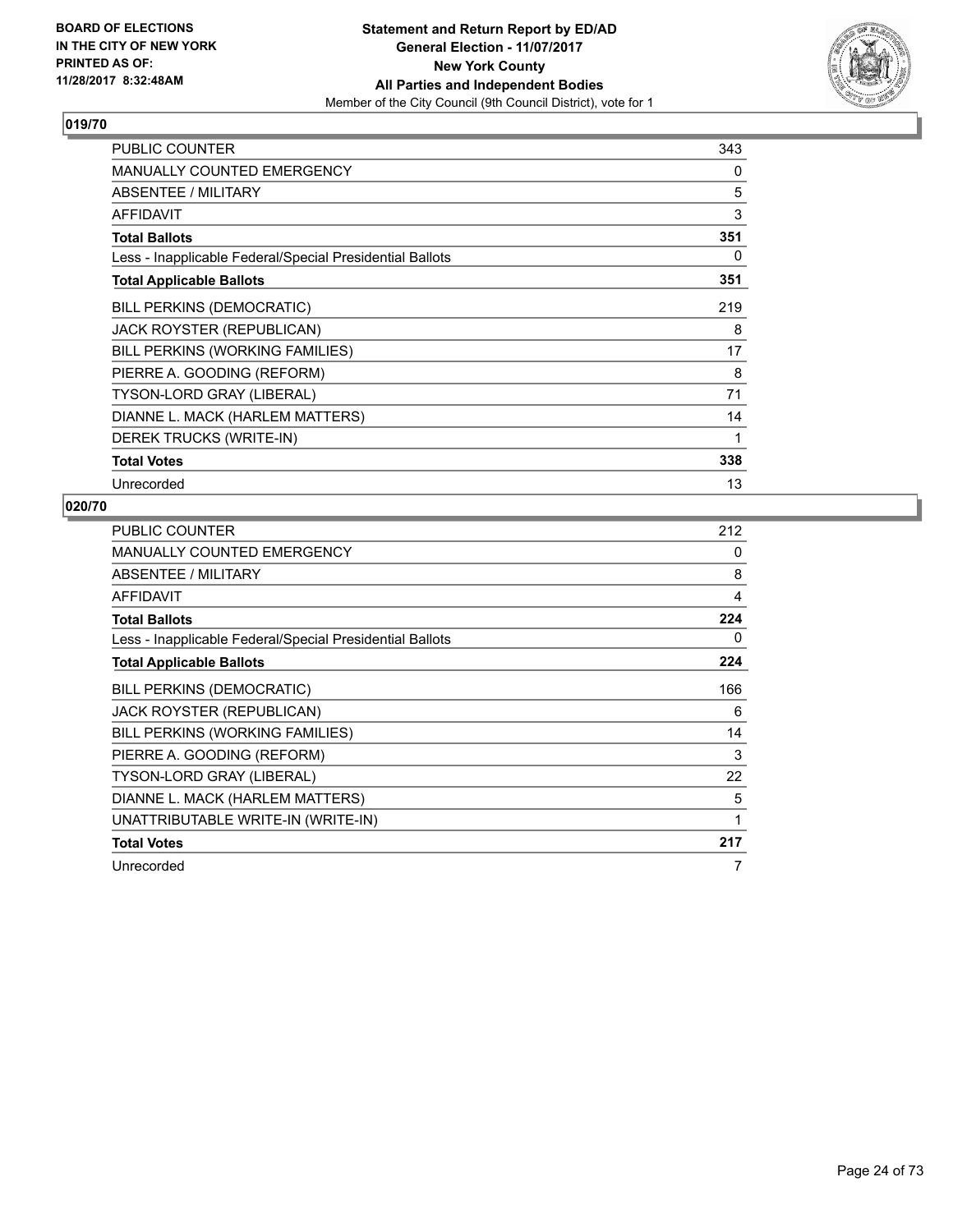

| PUBLIC COUNTER                                           | 277 |
|----------------------------------------------------------|-----|
| MANUALLY COUNTED EMERGENCY                               | 0   |
| <b>ABSENTEE / MILITARY</b>                               | 1   |
| <b>AFFIDAVIT</b>                                         | 1   |
| <b>Total Ballots</b>                                     | 279 |
| Less - Inapplicable Federal/Special Presidential Ballots | 0   |
| <b>Total Applicable Ballots</b>                          | 279 |
| <b>BILL PERKINS (DEMOCRATIC)</b>                         | 183 |
| JACK ROYSTER (REPUBLICAN)                                | 10  |
| BILL PERKINS (WORKING FAMILIES)                          | 15  |
| PIERRE A. GOODING (REFORM)                               | 6   |
| TYSON-LORD GRAY (LIBERAL)                                | 39  |
| DIANNE L. MACK (HARLEM MATTERS)                          | 14  |
| MARVIN HOLLAND (WRITE-IN)                                | 1   |
| <b>MARVIN HOWARD (WRITE-IN)</b>                          | 1   |
| <b>Total Votes</b>                                       | 269 |
| Unrecorded                                               | 10  |

| <b>PUBLIC COUNTER</b>                                    | 274 |
|----------------------------------------------------------|-----|
| <b>MANUALLY COUNTED EMERGENCY</b>                        | 0   |
| <b>ABSENTEE / MILITARY</b>                               | 6   |
| AFFIDAVIT                                                | 5   |
| <b>Total Ballots</b>                                     | 285 |
| Less - Inapplicable Federal/Special Presidential Ballots | 0   |
| <b>Total Applicable Ballots</b>                          | 285 |
| <b>BILL PERKINS (DEMOCRATIC)</b>                         | 173 |
| JACK ROYSTER (REPUBLICAN)                                | 4   |
| BILL PERKINS (WORKING FAMILIES)                          | 19  |
| PIERRE A. GOODING (REFORM)                               | 9   |
| TYSON-LORD GRAY (LIBERAL)                                | 43  |
| DIANNE L. MACK (HARLEM MATTERS)                          | 16  |
| <b>Total Votes</b>                                       | 264 |
| Unrecorded                                               | 21  |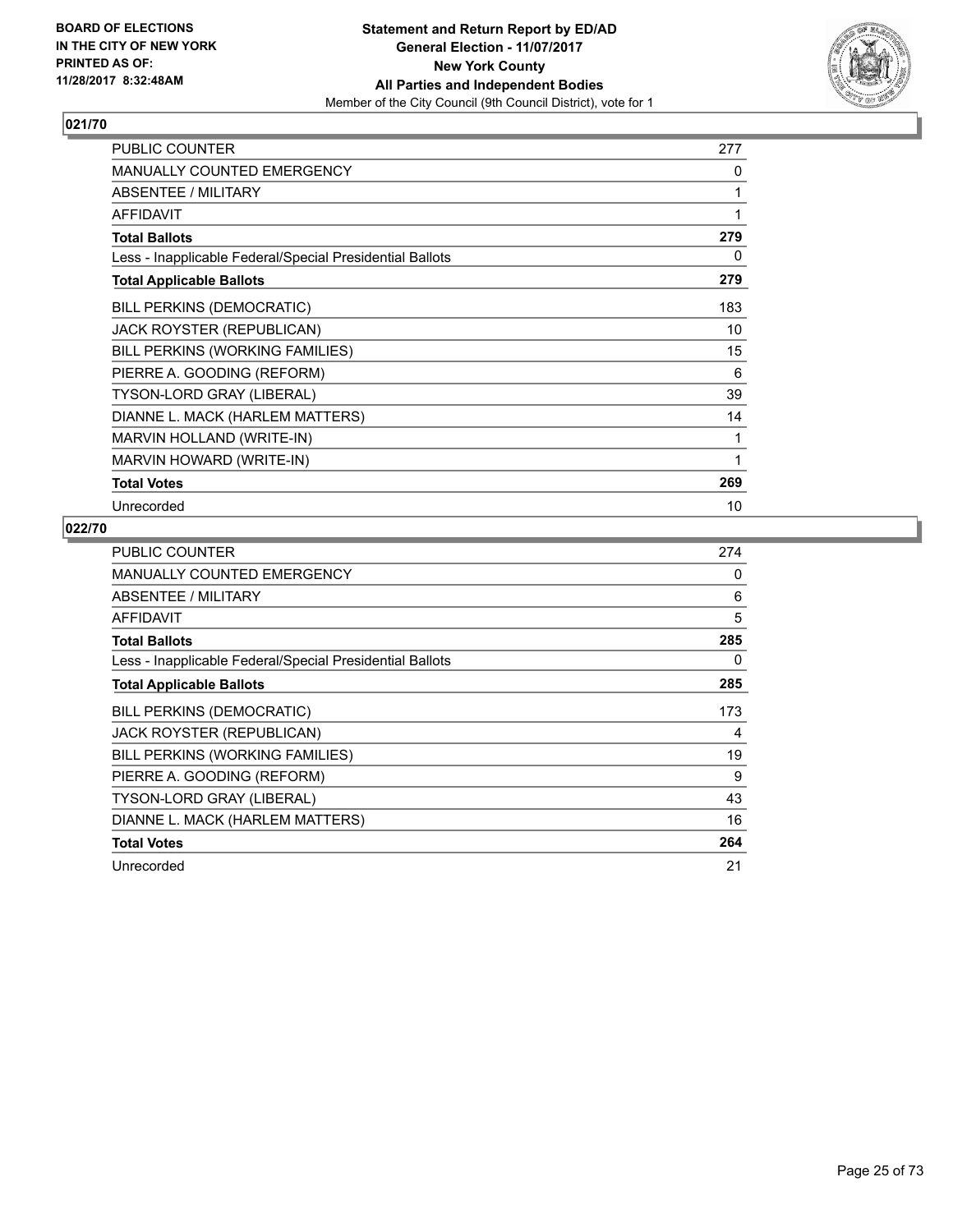

| <b>PUBLIC COUNTER</b>                                    | 287 |
|----------------------------------------------------------|-----|
| <b>MANUALLY COUNTED EMERGENCY</b>                        | 0   |
| ABSENTEE / MILITARY                                      | 8   |
| <b>AFFIDAVIT</b>                                         | 6   |
| <b>Total Ballots</b>                                     | 301 |
| Less - Inapplicable Federal/Special Presidential Ballots | 0   |
| <b>Total Applicable Ballots</b>                          | 301 |
| <b>BILL PERKINS (DEMOCRATIC)</b>                         | 202 |
| JACK ROYSTER (REPUBLICAN)                                | 7   |
| BILL PERKINS (WORKING FAMILIES)                          | 11  |
| PIERRE A. GOODING (REFORM)                               | 5   |
| <b>TYSON-LORD GRAY (LIBERAL)</b>                         | 50  |
| DIANNE L. MACK (HARLEM MATTERS)                          | 10  |
| <b>Total Votes</b>                                       | 285 |
| Unrecorded                                               | 16  |

| <b>PUBLIC COUNTER</b>                                    | 167 |
|----------------------------------------------------------|-----|
| <b>MANUALLY COUNTED EMERGENCY</b>                        | 0   |
| ABSENTEE / MILITARY                                      | 5   |
| AFFIDAVIT                                                | 3   |
| <b>Total Ballots</b>                                     | 175 |
| Less - Inapplicable Federal/Special Presidential Ballots | 0   |
| <b>Total Applicable Ballots</b>                          | 175 |
| BILL PERKINS (DEMOCRATIC)                                | 121 |
| <b>JACK ROYSTER (REPUBLICAN)</b>                         | 0   |
| BILL PERKINS (WORKING FAMILIES)                          | 6   |
| PIERRE A. GOODING (REFORM)                               | 2   |
| <b>TYSON-LORD GRAY (LIBERAL)</b>                         | 23  |
| DIANNE L. MACK (HARLEM MATTERS)                          | 9   |
| SHADAWN SMITH (WRITE-IN)                                 | 1   |
| <b>Total Votes</b>                                       | 162 |
| Unrecorded                                               | 13  |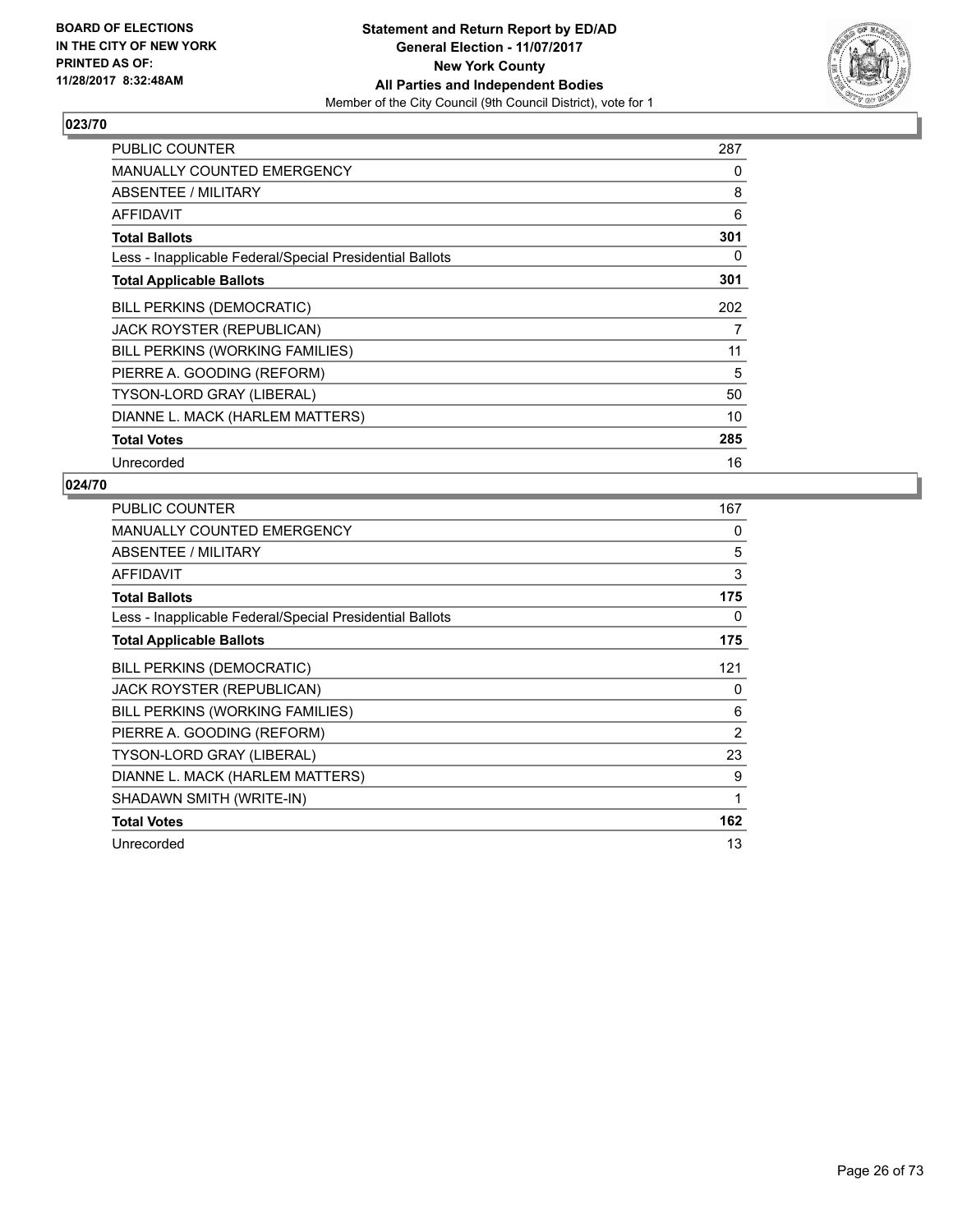

| <b>PUBLIC COUNTER</b>                                    | 174 |
|----------------------------------------------------------|-----|
| <b>MANUALLY COUNTED EMERGENCY</b>                        | 0   |
| ABSENTEE / MILITARY                                      | 5   |
| <b>AFFIDAVIT</b>                                         | 3   |
| <b>Total Ballots</b>                                     | 182 |
| Less - Inapplicable Federal/Special Presidential Ballots | 0   |
| <b>Total Applicable Ballots</b>                          | 182 |
| <b>BILL PERKINS (DEMOCRATIC)</b>                         | 138 |
| <b>JACK ROYSTER (REPUBLICAN)</b>                         | 2   |
| BILL PERKINS (WORKING FAMILIES)                          | 6   |
| PIERRE A. GOODING (REFORM)                               | 1   |
| <b>TYSON-LORD GRAY (LIBERAL)</b>                         | 18  |
| DIANNE L. MACK (HARLEM MATTERS)                          | 8   |
| <b>Total Votes</b>                                       | 173 |
| Unrecorded                                               | 9   |

| PUBLIC COUNTER                                           | 308 |
|----------------------------------------------------------|-----|
| <b>MANUALLY COUNTED EMERGENCY</b>                        | 0   |
| ABSENTEE / MILITARY                                      | 2   |
| <b>AFFIDAVIT</b>                                         | 3   |
| <b>Total Ballots</b>                                     | 313 |
| Less - Inapplicable Federal/Special Presidential Ballots | 0   |
| <b>Total Applicable Ballots</b>                          | 313 |
| <b>BILL PERKINS (DEMOCRATIC)</b>                         | 200 |
| JACK ROYSTER (REPUBLICAN)                                | 6   |
| BILL PERKINS (WORKING FAMILIES)                          | 8   |
| PIERRE A. GOODING (REFORM)                               | 6   |
| TYSON-LORD GRAY (LIBERAL)                                | 67  |
| DIANNE L. MACK (HARLEM MATTERS)                          | 9   |
| ADAM EVE (WRITE-IN)                                      | 1   |
| NELLIE BAILEY (WRITE-IN)                                 | 1   |
| <b>Total Votes</b>                                       | 298 |
| Unrecorded                                               | 15  |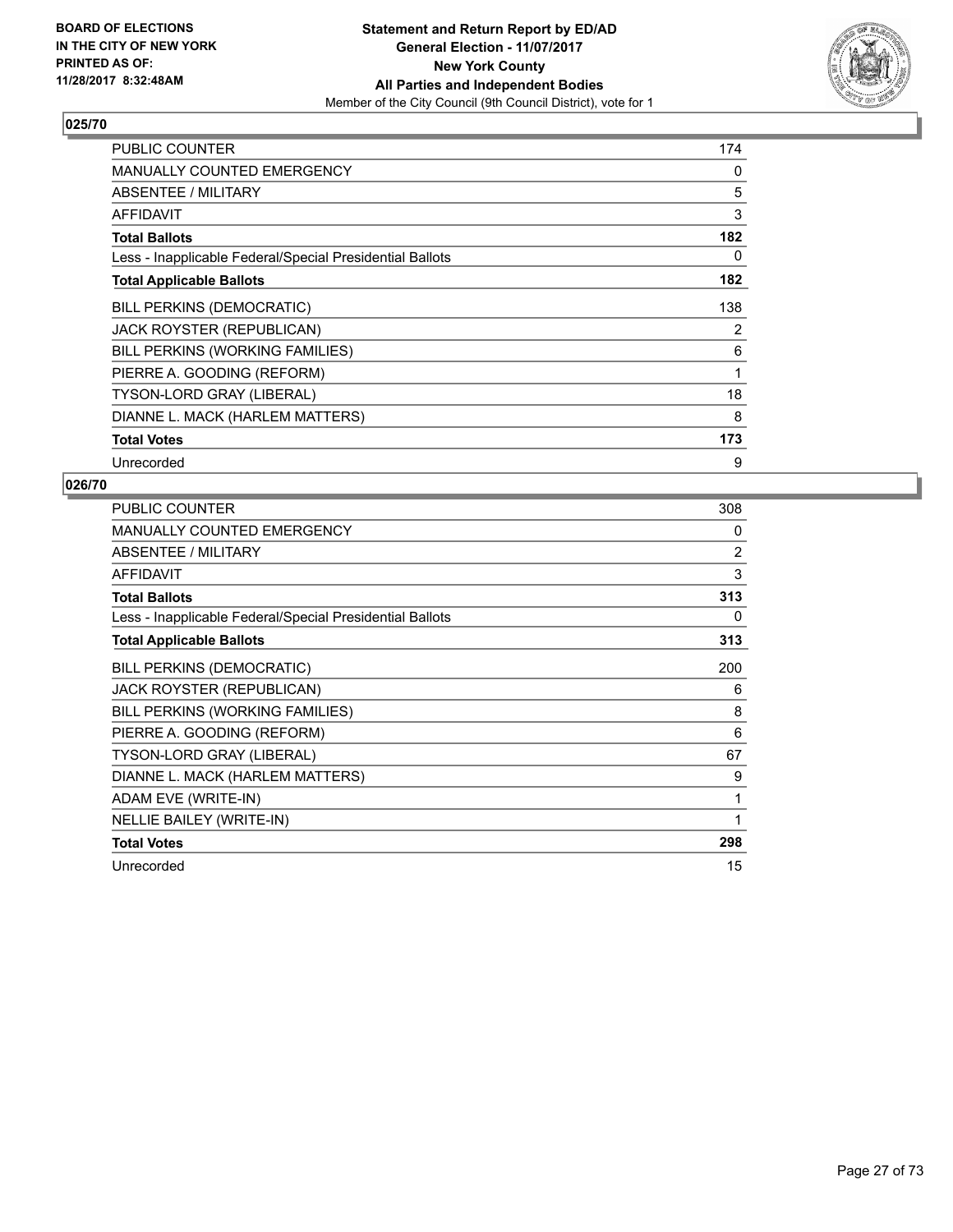

| <b>PUBLIC COUNTER</b>                                    | 226               |
|----------------------------------------------------------|-------------------|
| <b>MANUALLY COUNTED EMERGENCY</b>                        | 0                 |
| ABSENTEE / MILITARY                                      | 7                 |
| <b>AFFIDAVIT</b>                                         | 3                 |
| <b>Total Ballots</b>                                     | 236               |
| Less - Inapplicable Federal/Special Presidential Ballots | 0                 |
| <b>Total Applicable Ballots</b>                          | 236               |
| <b>BILL PERKINS (DEMOCRATIC)</b>                         | 147               |
| JACK ROYSTER (REPUBLICAN)                                | 7                 |
| BILL PERKINS (WORKING FAMILIES)                          | $12 \overline{ }$ |
| PIERRE A. GOODING (REFORM)                               | 8                 |
| <b>TYSON-LORD GRAY (LIBERAL)</b>                         | 37                |
| DIANNE L. MACK (HARLEM MATTERS)                          | 14                |
| <b>Total Votes</b>                                       | 225               |
| Unrecorded                                               | 11                |

| <b>PUBLIC COUNTER</b>                                    | 182 |
|----------------------------------------------------------|-----|
| <b>MANUALLY COUNTED EMERGENCY</b>                        | 0   |
| ABSENTEE / MILITARY                                      | 4   |
| AFFIDAVIT                                                | 5   |
| <b>Total Ballots</b>                                     | 191 |
| Less - Inapplicable Federal/Special Presidential Ballots | 0   |
| <b>Total Applicable Ballots</b>                          | 191 |
| BILL PERKINS (DEMOCRATIC)                                | 121 |
| JACK ROYSTER (REPUBLICAN)                                | 6   |
| BILL PERKINS (WORKING FAMILIES)                          | 12  |
| PIERRE A. GOODING (REFORM)                               | 3   |
| <b>TYSON-LORD GRAY (LIBERAL)</b>                         | 31  |
| DIANNE L. MACK (HARLEM MATTERS)                          | 10  |
| MARVIN HOLLAND (WRITE-IN)                                | 1   |
| <b>Total Votes</b>                                       | 184 |
| Unrecorded                                               | 7   |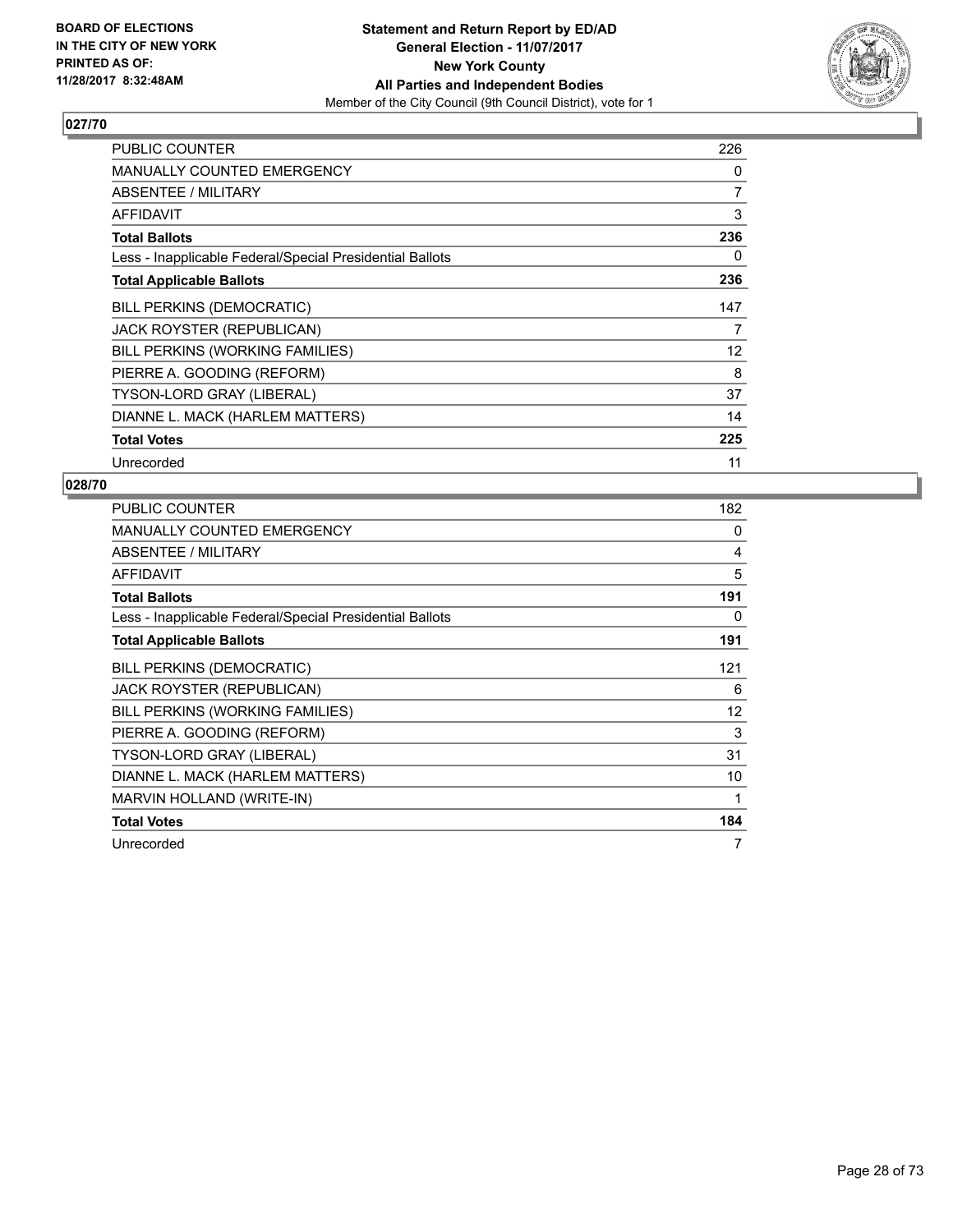

| <b>PUBLIC COUNTER</b>                                    | 199 |
|----------------------------------------------------------|-----|
| <b>MANUALLY COUNTED EMERGENCY</b>                        | 0   |
| ABSENTEE / MILITARY                                      | 6   |
| <b>AFFIDAVIT</b>                                         | 5   |
| <b>Total Ballots</b>                                     | 210 |
| Less - Inapplicable Federal/Special Presidential Ballots | 0   |
| <b>Total Applicable Ballots</b>                          | 210 |
| <b>BILL PERKINS (DEMOCRATIC)</b>                         | 139 |
| JACK ROYSTER (REPUBLICAN)                                | 7   |
| BILL PERKINS (WORKING FAMILIES)                          | 9   |
| PIERRE A. GOODING (REFORM)                               | 4   |
| TYSON-LORD GRAY (LIBERAL)                                | 28  |
| DIANNE L. MACK (HARLEM MATTERS)                          | 12  |
| CORDELL CLEARE (WRITE-IN)                                | 1   |
| <b>Total Votes</b>                                       | 200 |
| Unrecorded                                               | 10  |

| <b>PUBLIC COUNTER</b>                                    | 141      |
|----------------------------------------------------------|----------|
| <b>MANUALLY COUNTED EMERGENCY</b>                        | 0        |
| ABSENTEE / MILITARY                                      | 11       |
| <b>AFFIDAVIT</b>                                         | 2        |
| <b>Total Ballots</b>                                     | 154      |
| Less - Inapplicable Federal/Special Presidential Ballots | 0        |
| <b>Total Applicable Ballots</b>                          | 154      |
| <b>BILL PERKINS (DEMOCRATIC)</b>                         | 118      |
| JACK ROYSTER (REPUBLICAN)                                | 0        |
| BILL PERKINS (WORKING FAMILIES)                          | 4        |
| PIERRE A. GOODING (REFORM)                               | $\Omega$ |
| <b>TYSON-LORD GRAY (LIBERAL)</b>                         | 10       |
| DIANNE L. MACK (HARLEM MATTERS)                          | 4        |
| MARVIN HOLLAND (WRITE-IN)                                | 1        |
| UNCOUNTED WRITE-IN PER STATUTE (WRITE-IN)                | 1        |
| <b>Total Votes</b>                                       | 138      |
| Unrecorded                                               | 16       |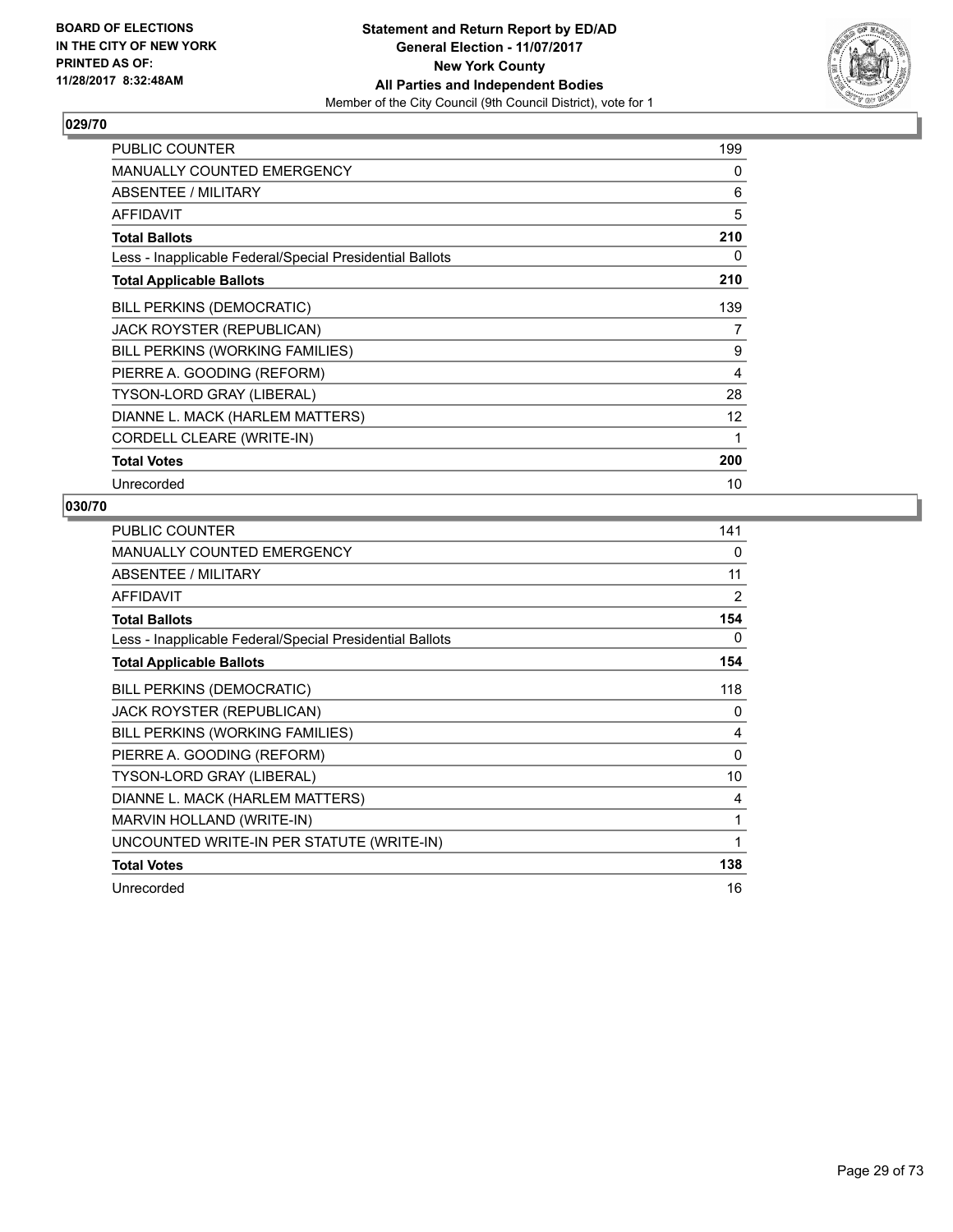

| <b>PUBLIC COUNTER</b>                                    | 181 |
|----------------------------------------------------------|-----|
| <b>MANUALLY COUNTED EMERGENCY</b>                        | 0   |
| ABSENTEE / MILITARY                                      | 2   |
| <b>AFFIDAVIT</b>                                         | 1   |
| <b>Total Ballots</b>                                     | 184 |
| Less - Inapplicable Federal/Special Presidential Ballots | 0   |
| <b>Total Applicable Ballots</b>                          | 184 |
| <b>BILL PERKINS (DEMOCRATIC)</b>                         | 138 |
| <b>JACK ROYSTER (REPUBLICAN)</b>                         | 2   |
| BILL PERKINS (WORKING FAMILIES)                          | 4   |
| PIERRE A. GOODING (REFORM)                               | 3   |
| <b>TYSON-LORD GRAY (LIBERAL)</b>                         | 20  |
| DIANNE L. MACK (HARLEM MATTERS)                          | 7   |
| <b>Total Votes</b>                                       | 174 |
| Unrecorded                                               | 10  |

| <b>PUBLIC COUNTER</b>                                    | 148      |
|----------------------------------------------------------|----------|
| <b>MANUALLY COUNTED EMERGENCY</b>                        | 0        |
| ABSENTEE / MILITARY                                      | 6        |
| AFFIDAVIT                                                | 4        |
| <b>Total Ballots</b>                                     | 158      |
| Less - Inapplicable Federal/Special Presidential Ballots | 0        |
| <b>Total Applicable Ballots</b>                          | 158      |
| <b>BILL PERKINS (DEMOCRATIC)</b>                         | 118      |
| <b>JACK ROYSTER (REPUBLICAN)</b>                         | 1        |
| BILL PERKINS (WORKING FAMILIES)                          | 4        |
| PIERRE A. GOODING (REFORM)                               | $\Omega$ |
| TYSON-LORD GRAY (LIBERAL)                                | 14       |
| DIANNE L. MACK (HARLEM MATTERS)                          | 5        |
| CORDELL CLEARE (WRITE-IN)                                | 1        |
| <b>Total Votes</b>                                       | 143      |
| Unrecorded                                               | 15       |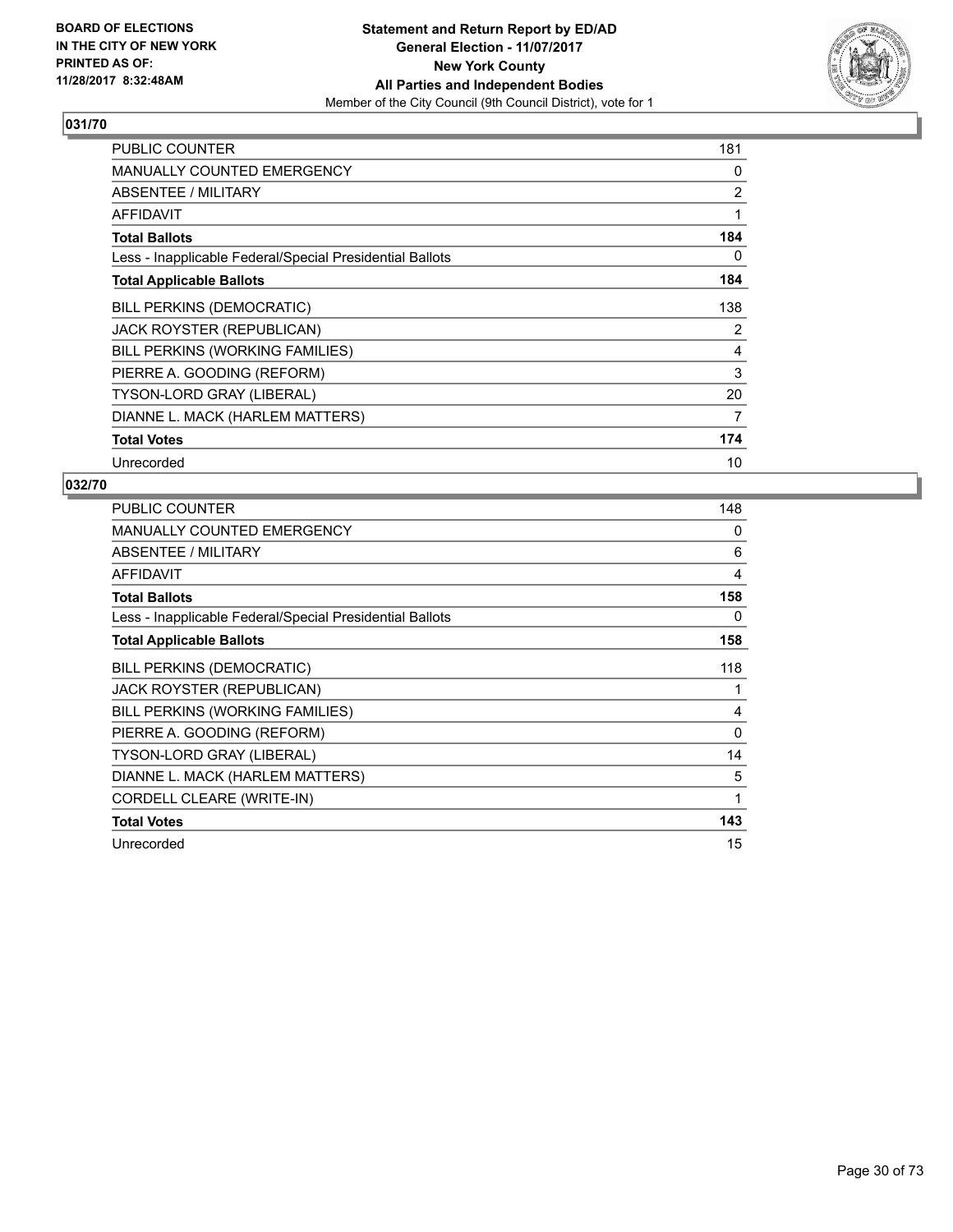

| <b>PUBLIC COUNTER</b>                                    | 227 |
|----------------------------------------------------------|-----|
| <b>MANUALLY COUNTED EMERGENCY</b>                        | 0   |
| ABSENTEE / MILITARY                                      | 11  |
| <b>AFFIDAVIT</b>                                         | 5   |
| <b>Total Ballots</b>                                     | 243 |
| Less - Inapplicable Federal/Special Presidential Ballots | 0   |
| <b>Total Applicable Ballots</b>                          | 243 |
| <b>BILL PERKINS (DEMOCRATIC)</b>                         | 164 |
| JACK ROYSTER (REPUBLICAN)                                | 3   |
| BILL PERKINS (WORKING FAMILIES)                          | 4   |
| PIERRE A. GOODING (REFORM)                               | 14  |
| TYSON-LORD GRAY (LIBERAL)                                | 32  |
| DIANNE L. MACK (HARLEM MATTERS)                          | 10  |
| <b>Total Votes</b>                                       | 227 |
| Unrecorded                                               | 16  |

| <b>PUBLIC COUNTER</b>                                    | 236 |
|----------------------------------------------------------|-----|
| MANUALLY COUNTED EMERGENCY                               | 0   |
| ABSENTEE / MILITARY                                      | 13  |
| AFFIDAVIT                                                | 3   |
| <b>Total Ballots</b>                                     | 252 |
| Less - Inapplicable Federal/Special Presidential Ballots | 0   |
| <b>Total Applicable Ballots</b>                          | 252 |
| <b>BILL PERKINS (DEMOCRATIC)</b>                         | 170 |
| JACK ROYSTER (REPUBLICAN)                                | 9   |
| BILL PERKINS (WORKING FAMILIES)                          | 8   |
| PIERRE A. GOODING (REFORM)                               | 5   |
| TYSON-LORD GRAY (LIBERAL)                                | 38  |
| DIANNE L. MACK (HARLEM MATTERS)                          | 10  |
| <b>Total Votes</b>                                       | 240 |
| Unrecorded                                               | 12  |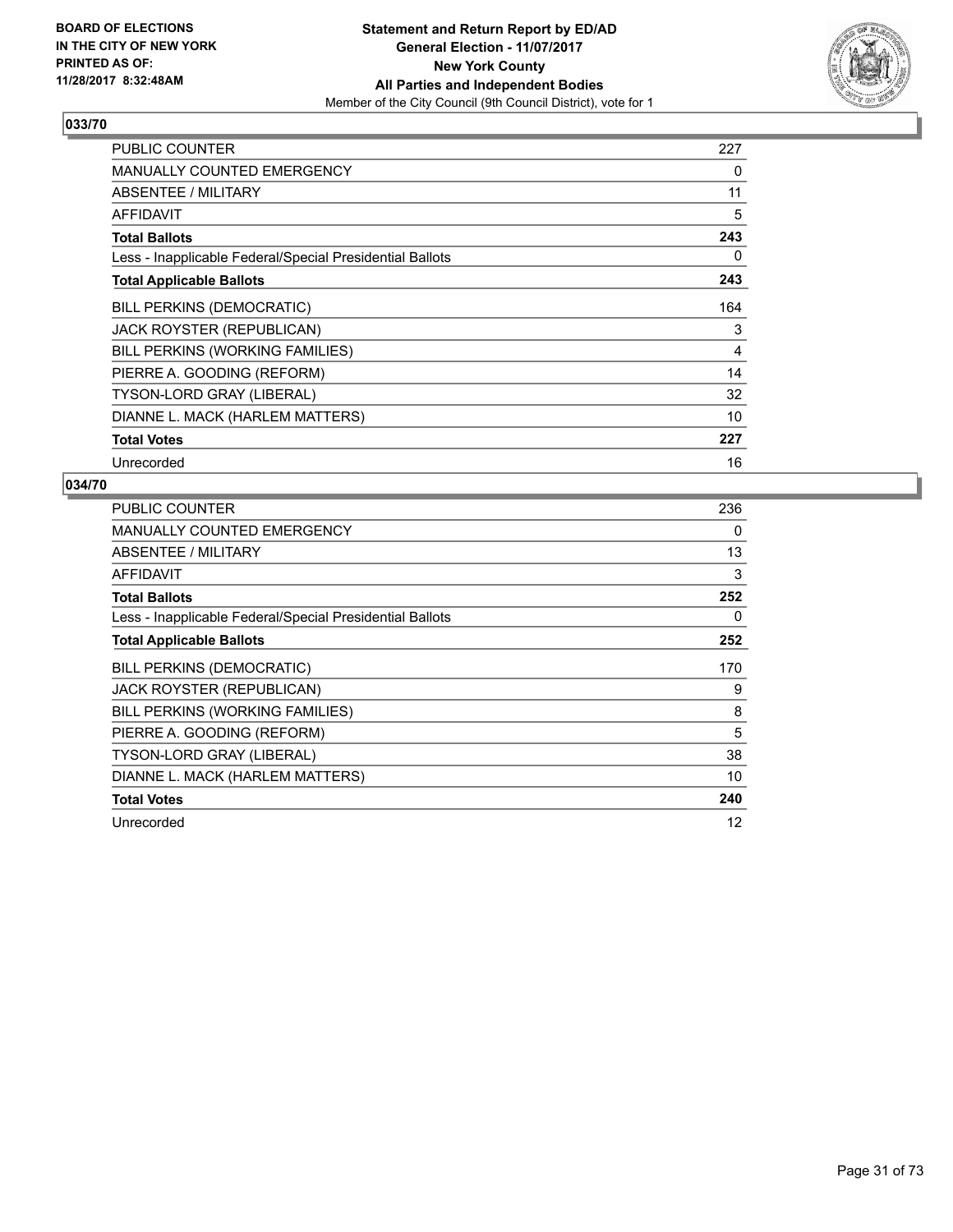

| <b>PUBLIC COUNTER</b>                                    | 268 |
|----------------------------------------------------------|-----|
| <b>MANUALLY COUNTED EMERGENCY</b>                        | 0   |
| ABSENTEE / MILITARY                                      | 7   |
| <b>AFFIDAVIT</b>                                         | 10  |
| <b>Total Ballots</b>                                     | 285 |
| Less - Inapplicable Federal/Special Presidential Ballots | 0   |
| <b>Total Applicable Ballots</b>                          | 285 |
| <b>BILL PERKINS (DEMOCRATIC)</b>                         | 182 |
| <b>JACK ROYSTER (REPUBLICAN)</b>                         | 3   |
| BILL PERKINS (WORKING FAMILIES)                          | 18  |
| PIERRE A. GOODING (REFORM)                               | 11  |
| TYSON-LORD GRAY (LIBERAL)                                | 47  |
| DIANNE L. MACK (HARLEM MATTERS)                          | 12  |
| <b>CLYDE WILLIAMS (WRITE-IN)</b>                         | 1   |
| <b>Total Votes</b>                                       | 274 |
| Unrecorded                                               | 11  |

| <b>PUBLIC COUNTER</b>                                    | 252 |
|----------------------------------------------------------|-----|
| <b>MANUALLY COUNTED EMERGENCY</b>                        | 0   |
| ABSENTEE / MILITARY                                      | 15  |
| AFFIDAVIT                                                | 3   |
| <b>Total Ballots</b>                                     | 270 |
| Less - Inapplicable Federal/Special Presidential Ballots | 0   |
| <b>Total Applicable Ballots</b>                          | 270 |
| <b>BILL PERKINS (DEMOCRATIC)</b>                         | 195 |
| <b>JACK ROYSTER (REPUBLICAN)</b>                         | 5   |
| BILL PERKINS (WORKING FAMILIES)                          | 7   |
| PIERRE A. GOODING (REFORM)                               | 10  |
| <b>TYSON-LORD GRAY (LIBERAL)</b>                         | 25  |
| DIANNE L. MACK (HARLEM MATTERS)                          | 7   |
| <b>Total Votes</b>                                       | 249 |
| Unrecorded                                               | 21  |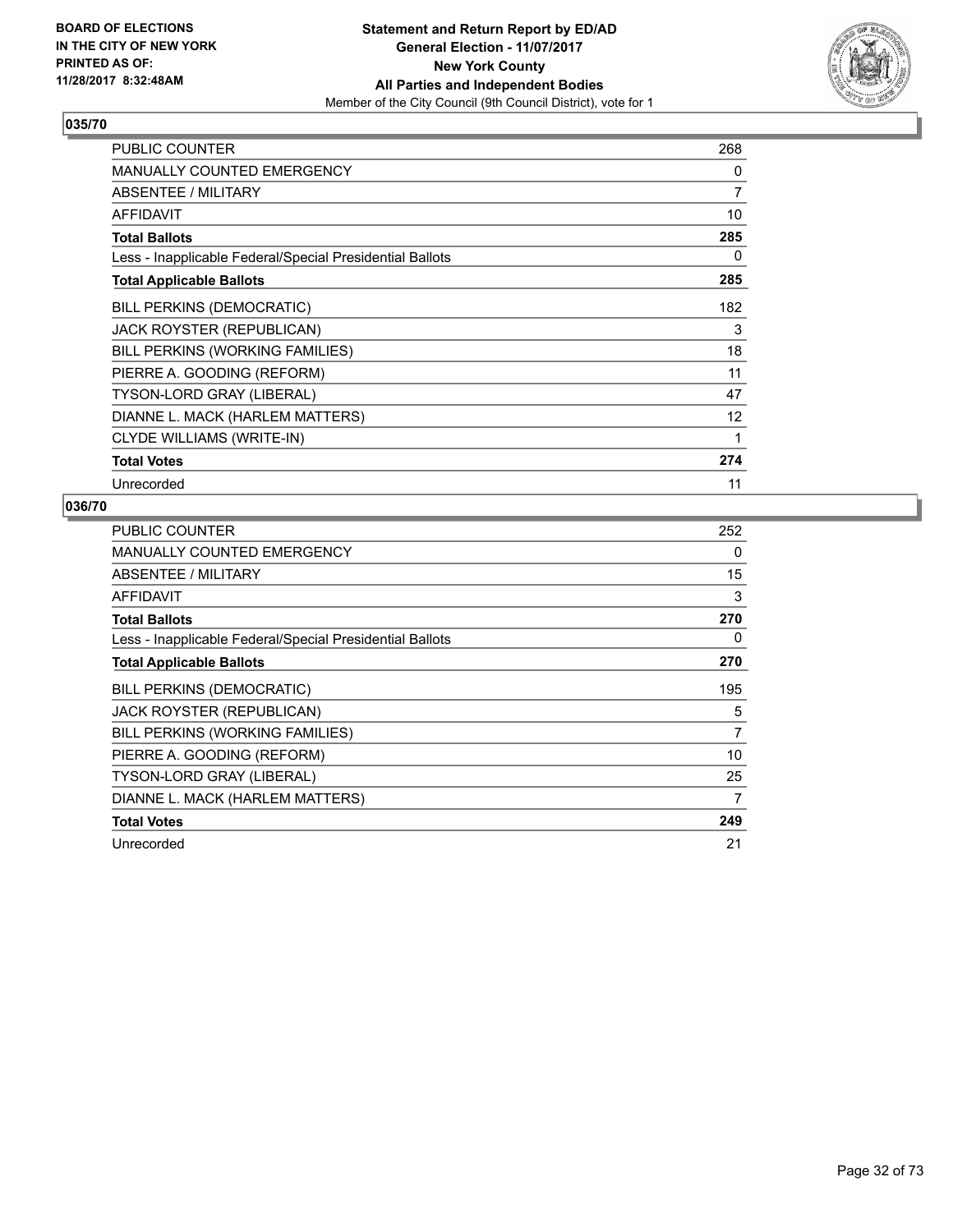

| <b>PUBLIC COUNTER</b>                                    | 160 |
|----------------------------------------------------------|-----|
| <b>MANUALLY COUNTED EMERGENCY</b>                        | 0   |
| ABSENTEE / MILITARY                                      | 5   |
| <b>AFFIDAVIT</b>                                         | 2   |
| <b>Total Ballots</b>                                     | 167 |
| Less - Inapplicable Federal/Special Presidential Ballots | 0   |
| <b>Total Applicable Ballots</b>                          | 167 |
| <b>BILL PERKINS (DEMOCRATIC)</b>                         | 131 |
| <b>JACK ROYSTER (REPUBLICAN)</b>                         | 4   |
| BILL PERKINS (WORKING FAMILIES)                          | 3   |
| PIERRE A. GOODING (REFORM)                               | 0   |
| <b>TYSON-LORD GRAY (LIBERAL)</b>                         | 8   |
| DIANNE L. MACK (HARLEM MATTERS)                          | 4   |
| <b>Total Votes</b>                                       | 150 |
| Unrecorded                                               | 17  |

| <b>PUBLIC COUNTER</b>                                    | 129 |
|----------------------------------------------------------|-----|
| <b>MANUALLY COUNTED EMERGENCY</b>                        | 0   |
| ABSENTEE / MILITARY                                      | 5   |
| <b>AFFIDAVIT</b>                                         | 2   |
| <b>Total Ballots</b>                                     | 136 |
| Less - Inapplicable Federal/Special Presidential Ballots | 0   |
| <b>Total Applicable Ballots</b>                          | 136 |
| <b>BILL PERKINS (DEMOCRATIC)</b>                         | 106 |
| <b>JACK ROYSTER (REPUBLICAN)</b>                         | 0   |
| BILL PERKINS (WORKING FAMILIES)                          | 8   |
| PIERRE A. GOODING (REFORM)                               | 1   |
| TYSON-LORD GRAY (LIBERAL)                                | 3   |
| DIANNE L. MACK (HARLEM MATTERS)                          | 2   |
| <b>Total Votes</b>                                       | 120 |
| Unrecorded                                               | 16  |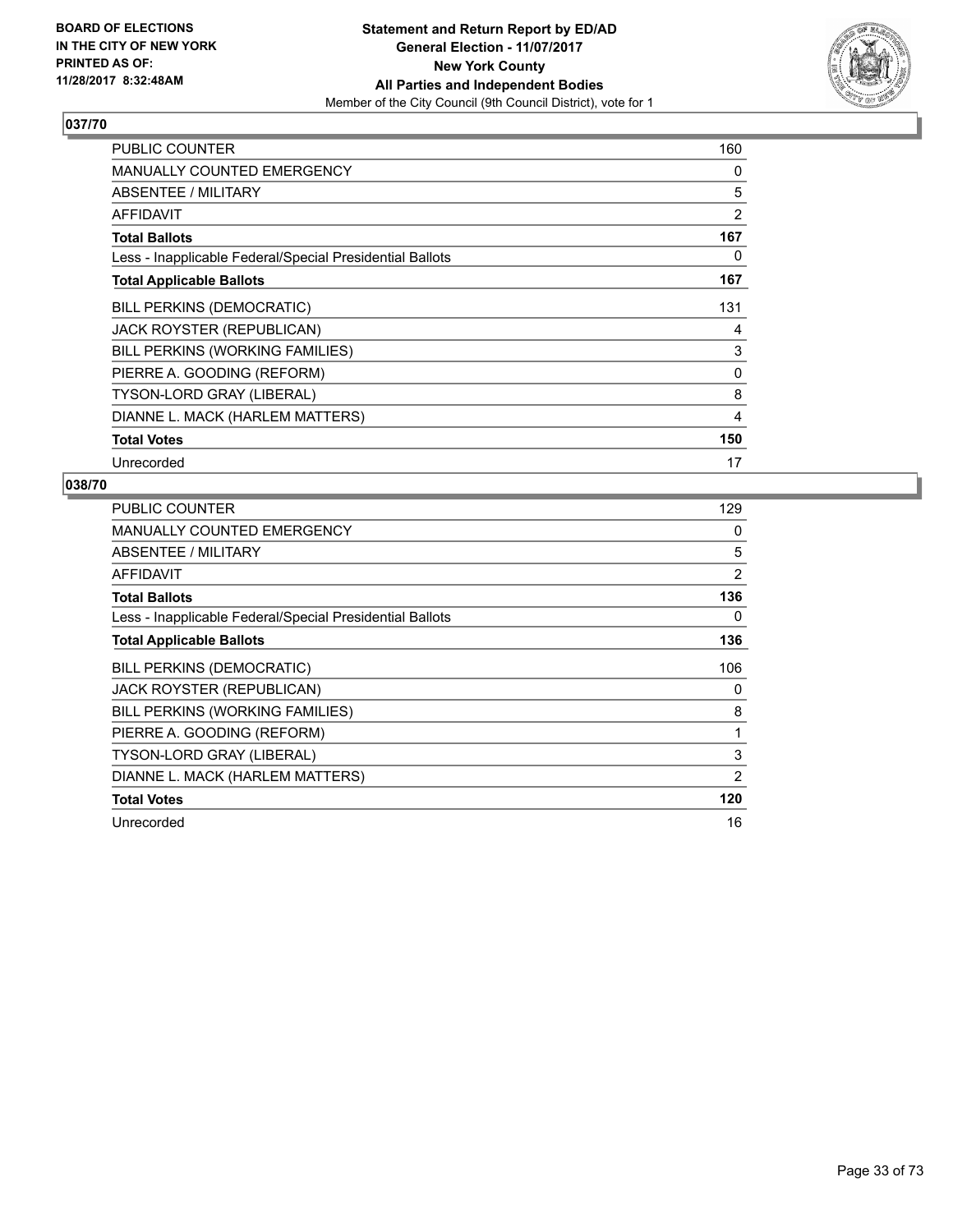

| <b>PUBLIC COUNTER</b>                                    | 124 |
|----------------------------------------------------------|-----|
| <b>MANUALLY COUNTED EMERGENCY</b>                        | 0   |
| ABSENTEE / MILITARY                                      | 3   |
| <b>AFFIDAVIT</b>                                         | 1   |
| <b>Total Ballots</b>                                     | 128 |
| Less - Inapplicable Federal/Special Presidential Ballots | 0   |
| <b>Total Applicable Ballots</b>                          | 128 |
| <b>BILL PERKINS (DEMOCRATIC)</b>                         | 106 |
| <b>JACK ROYSTER (REPUBLICAN)</b>                         | 1   |
| BILL PERKINS (WORKING FAMILIES)                          | 1   |
| PIERRE A. GOODING (REFORM)                               | 0   |
| <b>TYSON-LORD GRAY (LIBERAL)</b>                         | 5   |
| DIANNE L. MACK (HARLEM MATTERS)                          | 4   |
| <b>Total Votes</b>                                       | 117 |
| Unrecorded                                               | 11  |

| PUBLIC COUNTER                                           | 377 |
|----------------------------------------------------------|-----|
| <b>MANUALLY COUNTED EMERGENCY</b>                        | 0   |
| ABSENTEE / MILITARY                                      | 13  |
| <b>AFFIDAVIT</b>                                         | 5   |
| <b>Total Ballots</b>                                     | 395 |
| Less - Inapplicable Federal/Special Presidential Ballots | 0   |
| <b>Total Applicable Ballots</b>                          | 395 |
| <b>BILL PERKINS (DEMOCRATIC)</b>                         | 293 |
| JACK ROYSTER (REPUBLICAN)                                | 5   |
| BILL PERKINS (WORKING FAMILIES)                          | 18  |
| PIERRE A. GOODING (REFORM)                               | 3   |
| TYSON-LORD GRAY (LIBERAL)                                | 43  |
| DIANNE L. MACK (HARLEM MATTERS)                          | 13  |
| <b>KEITH WRIGHT (WRITE-IN)</b>                           | 1   |
| SHARON JOSEPH (WRITE-IN)                                 | 1   |
| <b>Total Votes</b>                                       | 377 |
| Unrecorded                                               | 18  |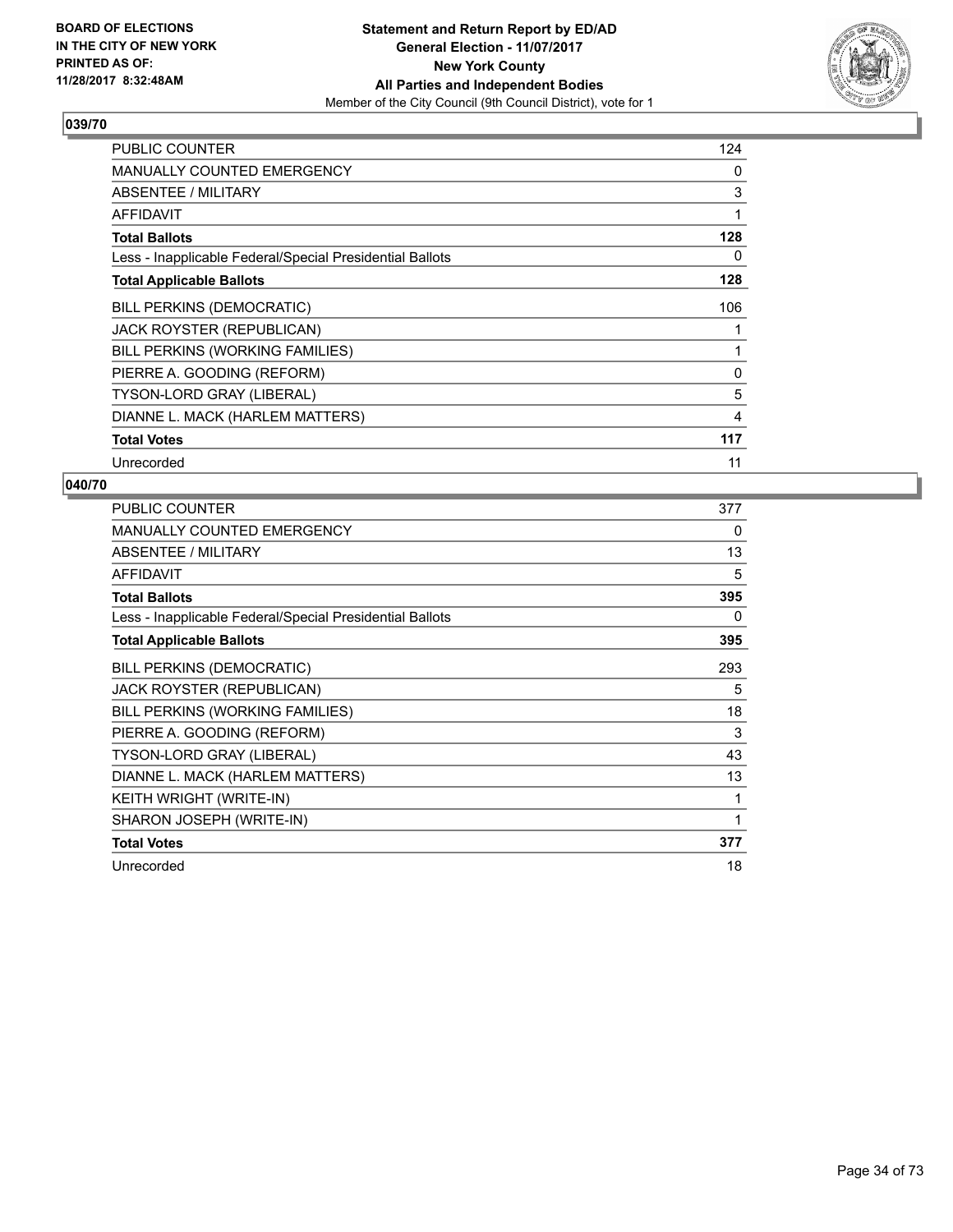

| <b>PUBLIC COUNTER</b>                                    | 356 |
|----------------------------------------------------------|-----|
| <b>MANUALLY COUNTED EMERGENCY</b>                        | 0   |
| ABSENTEE / MILITARY                                      | 16  |
| <b>AFFIDAVIT</b>                                         | 7   |
| <b>Total Ballots</b>                                     | 379 |
| Less - Inapplicable Federal/Special Presidential Ballots | 0   |
| <b>Total Applicable Ballots</b>                          | 379 |
| BILL PERKINS (DEMOCRATIC)                                | 263 |
| JACK ROYSTER (REPUBLICAN)                                | 5   |
| BILL PERKINS (WORKING FAMILIES)                          | 10  |
| PIERRE A. GOODING (REFORM)                               | 5   |
| <b>TYSON-LORD GRAY (LIBERAL)</b>                         | 65  |
| DIANNE L. MACK (HARLEM MATTERS)                          | 16  |
| <b>JUDY EDWARDS (WRITE-IN)</b>                           | 1   |
| <b>Total Votes</b>                                       | 365 |
| Unrecorded                                               | 14  |

| <b>PUBLIC COUNTER</b>                                    | 299 |
|----------------------------------------------------------|-----|
| <b>MANUALLY COUNTED EMERGENCY</b>                        | 0   |
| ABSENTEE / MILITARY                                      | 15  |
| <b>AFFIDAVIT</b>                                         | 7   |
| <b>Total Ballots</b>                                     | 321 |
| Less - Inapplicable Federal/Special Presidential Ballots | 0   |
| <b>Total Applicable Ballots</b>                          | 321 |
| <b>BILL PERKINS (DEMOCRATIC)</b>                         | 234 |
| JACK ROYSTER (REPUBLICAN)                                | 5   |
| BILL PERKINS (WORKING FAMILIES)                          | 13  |
| PIERRE A. GOODING (REFORM)                               | 4   |
| <b>TYSON-LORD GRAY (LIBERAL)</b>                         | 30  |
| DIANNE L. MACK (HARLEM MATTERS)                          | 15  |
| CORDELL CLEARE (WRITE-IN)                                | 1   |
| <b>Total Votes</b>                                       | 302 |
| Unrecorded                                               | 19  |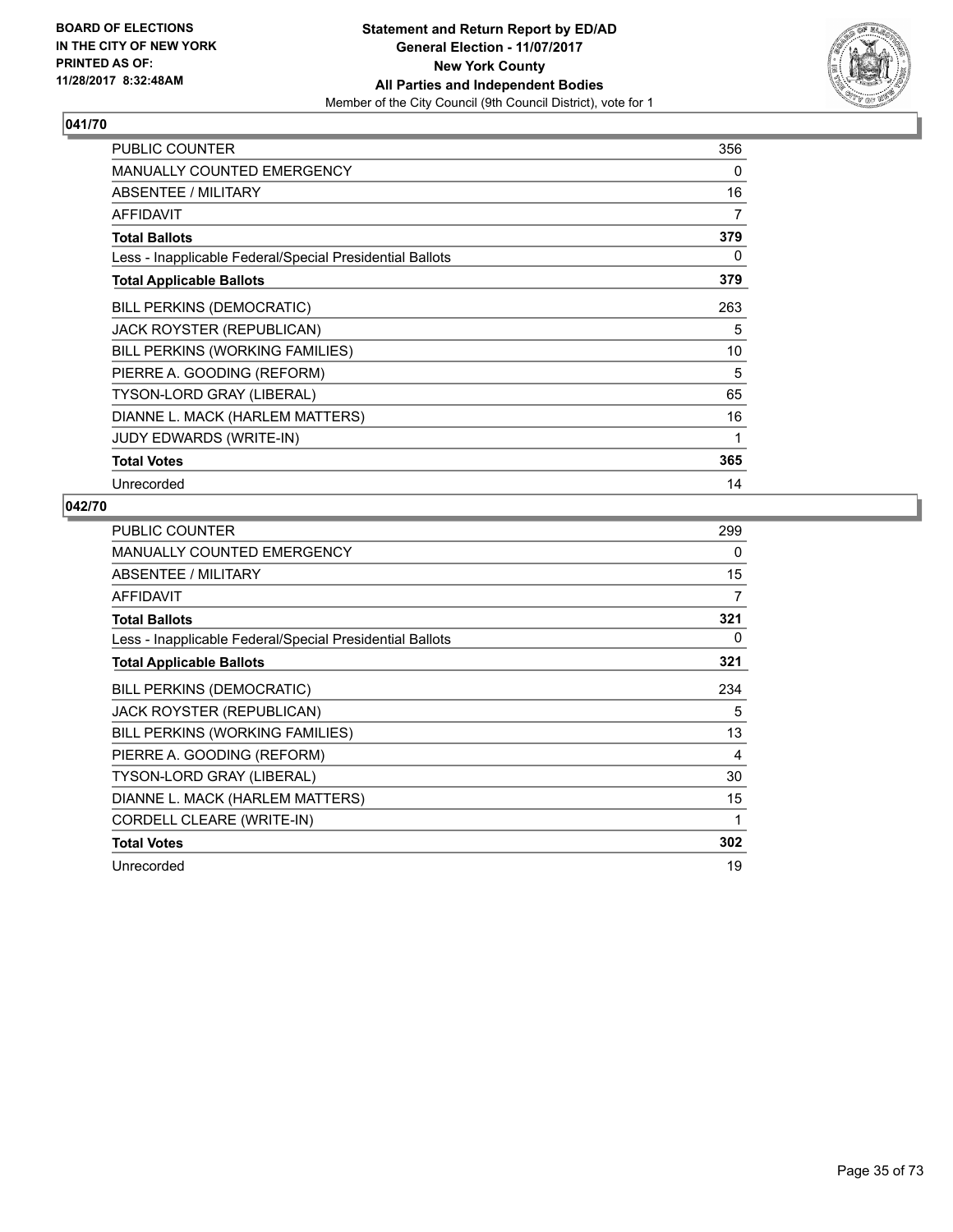

| <b>PUBLIC COUNTER</b>                                    | 265 |
|----------------------------------------------------------|-----|
| <b>MANUALLY COUNTED EMERGENCY</b>                        | 0   |
| ABSENTEE / MILITARY                                      | 10  |
| <b>AFFIDAVIT</b>                                         | 3   |
| <b>Total Ballots</b>                                     | 278 |
| Less - Inapplicable Federal/Special Presidential Ballots | 0   |
| <b>Total Applicable Ballots</b>                          | 278 |
| BILL PERKINS (DEMOCRATIC)                                | 179 |
| JACK ROYSTER (REPUBLICAN)                                | 8   |
| BILL PERKINS (WORKING FAMILIES)                          | 9   |
| PIERRE A. GOODING (REFORM)                               | 5   |
| TYSON-LORD GRAY (LIBERAL)                                | 48  |
| DIANNE L. MACK (HARLEM MATTERS)                          | 16  |
| KEITH WRIGHT (WRITE-IN)                                  | 1   |
| <b>Total Votes</b>                                       | 266 |
| Unrecorded                                               | 12  |

| <b>PUBLIC COUNTER</b>                                    | 311 |
|----------------------------------------------------------|-----|
| <b>MANUALLY COUNTED EMERGENCY</b>                        | 0   |
| ABSENTEE / MILITARY                                      | 13  |
| <b>AFFIDAVIT</b>                                         | 6   |
| <b>Total Ballots</b>                                     | 330 |
| Less - Inapplicable Federal/Special Presidential Ballots | 0   |
| <b>Total Applicable Ballots</b>                          | 330 |
| <b>BILL PERKINS (DEMOCRATIC)</b>                         | 192 |
| JACK ROYSTER (REPUBLICAN)                                | 12  |
| BILL PERKINS (WORKING FAMILIES)                          | 10  |
| PIERRE A. GOODING (REFORM)                               | 10  |
| TYSON-LORD GRAY (LIBERAL)                                | 66  |
| DIANNE L. MACK (HARLEM MATTERS)                          | 12  |
| CORDELL CLEARE (WRITE-IN)                                | 1   |
| DANIEL ARLIUS (WRITE-IN)                                 | 1   |
| MARVIN HOLLAND (WRITE-IN)                                | 1   |
| <b>Total Votes</b>                                       | 305 |
| Unrecorded                                               | 25  |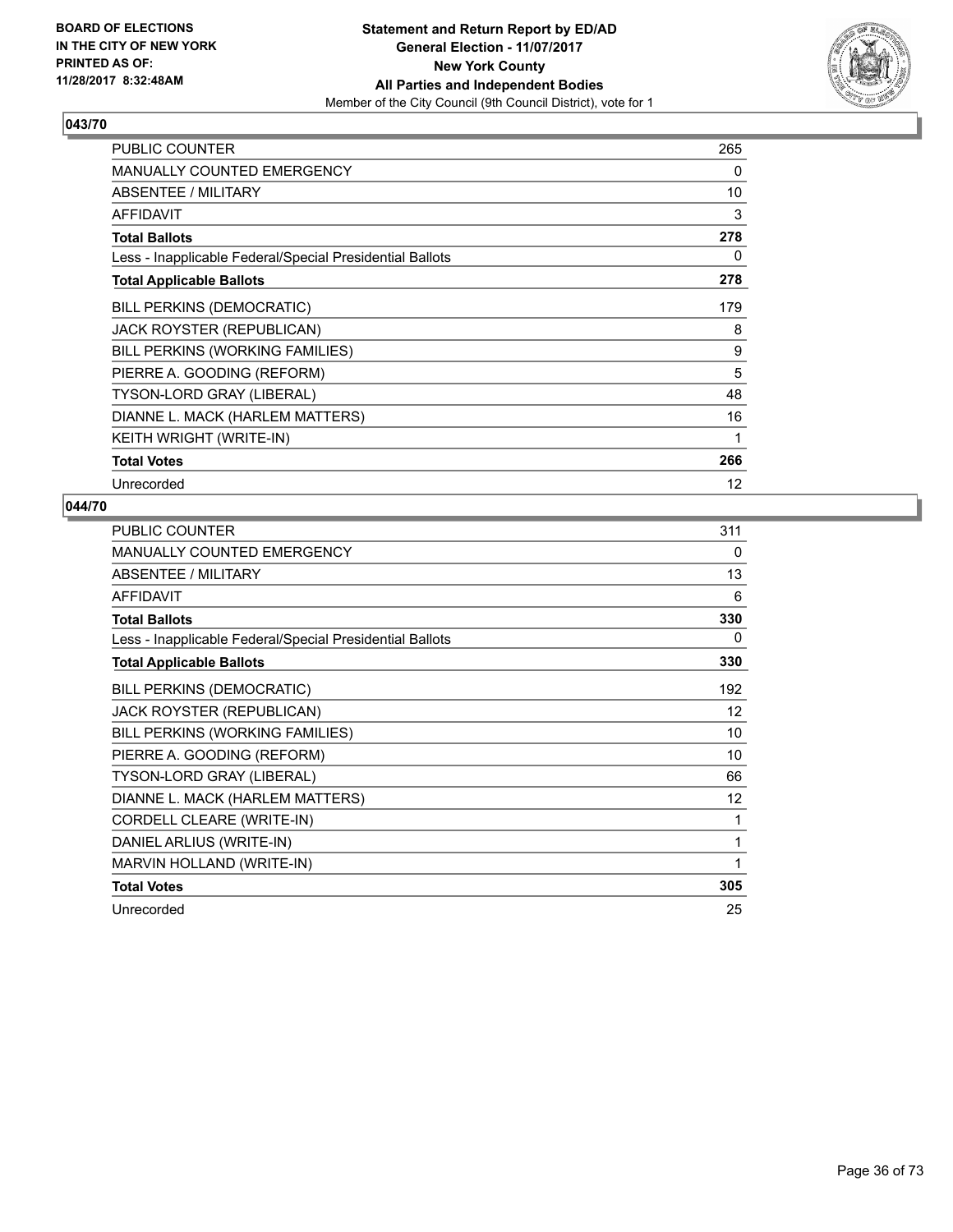

| <b>PUBLIC COUNTER</b>                                    | 247 |
|----------------------------------------------------------|-----|
| <b>MANUALLY COUNTED EMERGENCY</b>                        | 0   |
| <b>ABSENTEE / MILITARY</b>                               | 8   |
| <b>AFFIDAVIT</b>                                         | 7   |
| <b>Total Ballots</b>                                     | 262 |
| Less - Inapplicable Federal/Special Presidential Ballots | 0   |
| <b>Total Applicable Ballots</b>                          | 262 |
| <b>BILL PERKINS (DEMOCRATIC)</b>                         | 178 |
| <b>JACK ROYSTER (REPUBLICAN)</b>                         | 9   |
| BILL PERKINS (WORKING FAMILIES)                          | 6   |
| PIERRE A. GOODING (REFORM)                               | 6   |
| <b>TYSON-LORD GRAY (LIBERAL)</b>                         | 34  |
| DIANNE L. MACK (HARLEM MATTERS)                          | 13  |
| <b>Total Votes</b>                                       | 246 |
| Unrecorded                                               | 16  |

| PUBLIC COUNTER                                           | 370 |
|----------------------------------------------------------|-----|
| <b>MANUALLY COUNTED EMERGENCY</b>                        | 0   |
| ABSENTEE / MILITARY                                      | 12  |
| <b>AFFIDAVIT</b>                                         | 8   |
| <b>Total Ballots</b>                                     | 390 |
| Less - Inapplicable Federal/Special Presidential Ballots | 0   |
| <b>Total Applicable Ballots</b>                          | 390 |
| <b>BILL PERKINS (DEMOCRATIC)</b>                         | 279 |
| JACK ROYSTER (REPUBLICAN)                                | 7   |
| BILL PERKINS (WORKING FAMILIES)                          | 6   |
| PIERRE A. GOODING (REFORM)                               | 6   |
| TYSON-LORD GRAY (LIBERAL)                                | 54  |
| DIANNE L. MACK (HARLEM MATTERS)                          | 18  |
| MARVIN HOLLAND (WRITE-IN)                                | 1   |
| UNATTRIBUTABLE WRITE-IN (WRITE-IN)                       | 1   |
| <b>Total Votes</b>                                       | 372 |
| Unrecorded                                               | 18  |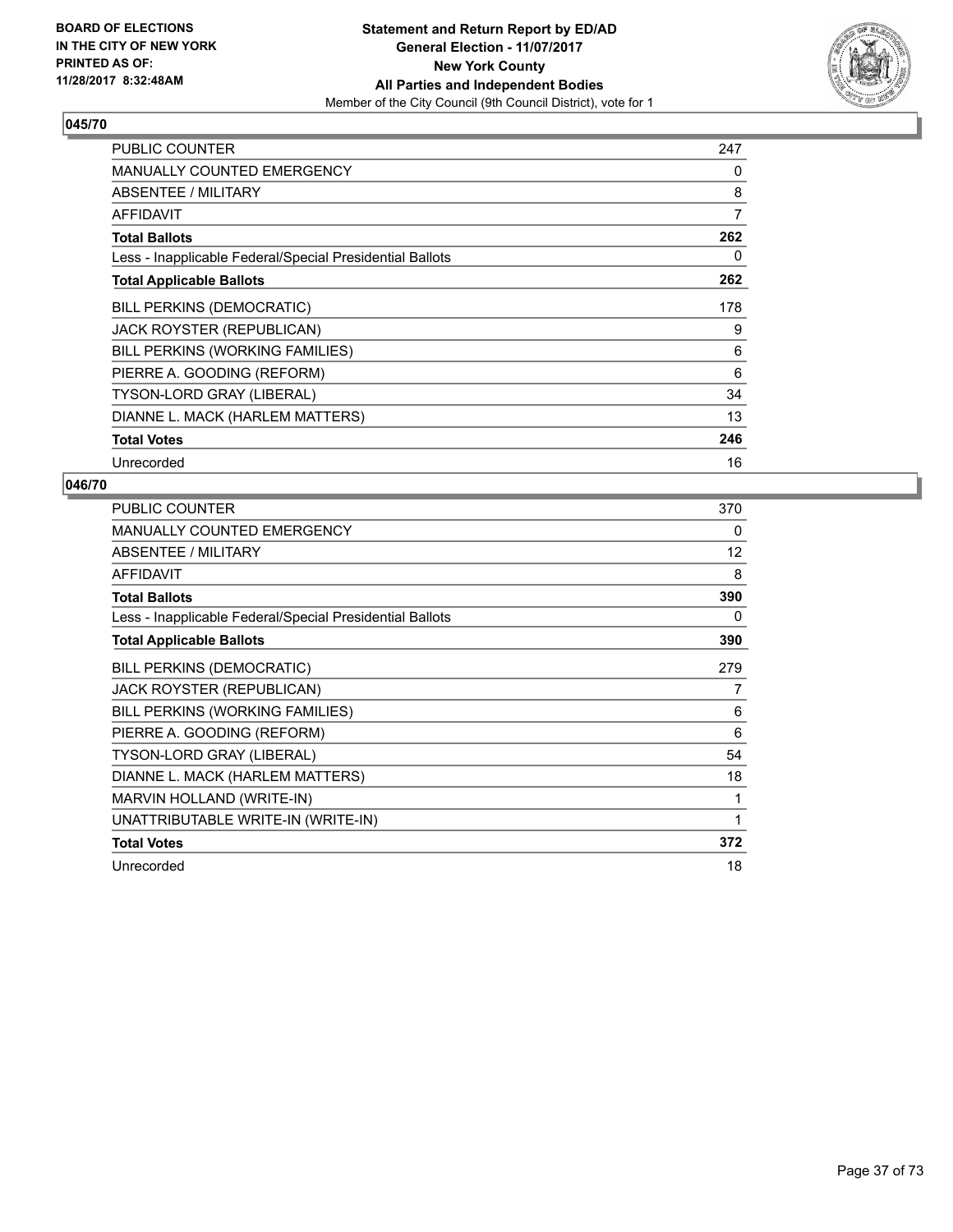

| <b>PUBLIC COUNTER</b>                                    | 254 |
|----------------------------------------------------------|-----|
| MANUALLY COUNTED EMERGENCY                               | 0   |
| ABSENTEE / MILITARY                                      | 2   |
| <b>AFFIDAVIT</b>                                         | 5   |
| <b>Total Ballots</b>                                     | 261 |
| Less - Inapplicable Federal/Special Presidential Ballots | 0   |
| <b>Total Applicable Ballots</b>                          | 261 |
| <b>BILL PERKINS (DEMOCRATIC)</b>                         | 194 |
| JACK ROYSTER (REPUBLICAN)                                | 6   |
| BILL PERKINS (WORKING FAMILIES)                          | 8   |
| PIERRE A. GOODING (REFORM)                               | 4   |
| TYSON-LORD GRAY (LIBERAL)                                | 28  |
| DIANNE L. MACK (HARLEM MATTERS)                          | 13  |
| KEITH WRIGHT (WRITE-IN)                                  | 1   |
| MICHAEL JOSEPH (WRITE-IN)                                | 1   |
| <b>Total Votes</b>                                       | 255 |
| Unrecorded                                               | 6   |

| <b>PUBLIC COUNTER</b>                                    | 200 |
|----------------------------------------------------------|-----|
| <b>MANUALLY COUNTED EMERGENCY</b>                        | 0   |
| ABSENTEE / MILITARY                                      | 28  |
| AFFIDAVIT                                                | 4   |
| <b>Total Ballots</b>                                     | 232 |
| Less - Inapplicable Federal/Special Presidential Ballots | 0   |
| <b>Total Applicable Ballots</b>                          | 232 |
| <b>BILL PERKINS (DEMOCRATIC)</b>                         | 175 |
| <b>JACK ROYSTER (REPUBLICAN)</b>                         | 2   |
| BILL PERKINS (WORKING FAMILIES)                          | 4   |
| PIERRE A. GOODING (REFORM)                               | 1   |
| TYSON-LORD GRAY (LIBERAL)                                | 20  |
| DIANNE L. MACK (HARLEM MATTERS)                          | 10  |
| <b>Total Votes</b>                                       | 212 |
| Unrecorded                                               | 20  |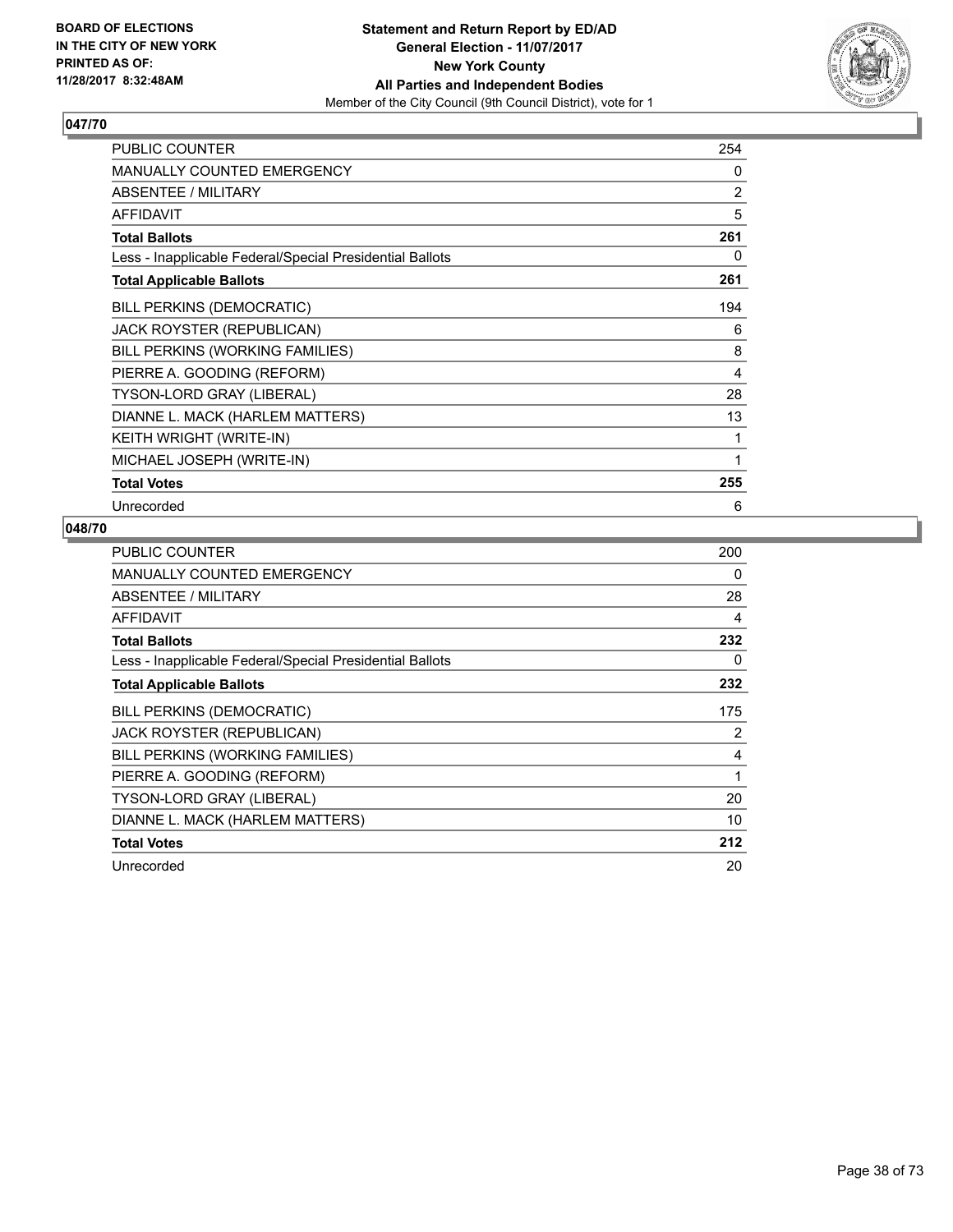

| <b>PUBLIC COUNTER</b>                                    | 137 |
|----------------------------------------------------------|-----|
| <b>MANUALLY COUNTED EMERGENCY</b>                        | 0   |
| <b>ABSENTEE / MILITARY</b>                               | 3   |
| <b>AFFIDAVIT</b>                                         | 4   |
| <b>Total Ballots</b>                                     | 144 |
| Less - Inapplicable Federal/Special Presidential Ballots | 0   |
| <b>Total Applicable Ballots</b>                          | 144 |
| <b>BILL PERKINS (DEMOCRATIC)</b>                         | 102 |
| <b>JACK ROYSTER (REPUBLICAN)</b>                         | 2   |
| BILL PERKINS (WORKING FAMILIES)                          | 3   |
| PIERRE A. GOODING (REFORM)                               | 1   |
| <b>TYSON-LORD GRAY (LIBERAL)</b>                         | 27  |
| DIANNE L. MACK (HARLEM MATTERS)                          | 3   |
| <b>Total Votes</b>                                       | 138 |
| Unrecorded                                               | 6   |

| <b>PUBLIC COUNTER</b>                                    | 321 |
|----------------------------------------------------------|-----|
| <b>MANUALLY COUNTED EMERGENCY</b>                        | 0   |
| ABSENTEE / MILITARY                                      | 9   |
| AFFIDAVIT                                                | 8   |
| <b>Total Ballots</b>                                     | 338 |
| Less - Inapplicable Federal/Special Presidential Ballots | 0   |
| <b>Total Applicable Ballots</b>                          | 338 |
| BILL PERKINS (DEMOCRATIC)                                | 203 |
| <b>JACK ROYSTER (REPUBLICAN)</b>                         | 7   |
| BILL PERKINS (WORKING FAMILIES)                          | 13  |
| PIERRE A. GOODING (REFORM)                               | 9   |
| TYSON-LORD GRAY (LIBERAL)                                | 62  |
| DIANNE L. MACK (HARLEM MATTERS)                          | 30  |
| ROCHELLE THOMPSON (WRITE-IN)                             | 1   |
| <b>Total Votes</b>                                       | 325 |
| Unrecorded                                               | 13  |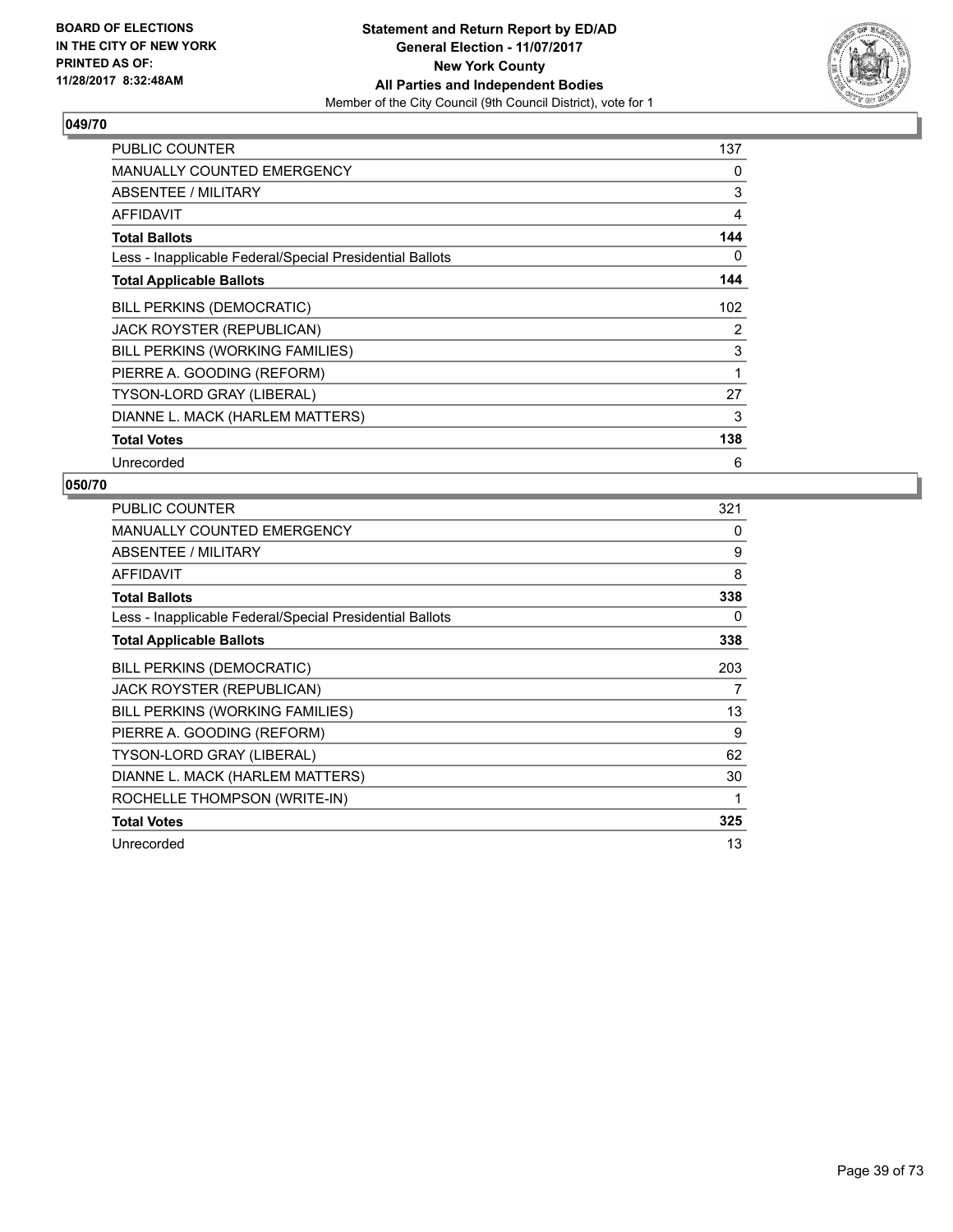

| <b>PUBLIC COUNTER</b>                                    | 144 |
|----------------------------------------------------------|-----|
| <b>MANUALLY COUNTED EMERGENCY</b>                        | 0   |
| ABSENTEE / MILITARY                                      | 3   |
| <b>AFFIDAVIT</b>                                         | 2   |
| <b>Total Ballots</b>                                     | 149 |
| Less - Inapplicable Federal/Special Presidential Ballots | 0   |
| <b>Total Applicable Ballots</b>                          | 149 |
| BILL PERKINS (DEMOCRATIC)                                | 95  |
| JACK ROYSTER (REPUBLICAN)                                | 5   |
| BILL PERKINS (WORKING FAMILIES)                          | 5   |
| PIERRE A. GOODING (REFORM)                               | 3   |
| TYSON-LORD GRAY (LIBERAL)                                | 22  |
| DIANNE L. MACK (HARLEM MATTERS)                          | 12  |
| <b>Total Votes</b>                                       | 142 |
| Unrecorded                                               | 7   |

| <b>PUBLIC COUNTER</b>                                    | 243            |
|----------------------------------------------------------|----------------|
| MANUALLY COUNTED EMERGENCY                               | 0              |
| ABSENTEE / MILITARY                                      | 8              |
| <b>AFFIDAVIT</b>                                         | $\overline{2}$ |
| <b>Total Ballots</b>                                     | 253            |
| Less - Inapplicable Federal/Special Presidential Ballots | 0              |
| <b>Total Applicable Ballots</b>                          | 253            |
| BILL PERKINS (DEMOCRATIC)                                | 181            |
| JACK ROYSTER (REPUBLICAN)                                | 1              |
| BILL PERKINS (WORKING FAMILIES)                          | 11             |
| PIERRE A. GOODING (REFORM)                               | 2              |
| TYSON-LORD GRAY (LIBERAL)                                | 34             |
| DIANNE L. MACK (HARLEM MATTERS)                          | 7              |
| <b>MARVIN HOLLAND (WRITE-IN)</b>                         | 1              |
| <b>Total Votes</b>                                       | 237            |
| Unrecorded                                               | 16             |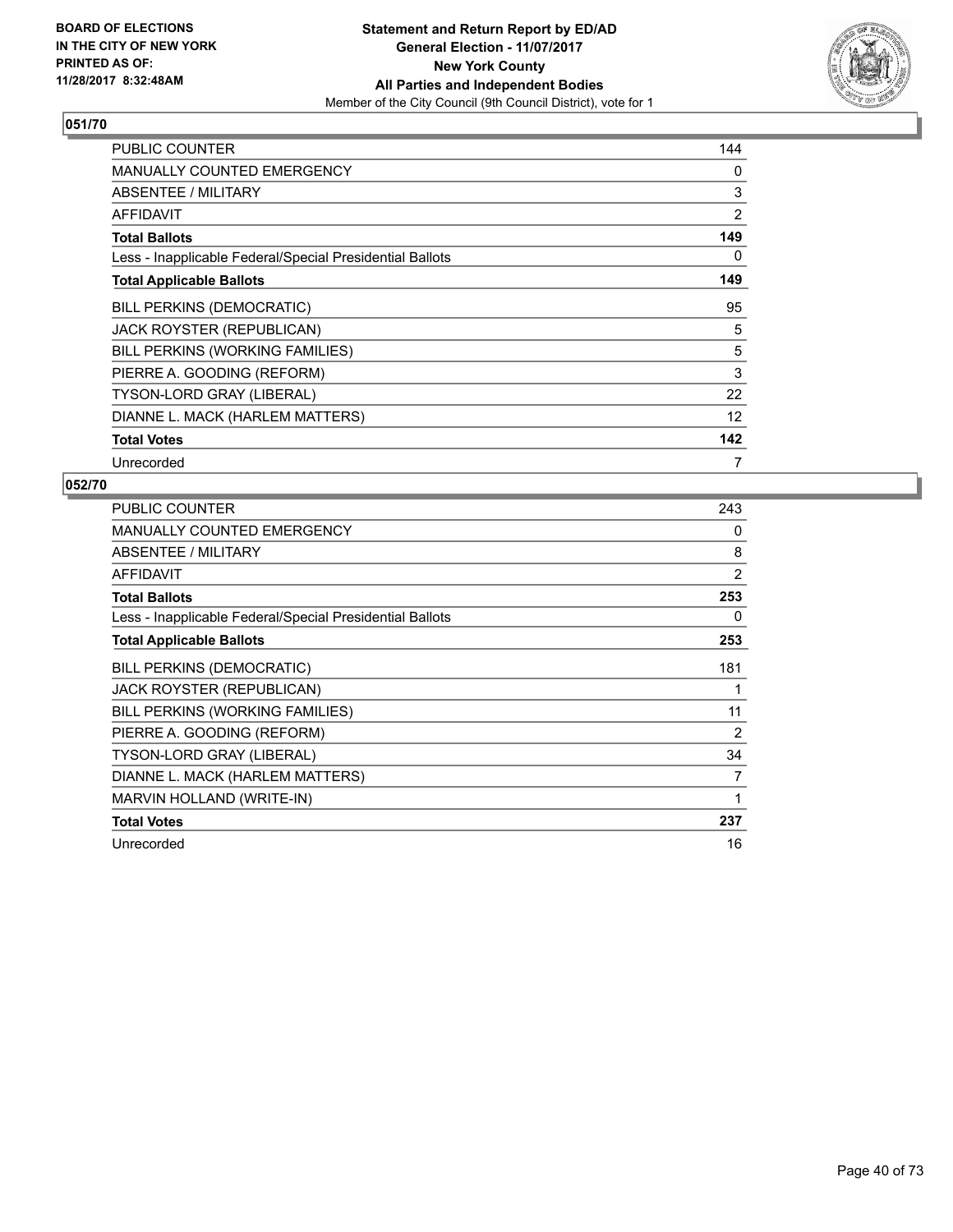

| <b>PUBLIC COUNTER</b>                                    | 243 |
|----------------------------------------------------------|-----|
| <b>MANUALLY COUNTED EMERGENCY</b>                        | 0   |
| <b>ABSENTEE / MILITARY</b>                               | 10  |
| <b>AFFIDAVIT</b>                                         | 0   |
| <b>Total Ballots</b>                                     | 253 |
| Less - Inapplicable Federal/Special Presidential Ballots | 0   |
| <b>Total Applicable Ballots</b>                          | 253 |
| <b>BILL PERKINS (DEMOCRATIC)</b>                         | 176 |
| <b>JACK ROYSTER (REPUBLICAN)</b>                         | 2   |
| BILL PERKINS (WORKING FAMILIES)                          | 6   |
| PIERRE A. GOODING (REFORM)                               | 5   |
| <b>TYSON-LORD GRAY (LIBERAL)</b>                         | 37  |
| DIANNE L. MACK (HARLEM MATTERS)                          | 15  |
| <b>Total Votes</b>                                       | 241 |
| Unrecorded                                               | 12  |

| <b>PUBLIC COUNTER</b>                                    | 408 |
|----------------------------------------------------------|-----|
| <b>MANUALLY COUNTED EMERGENCY</b>                        | 0   |
| ABSENTEE / MILITARY                                      | 8   |
| AFFIDAVIT                                                | 0   |
| <b>Total Ballots</b>                                     | 416 |
| Less - Inapplicable Federal/Special Presidential Ballots | 0   |
| <b>Total Applicable Ballots</b>                          | 416 |
| BILL PERKINS (DEMOCRATIC)                                | 306 |
| <b>JACK ROYSTER (REPUBLICAN)</b>                         | 8   |
| BILL PERKINS (WORKING FAMILIES)                          | 7   |
| PIERRE A. GOODING (REFORM)                               | 5   |
| TYSON-LORD GRAY (LIBERAL)                                | 43  |
| DIANNE L. MACK (HARLEM MATTERS)                          | 23  |
| DANIELLE THOMPSON (WRITE-IN)                             | 1   |
| <b>Total Votes</b>                                       | 393 |
| Unrecorded                                               | 23  |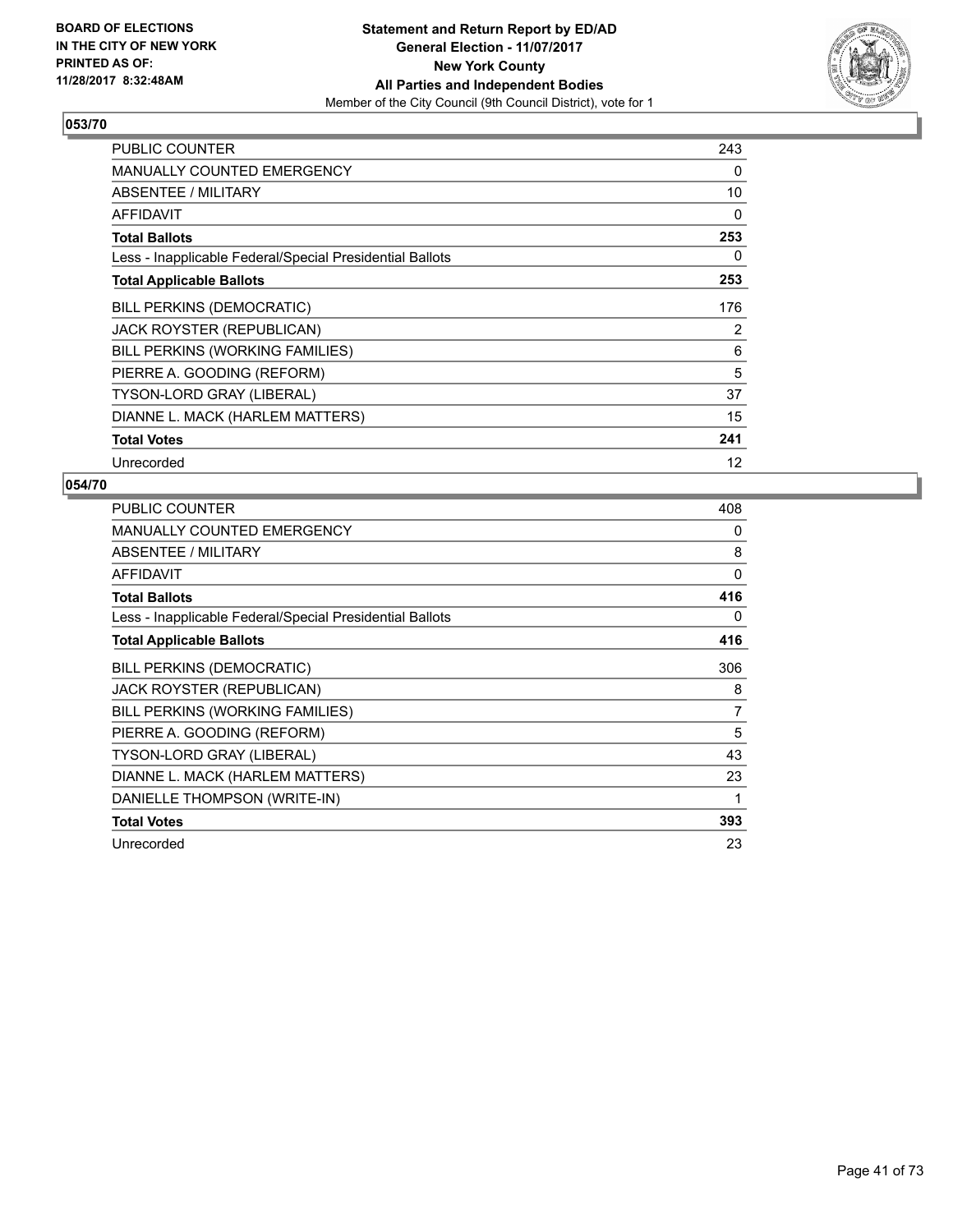

| <b>PUBLIC COUNTER</b>                                    | 281 |
|----------------------------------------------------------|-----|
| <b>MANUALLY COUNTED EMERGENCY</b>                        | 0   |
| ABSENTEE / MILITARY                                      | 8   |
| <b>AFFIDAVIT</b>                                         | 4   |
| <b>Total Ballots</b>                                     | 293 |
| Less - Inapplicable Federal/Special Presidential Ballots | 0   |
| <b>Total Applicable Ballots</b>                          | 293 |
| <b>BILL PERKINS (DEMOCRATIC)</b>                         | 210 |
| JACK ROYSTER (REPUBLICAN)                                | 6   |
| BILL PERKINS (WORKING FAMILIES)                          | 6   |
| PIERRE A. GOODING (REFORM)                               | 5   |
| <b>TYSON-LORD GRAY (LIBERAL)</b>                         | 29  |
| DIANNE L. MACK (HARLEM MATTERS)                          | 10  |
| <b>Total Votes</b>                                       | 266 |
| Unrecorded                                               | 27  |

| PUBLIC COUNTER                                           | 186            |
|----------------------------------------------------------|----------------|
| MANUALLY COUNTED EMERGENCY                               | 0              |
| ABSENTEE / MILITARY                                      | $\overline{7}$ |
| <b>AFFIDAVIT</b>                                         | 3              |
| <b>Total Ballots</b>                                     | 196            |
| Less - Inapplicable Federal/Special Presidential Ballots | 0              |
| <b>Total Applicable Ballots</b>                          | 196            |
| <b>BILL PERKINS (DEMOCRATIC)</b>                         | 148            |
| <b>JACK ROYSTER (REPUBLICAN)</b>                         | 3              |
| BILL PERKINS (WORKING FAMILIES)                          | 4              |
| PIERRE A. GOODING (REFORM)                               | 0              |
| TYSON-LORD GRAY (LIBERAL)                                | 24             |
| DIANNE L. MACK (HARLEM MATTERS)                          | 3              |
| CALVIN BECKETT (WRITE-IN)                                | 1              |
| UNATTRIBUTABLE WRITE-IN (WRITE-IN)                       | 1              |
| UNCOUNTED WRITE-IN PER STATUTE (WRITE-IN)                | 1              |
| <b>Total Votes</b>                                       | 185            |
| Unrecorded                                               | 11             |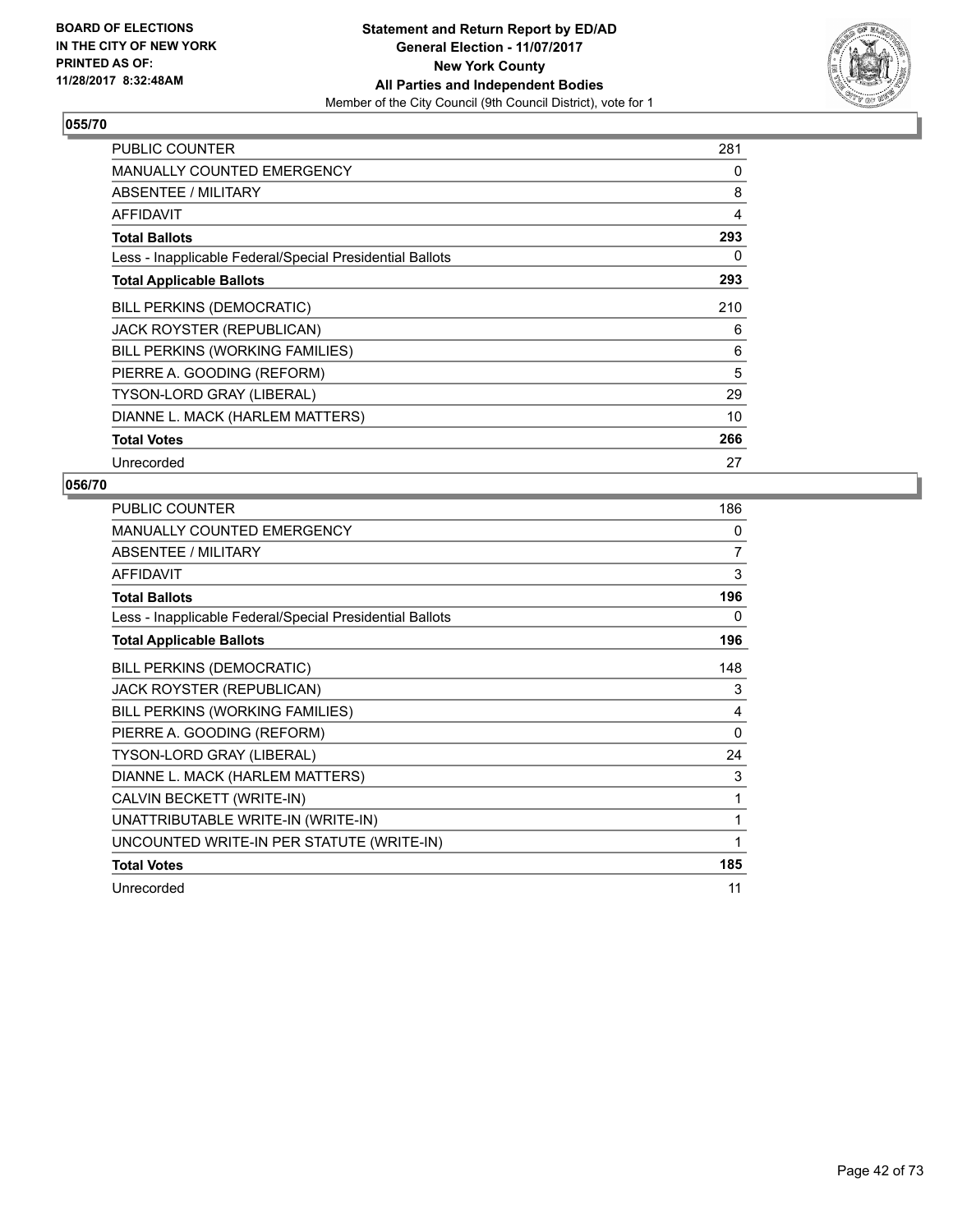

| <b>PUBLIC COUNTER</b>                                    | 175 |
|----------------------------------------------------------|-----|
| <b>MANUALLY COUNTED EMERGENCY</b>                        | 0   |
| ABSENTEE / MILITARY                                      | 6   |
| <b>AFFIDAVIT</b>                                         | 3   |
| <b>Total Ballots</b>                                     | 184 |
| Less - Inapplicable Federal/Special Presidential Ballots | 0   |
| <b>Total Applicable Ballots</b>                          | 184 |
| BILL PERKINS (DEMOCRATIC)                                | 125 |
| JACK ROYSTER (REPUBLICAN)                                | 1   |
| BILL PERKINS (WORKING FAMILIES)                          | 8   |
| PIERRE A. GOODING (REFORM)                               | 6   |
| <b>TYSON-LORD GRAY (LIBERAL)</b>                         | 29  |
| DIANNE L. MACK (HARLEM MATTERS)                          | 1   |
| <b>Total Votes</b>                                       | 170 |
| Unrecorded                                               | 14  |

| PUBLIC COUNTER                                           | 220 |
|----------------------------------------------------------|-----|
| MANUALLY COUNTED EMERGENCY                               | 0   |
| ABSENTEE / MILITARY                                      | 11  |
| AFFIDAVIT                                                | 6   |
| <b>Total Ballots</b>                                     | 237 |
| Less - Inapplicable Federal/Special Presidential Ballots | 0   |
| <b>Total Applicable Ballots</b>                          | 237 |
| <b>BILL PERKINS (DEMOCRATIC)</b>                         | 161 |
| <b>JACK ROYSTER (REPUBLICAN)</b>                         |     |
| BILL PERKINS (WORKING FAMILIES)                          | 7   |
| PIERRE A. GOODING (REFORM)                               | 8   |
| <b>TYSON-LORD GRAY (LIBERAL)</b>                         | 29  |
| DIANNE L. MACK (HARLEM MATTERS)                          | 13  |
| <b>Total Votes</b>                                       | 219 |
| Unrecorded                                               | 18  |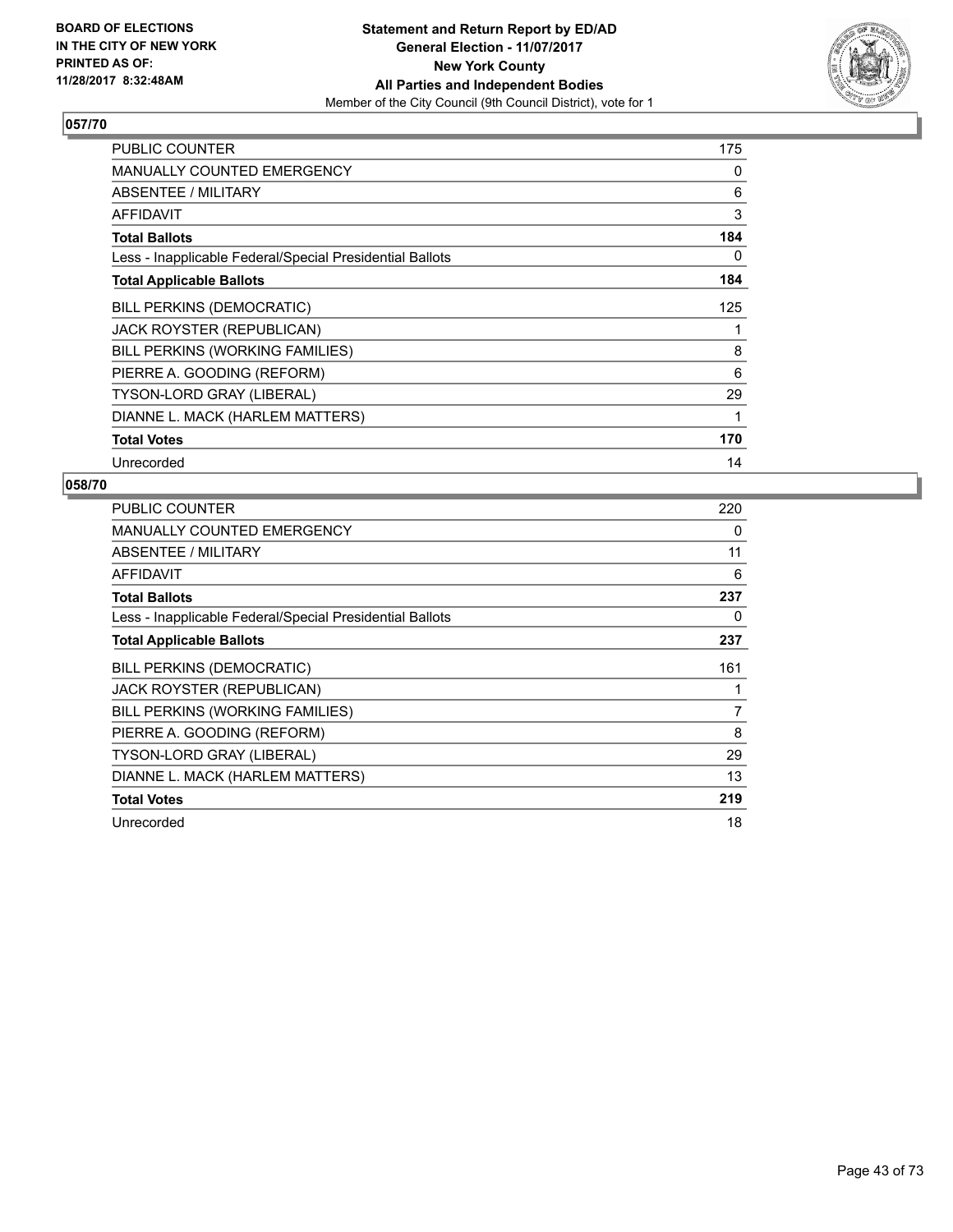

| <b>PUBLIC COUNTER</b>                                    | 144 |
|----------------------------------------------------------|-----|
| <b>MANUALLY COUNTED EMERGENCY</b>                        | 0   |
| ABSENTEE / MILITARY                                      | 11  |
| <b>AFFIDAVIT</b>                                         | 8   |
| <b>Total Ballots</b>                                     | 163 |
| Less - Inapplicable Federal/Special Presidential Ballots | 0   |
| <b>Total Applicable Ballots</b>                          | 163 |
| <b>BILL PERKINS (DEMOCRATIC)</b>                         | 123 |
| JACK ROYSTER (REPUBLICAN)                                | 1   |
| BILL PERKINS (WORKING FAMILIES)                          | 1   |
| PIERRE A. GOODING (REFORM)                               | 2   |
| TYSON-LORD GRAY (LIBERAL)                                | 15  |
| DIANNE L. MACK (HARLEM MATTERS)                          | 5   |
| HAROLD ADAMS (WRITE-IN)                                  | 1   |
| <b>Total Votes</b>                                       | 148 |
| Unrecorded                                               | 15  |

| PUBLIC COUNTER                                           | 131      |
|----------------------------------------------------------|----------|
| <b>MANUALLY COUNTED EMERGENCY</b>                        | $\Omega$ |
| ABSENTEE / MILITARY                                      | 10       |
| <b>AFFIDAVIT</b>                                         | 3        |
| <b>Total Ballots</b>                                     | 144      |
| Less - Inapplicable Federal/Special Presidential Ballots | 0        |
| <b>Total Applicable Ballots</b>                          | 144      |
| <b>BILL PERKINS (DEMOCRATIC)</b>                         | 106      |
| JACK ROYSTER (REPUBLICAN)                                | 0        |
| BILL PERKINS (WORKING FAMILIES)                          | 7        |
| PIERRE A. GOODING (REFORM)                               | 1        |
| TYSON-LORD GRAY (LIBERAL)                                | 11       |
| DIANNE L. MACK (HARLEM MATTERS)                          | 8        |
| KEITH WRIGHT (WRITE-IN)                                  | 1        |
| TAFARI THOMPKINS HARRIS (WRITE-IN)                       | 1        |
| <b>Total Votes</b>                                       | 135      |
| Unrecorded                                               | 9        |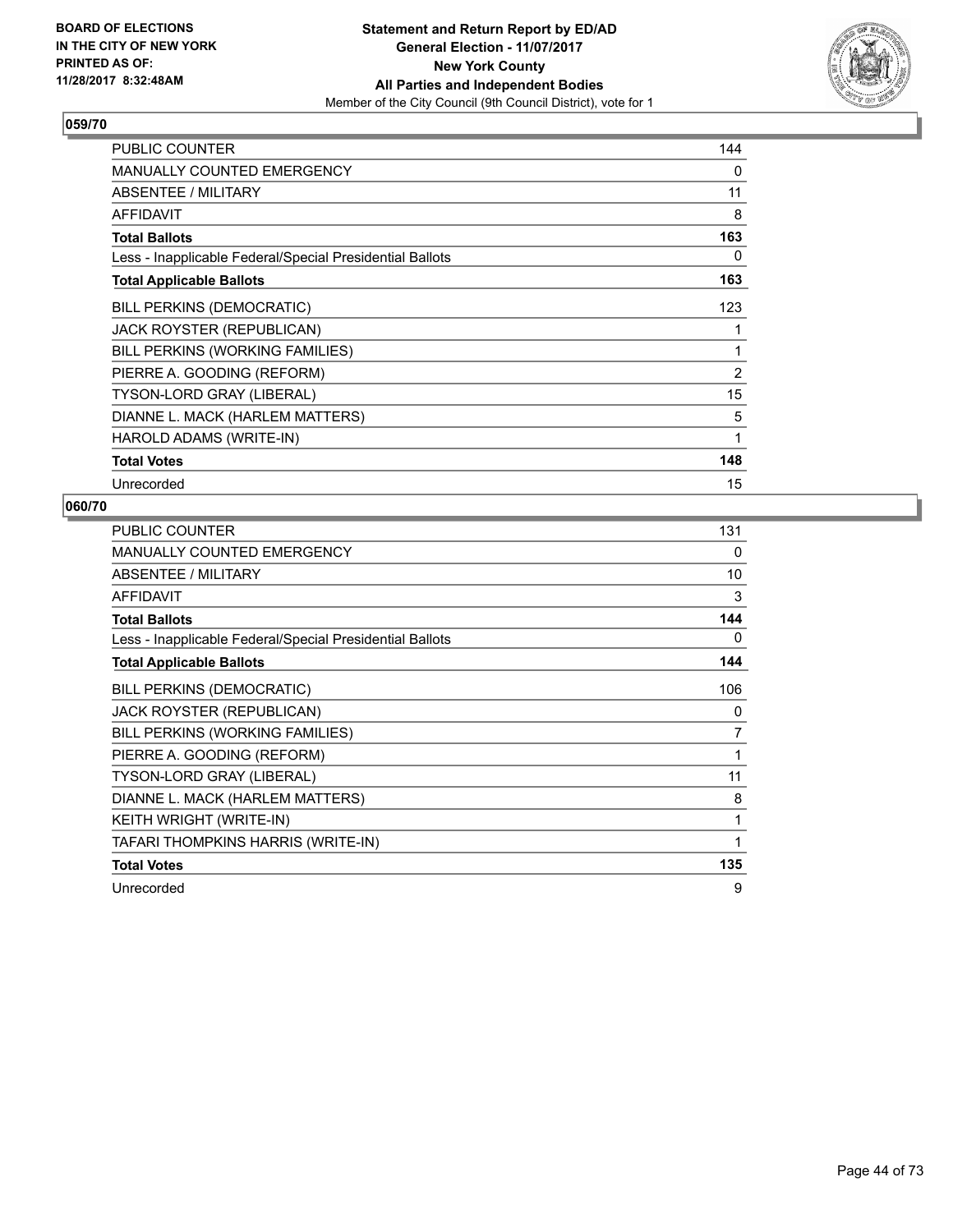

| <b>PUBLIC COUNTER</b>                                    | 173 |
|----------------------------------------------------------|-----|
| <b>MANUALLY COUNTED EMERGENCY</b>                        | 0   |
| <b>ABSENTEE / MILITARY</b>                               | 11  |
| <b>AFFIDAVIT</b>                                         | 3   |
| <b>Total Ballots</b>                                     | 187 |
| Less - Inapplicable Federal/Special Presidential Ballots | 0   |
| <b>Total Applicable Ballots</b>                          | 187 |
| <b>BILL PERKINS (DEMOCRATIC)</b>                         | 152 |
| <b>JACK ROYSTER (REPUBLICAN)</b>                         | 2   |
| BILL PERKINS (WORKING FAMILIES)                          | 3   |
| PIERRE A. GOODING (REFORM)                               | 0   |
| <b>TYSON-LORD GRAY (LIBERAL)</b>                         | 9   |
| DIANNE L. MACK (HARLEM MATTERS)                          | 1   |
| <b>Total Votes</b>                                       | 167 |
| Unrecorded                                               | 20  |

| <b>PUBLIC COUNTER</b>                                    | 221 |
|----------------------------------------------------------|-----|
| MANUALLY COUNTED EMERGENCY                               | 0   |
| ABSENTEE / MILITARY                                      | 8   |
| AFFIDAVIT                                                | 5   |
| <b>Total Ballots</b>                                     | 234 |
| Less - Inapplicable Federal/Special Presidential Ballots | 0   |
| <b>Total Applicable Ballots</b>                          | 234 |
| <b>BILL PERKINS (DEMOCRATIC)</b>                         | 167 |
| <b>JACK ROYSTER (REPUBLICAN)</b>                         | 7   |
| BILL PERKINS (WORKING FAMILIES)                          | 10  |
| PIERRE A. GOODING (REFORM)                               | 2   |
| <b>TYSON-LORD GRAY (LIBERAL)</b>                         | 23  |
| DIANNE L. MACK (HARLEM MATTERS)                          | 13  |
| <b>Total Votes</b>                                       | 222 |
| Unrecorded                                               | 12  |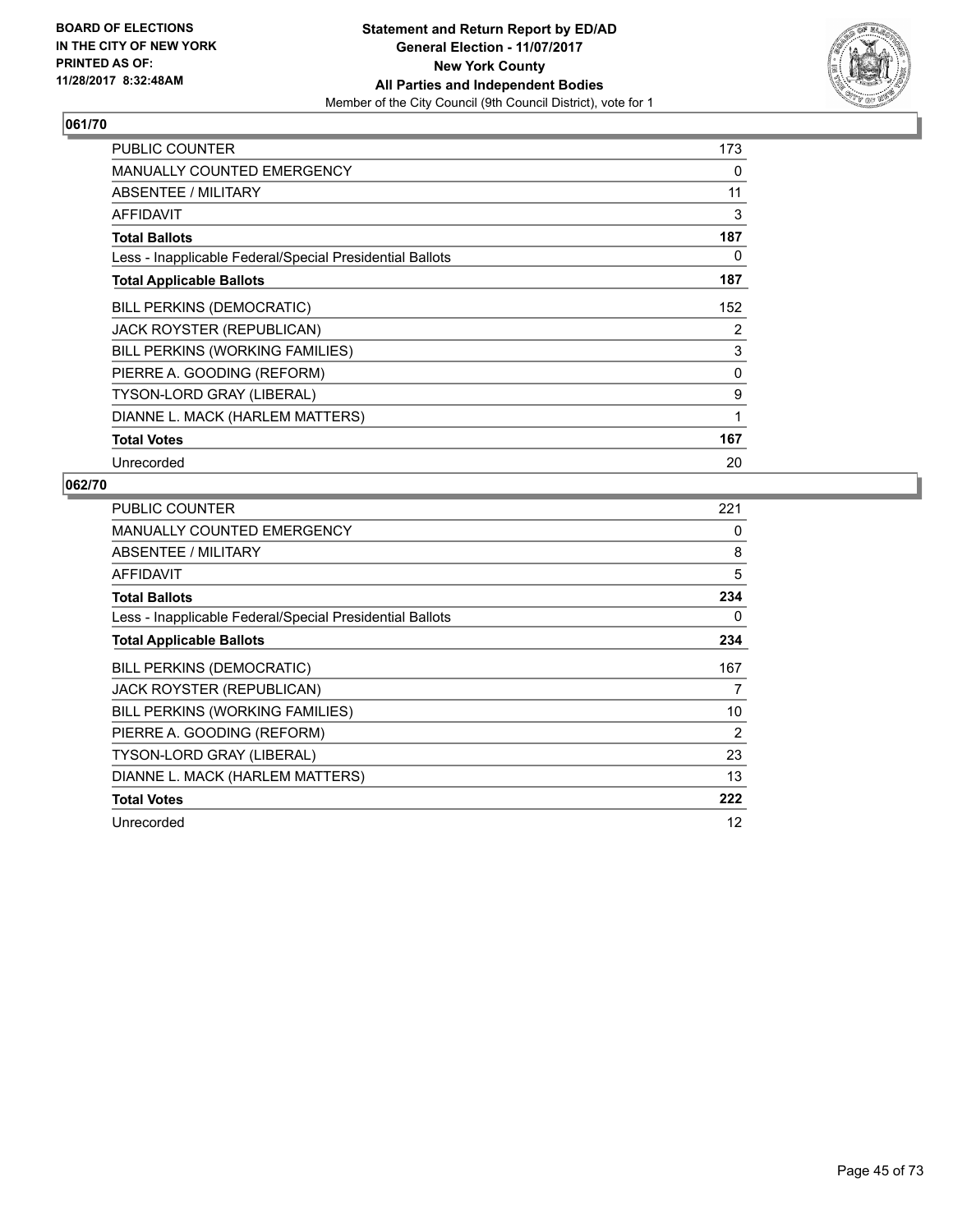

| <b>PUBLIC COUNTER</b>                                    | 202 |
|----------------------------------------------------------|-----|
| <b>MANUALLY COUNTED EMERGENCY</b>                        | 0   |
| <b>ABSENTEE / MILITARY</b>                               | 16  |
| <b>AFFIDAVIT</b>                                         | 0   |
| <b>Total Ballots</b>                                     | 218 |
| Less - Inapplicable Federal/Special Presidential Ballots | 0   |
| <b>Total Applicable Ballots</b>                          | 218 |
| BILL PERKINS (DEMOCRATIC)                                | 162 |
| <b>JACK ROYSTER (REPUBLICAN)</b>                         | 3   |
| BILL PERKINS (WORKING FAMILIES)                          | 8   |
| PIERRE A. GOODING (REFORM)                               | 1   |
| TYSON-LORD GRAY (LIBERAL)                                | 29  |
| DIANNE L. MACK (HARLEM MATTERS)                          | 5   |
| MARVIN HOLLAND (WRITE-IN)                                | 1   |
| UNCOUNTED WRITE-IN PER STATUTE (WRITE-IN)                | 1   |
| <b>Total Votes</b>                                       | 210 |
| Unrecorded                                               | 8   |

| <b>PUBLIC COUNTER</b>                                    | 213 |
|----------------------------------------------------------|-----|
| <b>MANUALLY COUNTED EMERGENCY</b>                        | 0   |
| ABSENTEE / MILITARY                                      | 5   |
| AFFIDAVIT                                                | 2   |
| <b>Total Ballots</b>                                     | 220 |
| Less - Inapplicable Federal/Special Presidential Ballots | 0   |
| <b>Total Applicable Ballots</b>                          | 220 |
| <b>BILL PERKINS (DEMOCRATIC)</b>                         | 133 |
| JACK ROYSTER (REPUBLICAN)                                | 10  |
| BILL PERKINS (WORKING FAMILIES)                          | 10  |
| PIERRE A. GOODING (REFORM)                               | 4   |
| <b>TYSON-LORD GRAY (LIBERAL)</b>                         | 39  |
| DIANNE L. MACK (HARLEM MATTERS)                          | 14  |
| MARC FLIEDNER (WRITE-IN)                                 | 1   |
| <b>Total Votes</b>                                       | 211 |
| Unrecorded                                               | 9   |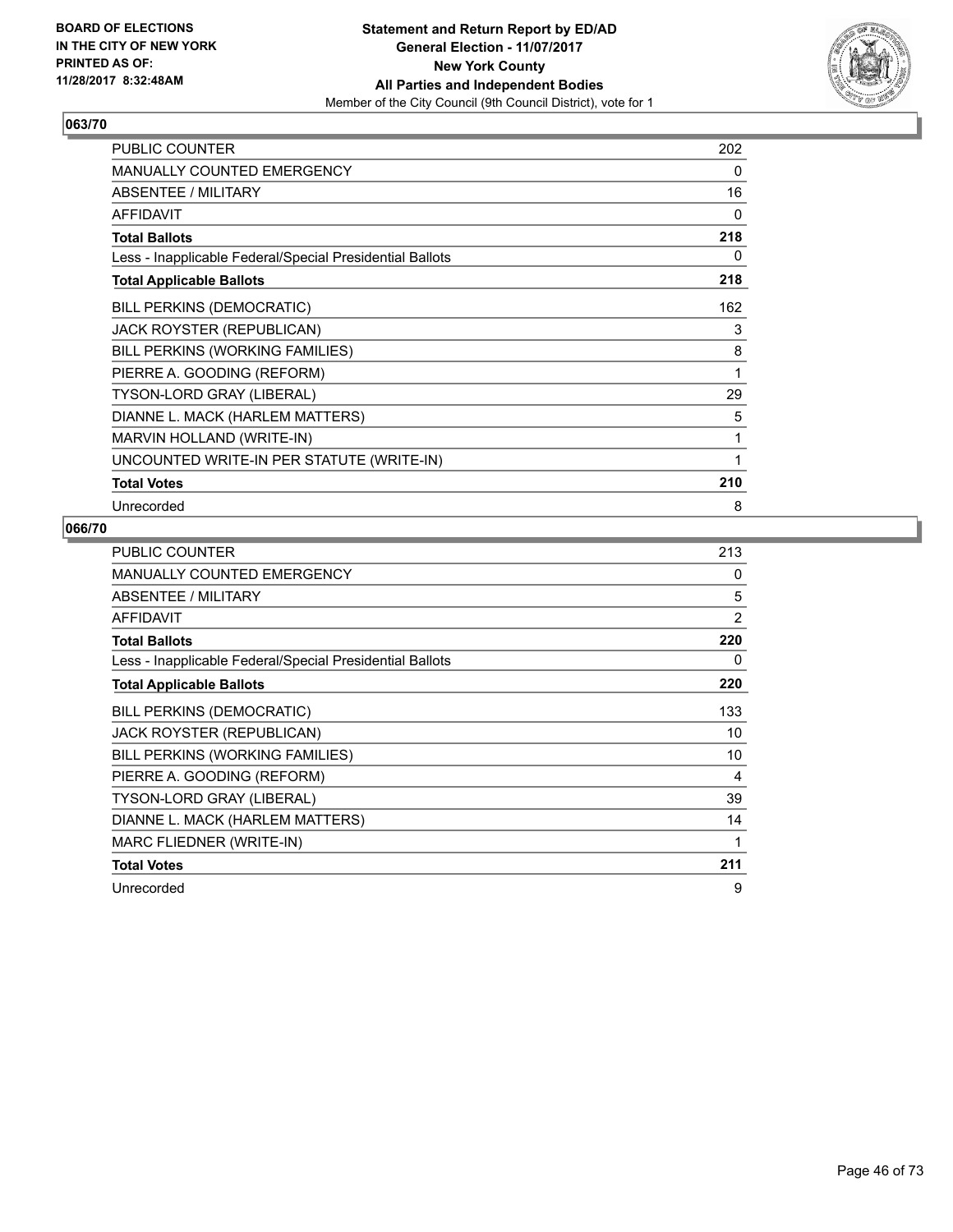

| <b>PUBLIC COUNTER</b>                                    | 102      |
|----------------------------------------------------------|----------|
| <b>MANUALLY COUNTED EMERGENCY</b>                        | 0        |
| <b>ABSENTEE / MILITARY</b>                               | 4        |
| <b>AFFIDAVIT</b>                                         | 5        |
| <b>Total Ballots</b>                                     | 111      |
| Less - Inapplicable Federal/Special Presidential Ballots | 0        |
| <b>Total Applicable Ballots</b>                          | 111      |
| <b>BILL PERKINS (DEMOCRATIC)</b>                         | 71       |
| <b>JACK ROYSTER (REPUBLICAN)</b>                         | 3        |
| BILL PERKINS (WORKING FAMILIES)                          | 5        |
| PIERRE A. GOODING (REFORM)                               | $\Omega$ |
| <b>TYSON-LORD GRAY (LIBERAL)</b>                         | 10       |
| DIANNE L. MACK (HARLEM MATTERS)                          | 5        |
| <b>Total Votes</b>                                       | 94       |
| Unrecorded                                               | 17       |

| PUBLIC COUNTER                                           | 280 |
|----------------------------------------------------------|-----|
| <b>MANUALLY COUNTED EMERGENCY</b>                        | 0   |
| ABSENTEE / MILITARY                                      | 10  |
| <b>AFFIDAVIT</b>                                         | 10  |
| <b>Total Ballots</b>                                     | 300 |
| Less - Inapplicable Federal/Special Presidential Ballots | 0   |
| <b>Total Applicable Ballots</b>                          | 300 |
| <b>BILL PERKINS (DEMOCRATIC)</b>                         | 193 |
| JACK ROYSTER (REPUBLICAN)                                | 3   |
| BILL PERKINS (WORKING FAMILIES)                          | 12  |
| PIERRE A. GOODING (REFORM)                               | 6   |
| TYSON-LORD GRAY (LIBERAL)                                | 50  |
| DIANNE L. MACK (HARLEM MATTERS)                          | 17  |
| CORDELL CLEARE (WRITE-IN)                                | 1   |
| MARVIN HOLLAND (WRITE-IN)                                | 1   |
| <b>Total Votes</b>                                       | 283 |
| Unrecorded                                               | 17  |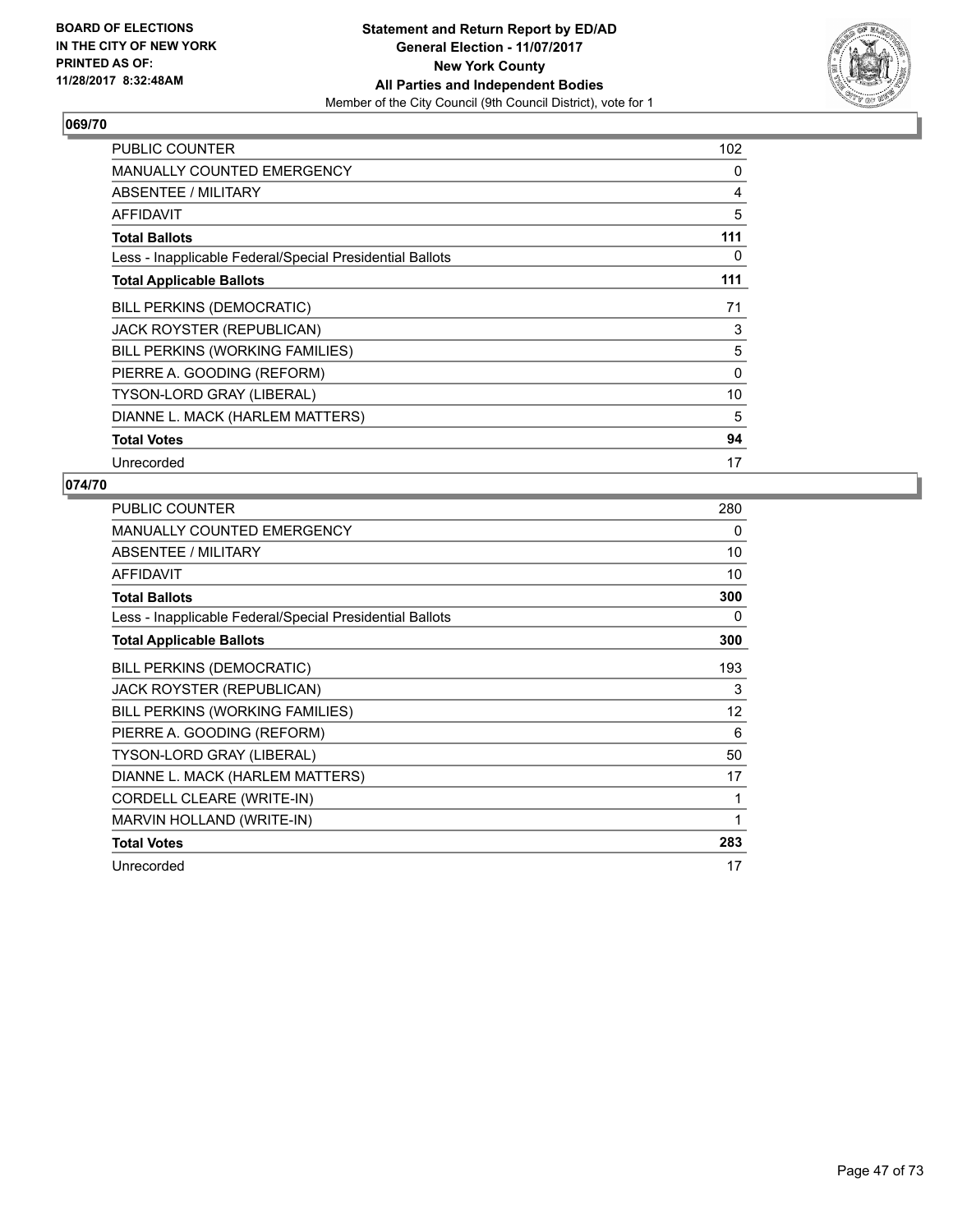

| PUBLIC COUNTER                                           | 197            |
|----------------------------------------------------------|----------------|
| <b>MANUALLY COUNTED EMERGENCY</b>                        |                |
| <b>ABSENTEE / MILITARY</b>                               |                |
| <b>AFFIDAVIT</b>                                         |                |
| <b>Total Ballots</b>                                     | 200            |
| Less - Inapplicable Federal/Special Presidential Ballots | 0              |
| <b>Total Applicable Ballots</b>                          | 200            |
| <b>BILL PERKINS (DEMOCRATIC)</b>                         | 140            |
| <b>JACK ROYSTER (REPUBLICAN)</b>                         | 3              |
| BILL PERKINS (WORKING FAMILIES)                          | $\overline{7}$ |
| PIERRE A. GOODING (REFORM)                               | 3              |
| <b>TYSON-LORD GRAY (LIBERAL)</b>                         | 24             |
| DIANNE L. MACK (HARLEM MATTERS)                          | 7              |
| <b>Total Votes</b>                                       | 184            |
| Unrecorded                                               | 16             |

| <b>PUBLIC COUNTER</b>                                    | 80             |
|----------------------------------------------------------|----------------|
| <b>MANUALLY COUNTED EMERGENCY</b>                        | 0              |
| ABSENTEE / MILITARY                                      | 5              |
| AFFIDAVIT                                                | $\overline{2}$ |
| <b>Total Ballots</b>                                     | 87             |
| Less - Inapplicable Federal/Special Presidential Ballots | 0              |
| <b>Total Applicable Ballots</b>                          | 87             |
| <b>BILL PERKINS (DEMOCRATIC)</b>                         | 64             |
| JACK ROYSTER (REPUBLICAN)                                |                |
| BILL PERKINS (WORKING FAMILIES)                          | 4              |
| PIERRE A. GOODING (REFORM)                               | 2              |
| TYSON-LORD GRAY (LIBERAL)                                | 10             |
| DIANNE L. MACK (HARLEM MATTERS)                          | 6              |
| <b>Total Votes</b>                                       | 87             |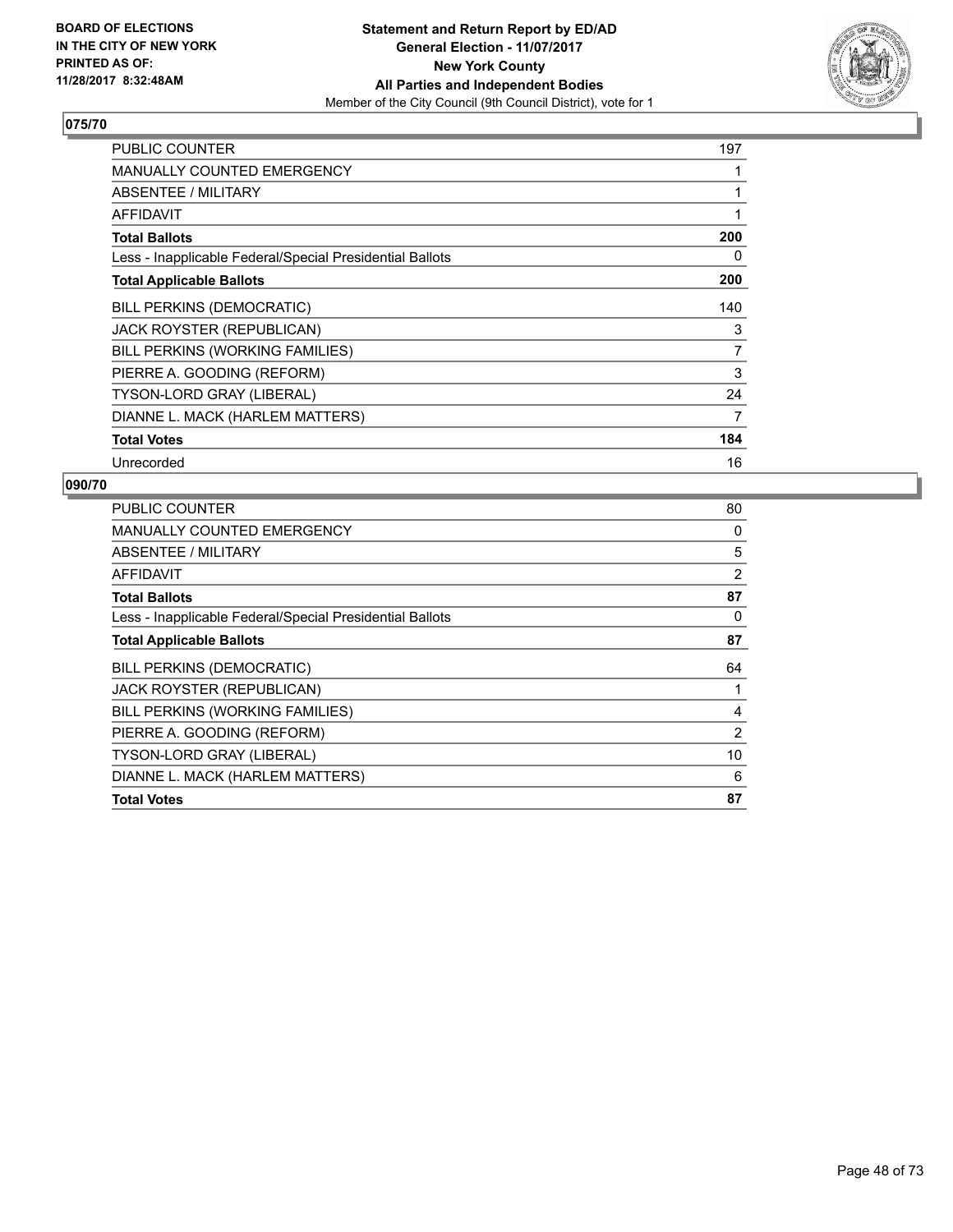

| <b>PUBLIC COUNTER</b>                                    | 109            |
|----------------------------------------------------------|----------------|
| <b>MANUALLY COUNTED EMERGENCY</b>                        | 0              |
| ABSENTEE / MILITARY                                      | 4              |
| <b>AFFIDAVIT</b>                                         | 2              |
| <b>Total Ballots</b>                                     | 115            |
| Less - Inapplicable Federal/Special Presidential Ballots | 0              |
| <b>Total Applicable Ballots</b>                          | 115            |
| <b>BILL PERKINS (DEMOCRATIC)</b>                         | 64             |
| <b>JACK ROYSTER (REPUBLICAN)</b>                         | 4              |
| BILL PERKINS (WORKING FAMILIES)                          | 8              |
| PIERRE A. GOODING (REFORM)                               | $\overline{2}$ |
| TYSON-LORD GRAY (LIBERAL)                                | 21             |
| DIANNE L. MACK (HARLEM MATTERS)                          | 8              |
| UNCOUNTED WRITE-IN PER STATUTE (WRITE-IN)                | 1              |
| <b>Total Votes</b>                                       | 108            |
| Unrecorded                                               | 7              |

| <b>PUBLIC COUNTER</b>                                    | 209 |
|----------------------------------------------------------|-----|
| <b>MANUALLY COUNTED EMERGENCY</b>                        | 0   |
| ABSENTEE / MILITARY                                      | 5   |
| AFFIDAVIT                                                | 1   |
| <b>Total Ballots</b>                                     | 215 |
| Less - Inapplicable Federal/Special Presidential Ballots | 0   |
| <b>Total Applicable Ballots</b>                          | 215 |
| BILL PERKINS (DEMOCRATIC)                                | 141 |
| JACK ROYSTER (REPUBLICAN)                                | 5   |
| BILL PERKINS (WORKING FAMILIES)                          | 16  |
| PIERRE A. GOODING (REFORM)                               | 6   |
| TYSON-LORD GRAY (LIBERAL)                                | 28  |
| DIANNE L. MACK (HARLEM MATTERS)                          | 9   |
| JOHN GILSTRAP (WRITE-IN)                                 | 1   |
| <b>Total Votes</b>                                       | 206 |
| Unrecorded                                               | 9   |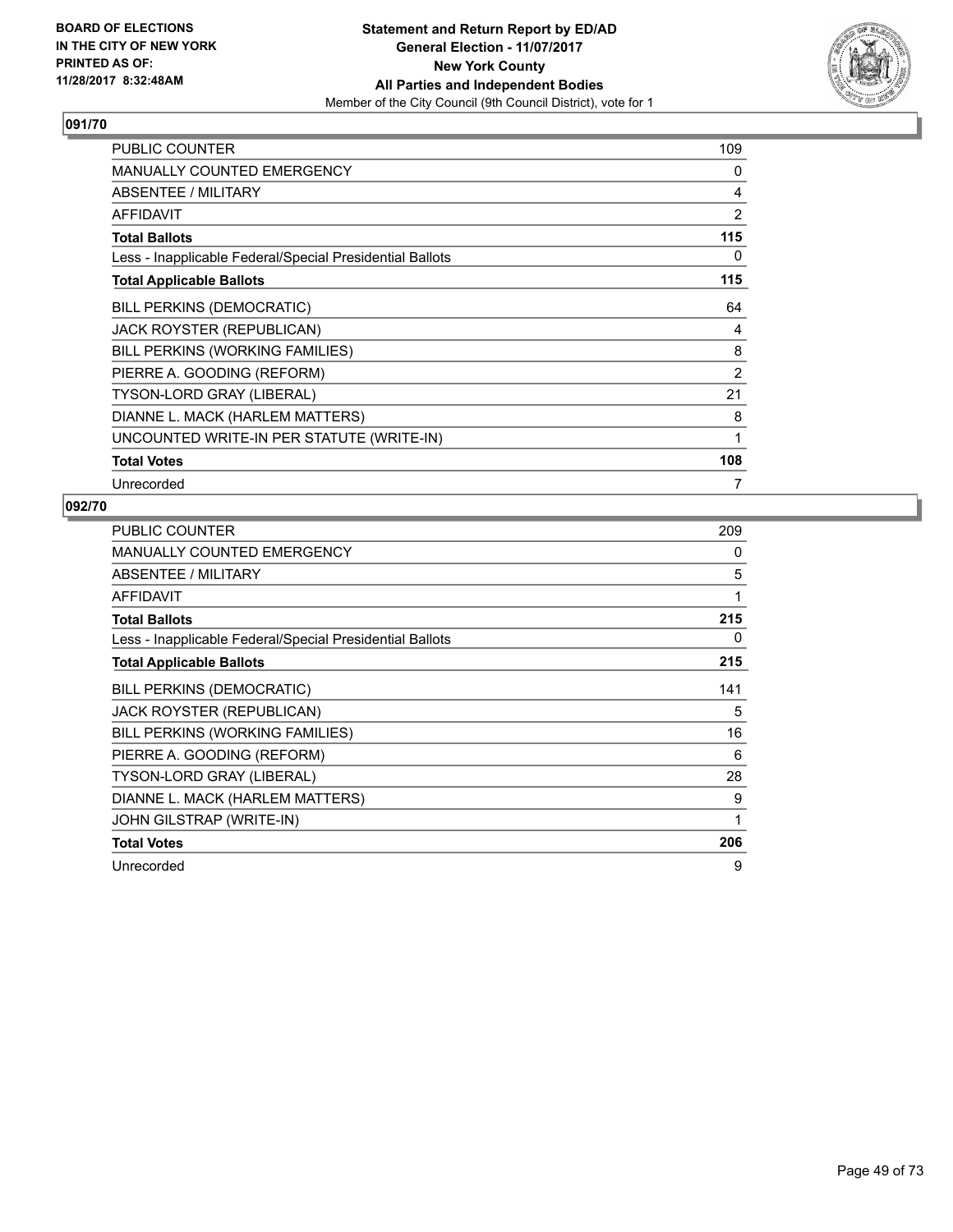

| <b>PUBLIC COUNTER</b>                                    | 196          |
|----------------------------------------------------------|--------------|
| <b>MANUALLY COUNTED EMERGENCY</b>                        | 0            |
| ABSENTEE / MILITARY                                      | 5            |
| <b>AFFIDAVIT</b>                                         | $\mathbf{1}$ |
| <b>Total Ballots</b>                                     | 202          |
| Less - Inapplicable Federal/Special Presidential Ballots | 0            |
| <b>Total Applicable Ballots</b>                          | 202          |
| <b>BILL PERKINS (DEMOCRATIC)</b>                         | 134          |
| <b>JACK ROYSTER (REPUBLICAN)</b>                         | 1            |
| BILL PERKINS (WORKING FAMILIES)                          | 7            |
| PIERRE A. GOODING (REFORM)                               | 5            |
| TYSON-LORD GRAY (LIBERAL)                                | 29           |
| DIANNE L. MACK (HARLEM MATTERS)                          | 12           |
| CORDELL CLEARE (WRITE-IN)                                | 1            |
| <b>Total Votes</b>                                       | 189          |
| Unrecorded                                               | 13           |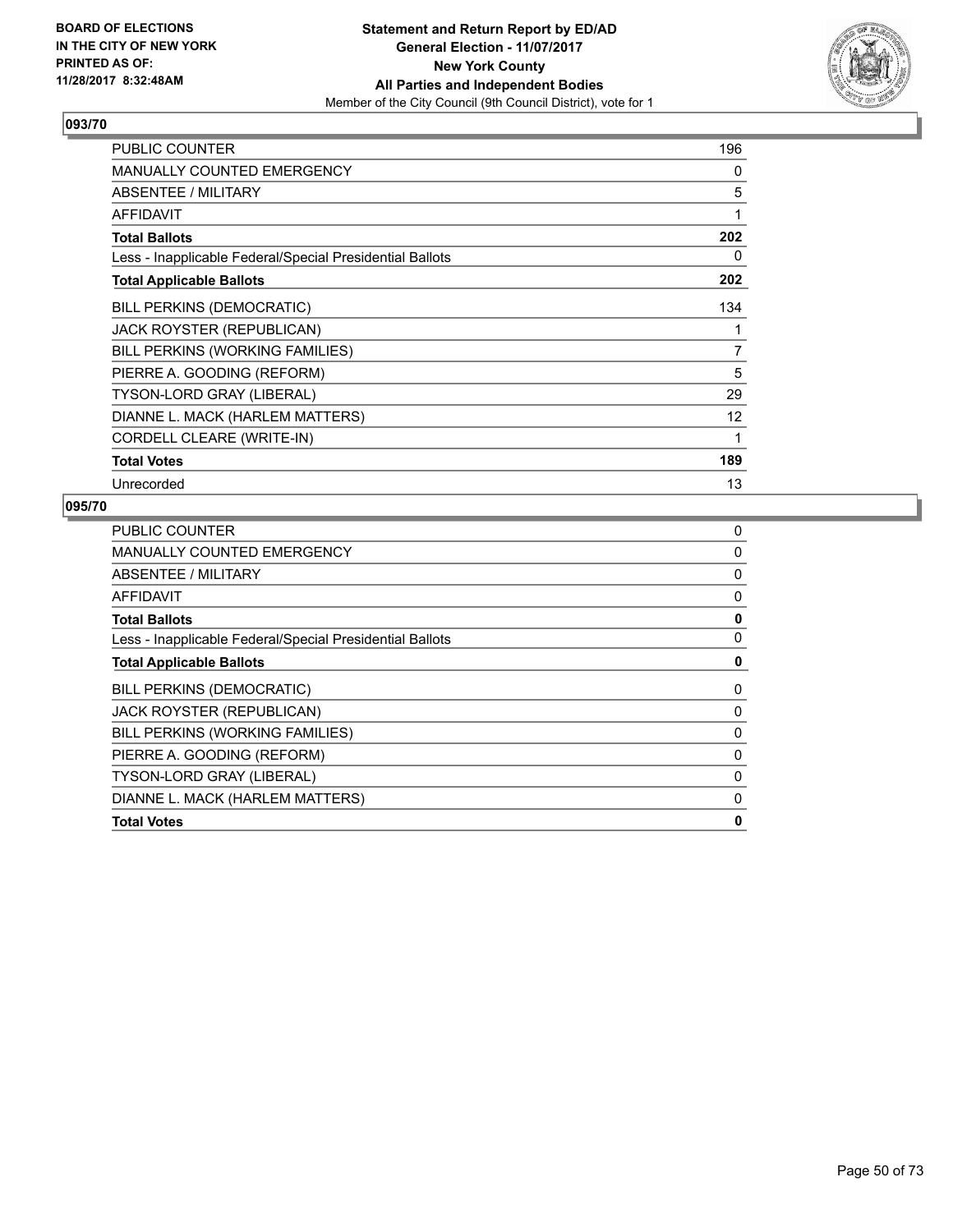

| <b>PUBLIC COUNTER</b>                                    | 227 |
|----------------------------------------------------------|-----|
| <b>MANUALLY COUNTED EMERGENCY</b>                        | 0   |
| <b>ABSENTEE / MILITARY</b>                               | 11  |
| <b>AFFIDAVIT</b>                                         | 4   |
| <b>Total Ballots</b>                                     | 242 |
| Less - Inapplicable Federal/Special Presidential Ballots | 0   |
| <b>Total Applicable Ballots</b>                          | 242 |
| <b>BILL PERKINS (DEMOCRATIC)</b>                         | 167 |
| <b>JACK ROYSTER (REPUBLICAN)</b>                         | 2   |
| BILL PERKINS (WORKING FAMILIES)                          | 12  |
| PIERRE A. GOODING (REFORM)                               | 2   |
| <b>TYSON-LORD GRAY (LIBERAL)</b>                         | 35  |
| DIANNE L. MACK (HARLEM MATTERS)                          | 12  |
| <b>Total Votes</b>                                       | 230 |
| Unrecorded                                               | 12  |

| <b>PUBLIC COUNTER</b>                                    | 206 |
|----------------------------------------------------------|-----|
| <b>MANUALLY COUNTED EMERGENCY</b>                        | 0   |
| ABSENTEE / MILITARY                                      | 6   |
| AFFIDAVIT                                                | 9   |
| <b>Total Ballots</b>                                     | 221 |
| Less - Inapplicable Federal/Special Presidential Ballots | 0   |
| <b>Total Applicable Ballots</b>                          | 221 |
| <b>BILL PERKINS (DEMOCRATIC)</b>                         | 143 |
| JACK ROYSTER (REPUBLICAN)                                | 5   |
| BILL PERKINS (WORKING FAMILIES)                          | 9   |
| PIERRE A. GOODING (REFORM)                               | 6   |
| <b>TYSON-LORD GRAY (LIBERAL)</b>                         | 36  |
| DIANNE L. MACK (HARLEM MATTERS)                          | 9   |
| <b>Total Votes</b>                                       | 208 |
| Unrecorded                                               | 13  |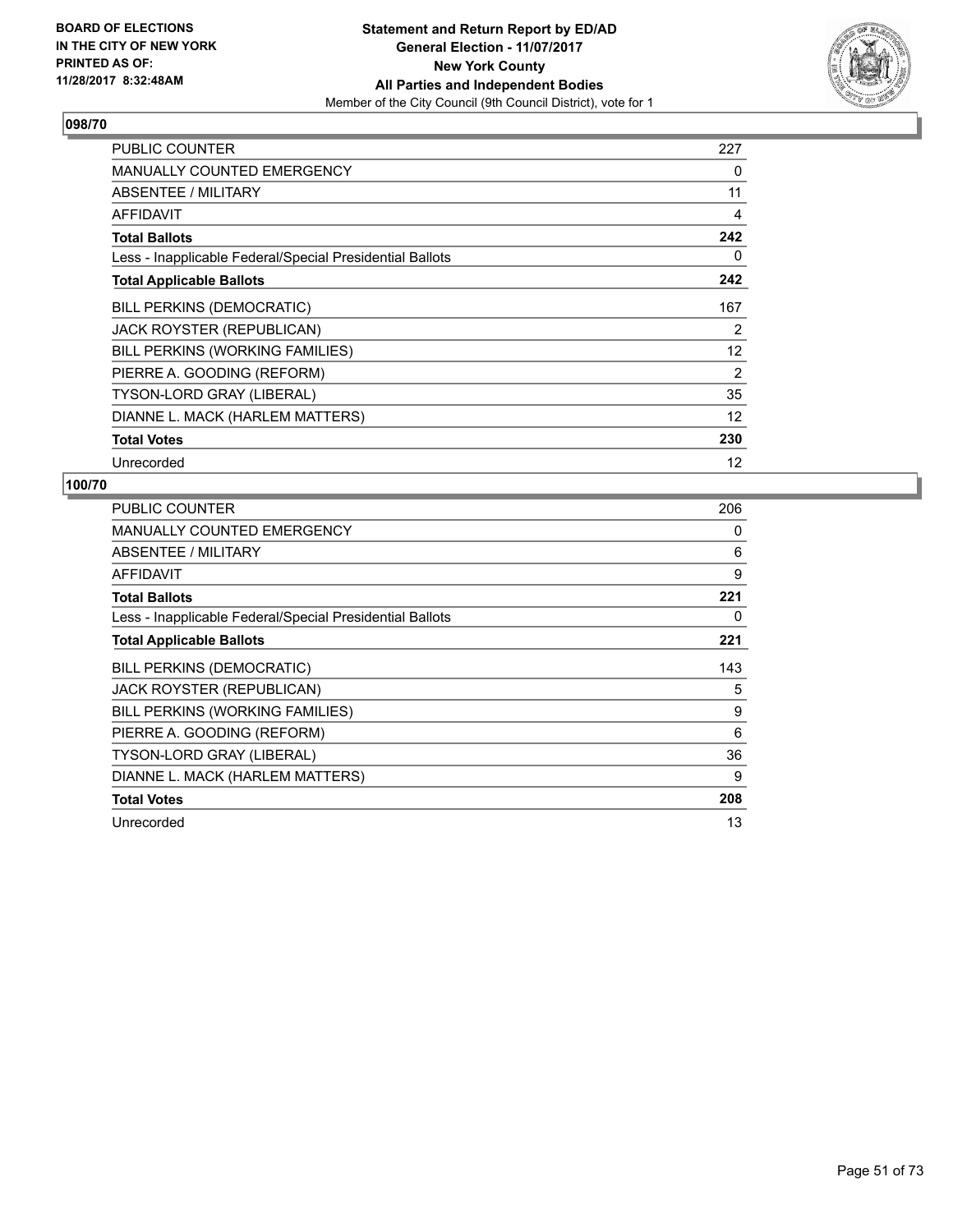

| <b>PUBLIC COUNTER</b>                                    | 180 |
|----------------------------------------------------------|-----|
| MANUALLY COUNTED EMERGENCY                               | 0   |
| ABSENTEE / MILITARY                                      | 4   |
| AFFIDAVIT                                                | 1   |
| <b>Total Ballots</b>                                     | 185 |
| Less - Inapplicable Federal/Special Presidential Ballots | 0   |
| <b>Total Applicable Ballots</b>                          | 185 |
| <b>BILL PERKINS (DEMOCRATIC)</b>                         | 127 |
| JACK ROYSTER (REPUBLICAN)                                | 1   |
| BILL PERKINS (WORKING FAMILIES)                          | 5   |
| PIERRE A. GOODING (REFORM)                               | 3   |
| <b>TYSON-LORD GRAY (LIBERAL)</b>                         | 33  |
| DIANNE L. MACK (HARLEM MATTERS)                          | 6   |
| <b>JULIUS TAJADDIN (WRITE-IN)</b>                        | 1   |
| <b>Total Votes</b>                                       | 176 |
| Unrecorded                                               | 9   |

| <b>PUBLIC COUNTER</b>                                    | 218 |
|----------------------------------------------------------|-----|
| <b>MANUALLY COUNTED EMERGENCY</b>                        | 0   |
| ABSENTEE / MILITARY                                      | 4   |
| <b>AFFIDAVIT</b>                                         | 5   |
| <b>Total Ballots</b>                                     | 227 |
| Less - Inapplicable Federal/Special Presidential Ballots | 0   |
| <b>Total Applicable Ballots</b>                          | 227 |
| <b>BILL PERKINS (DEMOCRATIC)</b>                         | 162 |
| JACK ROYSTER (REPUBLICAN)                                | 4   |
| BILL PERKINS (WORKING FAMILIES)                          | 3   |
| PIERRE A. GOODING (REFORM)                               | 2   |
| <b>TYSON-LORD GRAY (LIBERAL)</b>                         | 43  |
| DIANNE L. MACK (HARLEM MATTERS)                          | 5   |
| <b>Total Votes</b>                                       | 219 |
| Unrecorded                                               | 8   |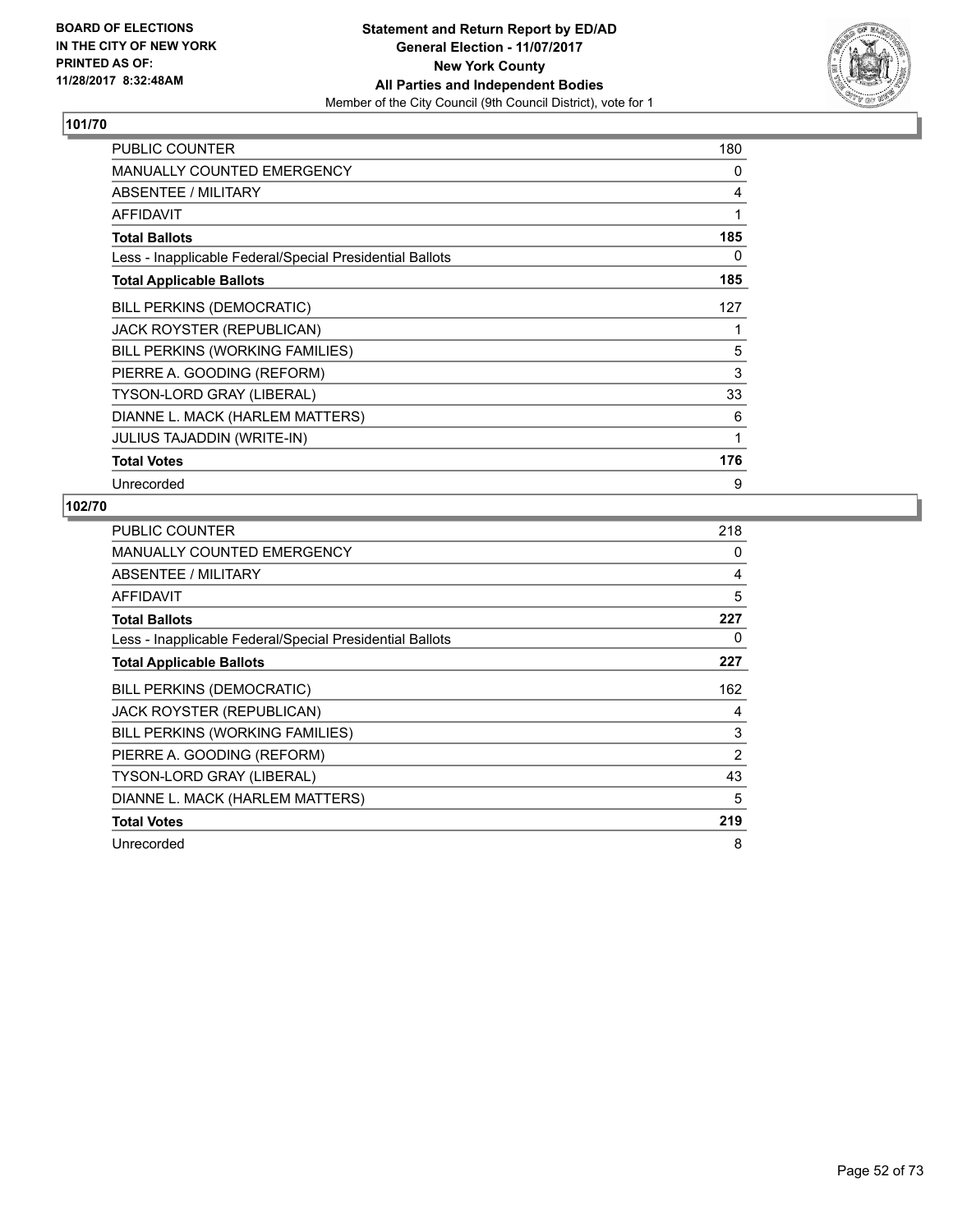

| <b>PUBLIC COUNTER</b>                                    | 168 |
|----------------------------------------------------------|-----|
| <b>MANUALLY COUNTED EMERGENCY</b>                        | 0   |
| ABSENTEE / MILITARY                                      | 7   |
| <b>AFFIDAVIT</b>                                         | 2   |
| <b>Total Ballots</b>                                     | 177 |
| Less - Inapplicable Federal/Special Presidential Ballots | 0   |
| <b>Total Applicable Ballots</b>                          | 177 |
| <b>BILL PERKINS (DEMOCRATIC)</b>                         | 103 |
| <b>JACK ROYSTER (REPUBLICAN)</b>                         | 4   |
| BILL PERKINS (WORKING FAMILIES)                          | 12  |
| PIERRE A. GOODING (REFORM)                               | 8   |
| TYSON-LORD GRAY (LIBERAL)                                | 36  |
| DIANNE L. MACK (HARLEM MATTERS)                          | 4   |
| LEILANI IRVING (WRITE-IN)                                | 1   |
| <b>Total Votes</b>                                       | 168 |
| Unrecorded                                               | 9   |

| <b>PUBLIC COUNTER</b>                                    | 269 |
|----------------------------------------------------------|-----|
| MANUALLY COUNTED EMERGENCY                               | 0   |
| ABSENTEE / MILITARY                                      | 9   |
| AFFIDAVIT                                                | 8   |
| <b>Total Ballots</b>                                     | 286 |
| Less - Inapplicable Federal/Special Presidential Ballots | 0   |
| <b>Total Applicable Ballots</b>                          | 286 |
| BILL PERKINS (DEMOCRATIC)                                | 181 |
| JACK ROYSTER (REPUBLICAN)                                | 14  |
| BILL PERKINS (WORKING FAMILIES)                          | 15  |
| PIERRE A. GOODING (REFORM)                               | 8   |
| TYSON-LORD GRAY (LIBERAL)                                | 41  |
| DIANNE L. MACK (HARLEM MATTERS)                          | 14  |
| MELVIN HOLLAND (WRITE-IN)                                | 1   |
| <b>Total Votes</b>                                       | 274 |
| Unrecorded                                               | 12  |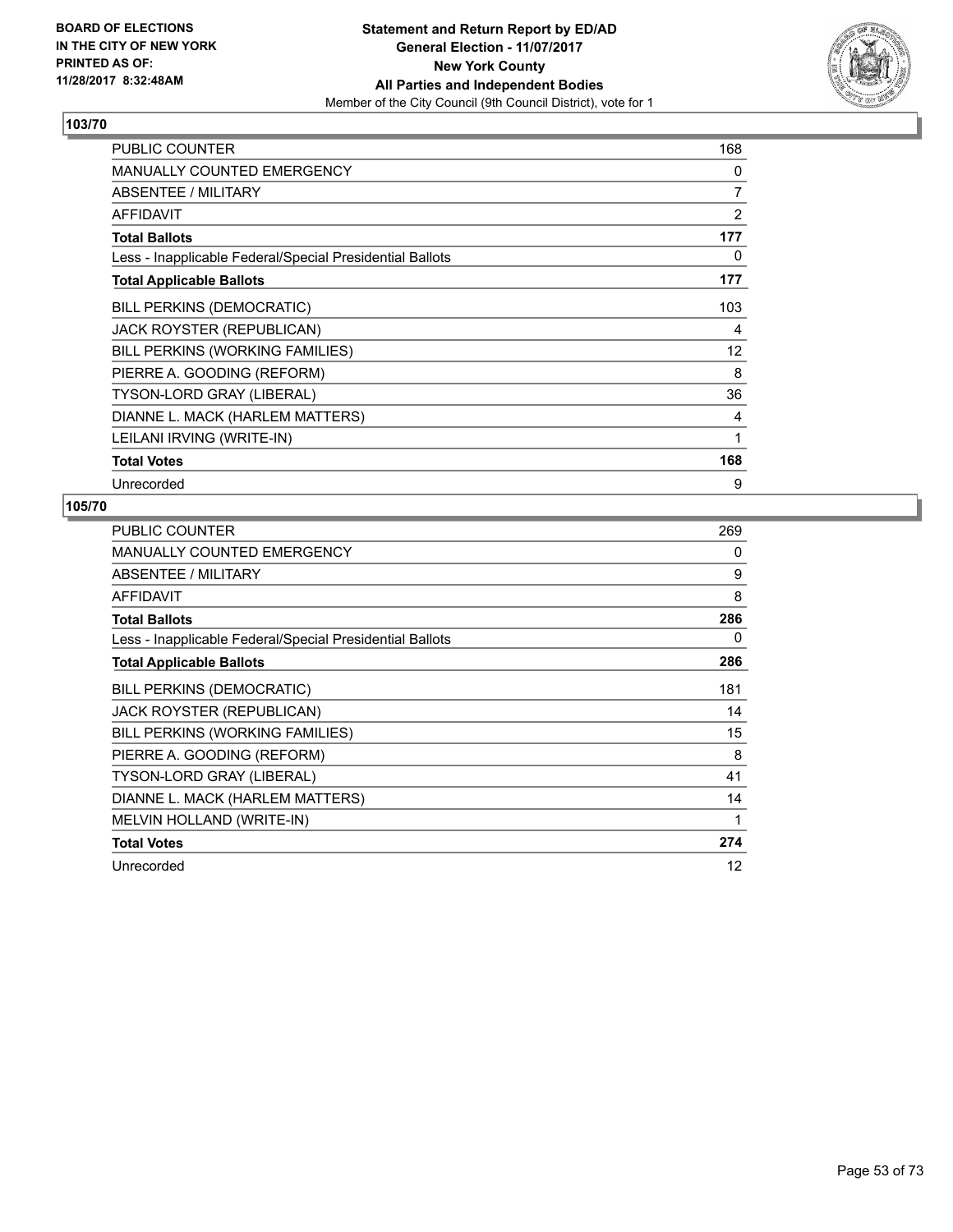

| <b>PUBLIC COUNTER</b>                                    | 212 |
|----------------------------------------------------------|-----|
| <b>MANUALLY COUNTED EMERGENCY</b>                        | 0   |
| <b>ABSENTEE / MILITARY</b>                               | 2   |
| <b>AFFIDAVIT</b>                                         | 5   |
| <b>Total Ballots</b>                                     | 219 |
| Less - Inapplicable Federal/Special Presidential Ballots | 0   |
| <b>Total Applicable Ballots</b>                          | 219 |
| BILL PERKINS (DEMOCRATIC)                                | 135 |
| JACK ROYSTER (REPUBLICAN)                                | 6   |
| BILL PERKINS (WORKING FAMILIES)                          | 11  |
| PIERRE A. GOODING (REFORM)                               | 4   |
| TYSON-LORD GRAY (LIBERAL)                                | 37  |
| DIANNE L. MACK (HARLEM MATTERS)                          | 8   |
| EMERSON CLAYTON (WRITE-IN)                               | 1   |
| MARK GREEN (WRITE-IN)                                    | 1   |
| <b>Total Votes</b>                                       | 203 |
| Unrecorded                                               | 16  |

| <b>PUBLIC COUNTER</b>                                    | 153 |
|----------------------------------------------------------|-----|
| MANUALLY COUNTED EMERGENCY                               | 0   |
| ABSENTEE / MILITARY                                      | 2   |
| <b>AFFIDAVIT</b>                                         | 5   |
| <b>Total Ballots</b>                                     | 160 |
| Less - Inapplicable Federal/Special Presidential Ballots | 0   |
| <b>Total Applicable Ballots</b>                          | 160 |
| <b>BILL PERKINS (DEMOCRATIC)</b>                         | 103 |
| <b>JACK ROYSTER (REPUBLICAN)</b>                         | 7   |
| BILL PERKINS (WORKING FAMILIES)                          | 5   |
| PIERRE A. GOODING (REFORM)                               | 3   |
| TYSON-LORD GRAY (LIBERAL)                                | 24  |
| DIANNE L. MACK (HARLEM MATTERS)                          | 9   |
| MARVIN HOLLAND (WRITE-IN)                                | 1   |
| <b>Total Votes</b>                                       | 152 |
| Unrecorded                                               | 8   |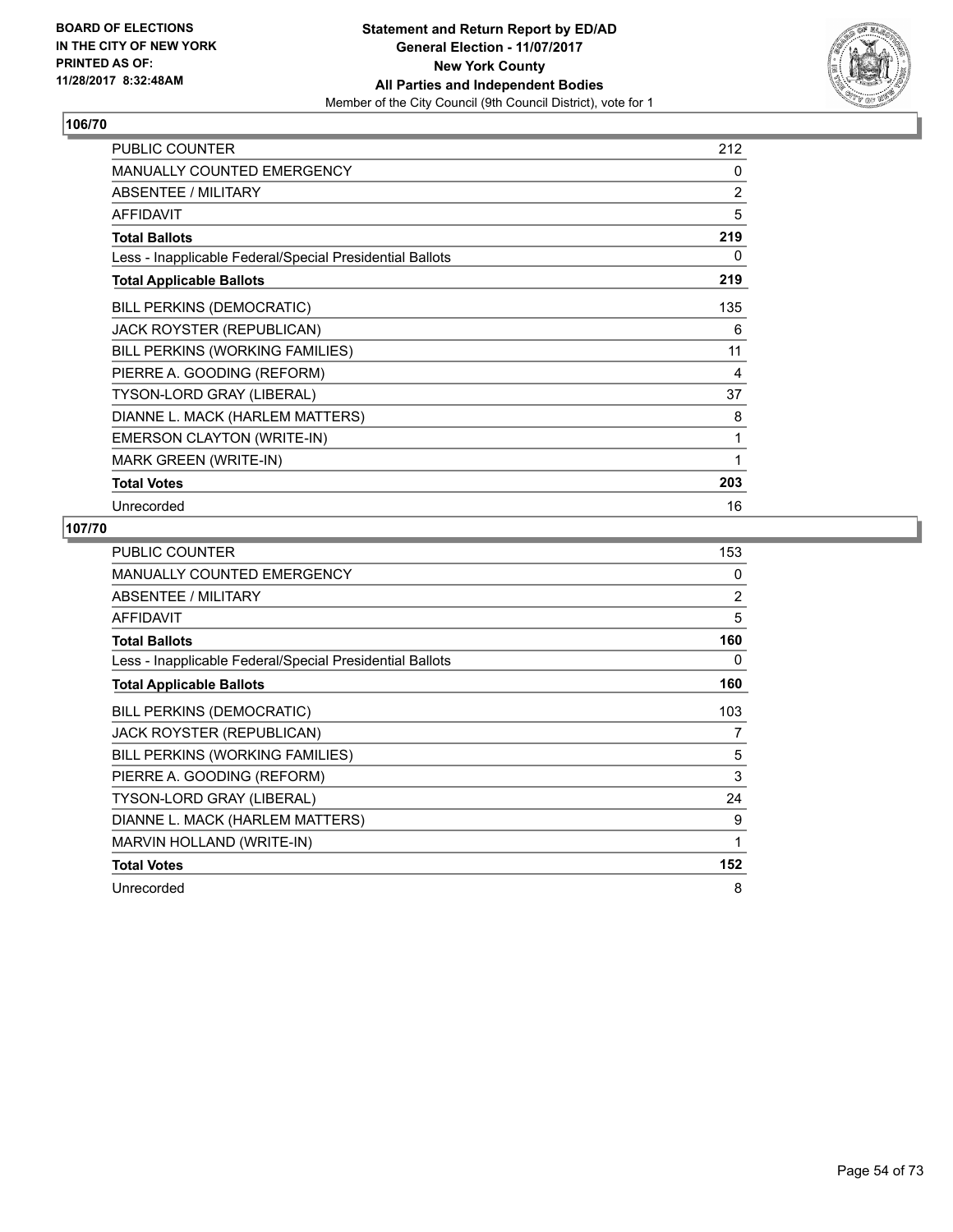

| <b>PUBLIC COUNTER</b>                                    | 262 |
|----------------------------------------------------------|-----|
| <b>MANUALLY COUNTED EMERGENCY</b>                        | 0   |
| ABSENTEE / MILITARY                                      | 10  |
| <b>AFFIDAVIT</b>                                         | 7   |
| <b>Total Ballots</b>                                     | 279 |
| Less - Inapplicable Federal/Special Presidential Ballots | 0   |
| <b>Total Applicable Ballots</b>                          | 279 |
| <b>BILL PERKINS (DEMOCRATIC)</b>                         | 175 |
| <b>JACK ROYSTER (REPUBLICAN)</b>                         | 10  |
| BILL PERKINS (WORKING FAMILIES)                          | 12  |
| PIERRE A. GOODING (REFORM)                               | 7   |
| TYSON-LORD GRAY (LIBERAL)                                | 35  |
| DIANNE L. MACK (HARLEM MATTERS)                          | 15  |
| CORDELL CLEARE (WRITE-IN)                                | 4   |
| <b>Total Votes</b>                                       | 258 |
| Unrecorded                                               | 21  |

| <b>PUBLIC COUNTER</b>                                    | 225 |
|----------------------------------------------------------|-----|
| MANUALLY COUNTED EMERGENCY                               | 0   |
| ABSENTEE / MILITARY                                      | 9   |
| <b>AFFIDAVIT</b>                                         | 5   |
| <b>Total Ballots</b>                                     | 239 |
| Less - Inapplicable Federal/Special Presidential Ballots | 0   |
| <b>Total Applicable Ballots</b>                          | 239 |
| <b>BILL PERKINS (DEMOCRATIC)</b>                         | 162 |
| <b>JACK ROYSTER (REPUBLICAN)</b>                         | 5   |
| BILL PERKINS (WORKING FAMILIES)                          | 8   |
| PIERRE A. GOODING (REFORM)                               | 11  |
| <b>TYSON-LORD GRAY (LIBERAL)</b>                         | 27  |
| DIANNE L. MACK (HARLEM MATTERS)                          | 10  |
| <b>Total Votes</b>                                       | 223 |
| Unrecorded                                               | 16  |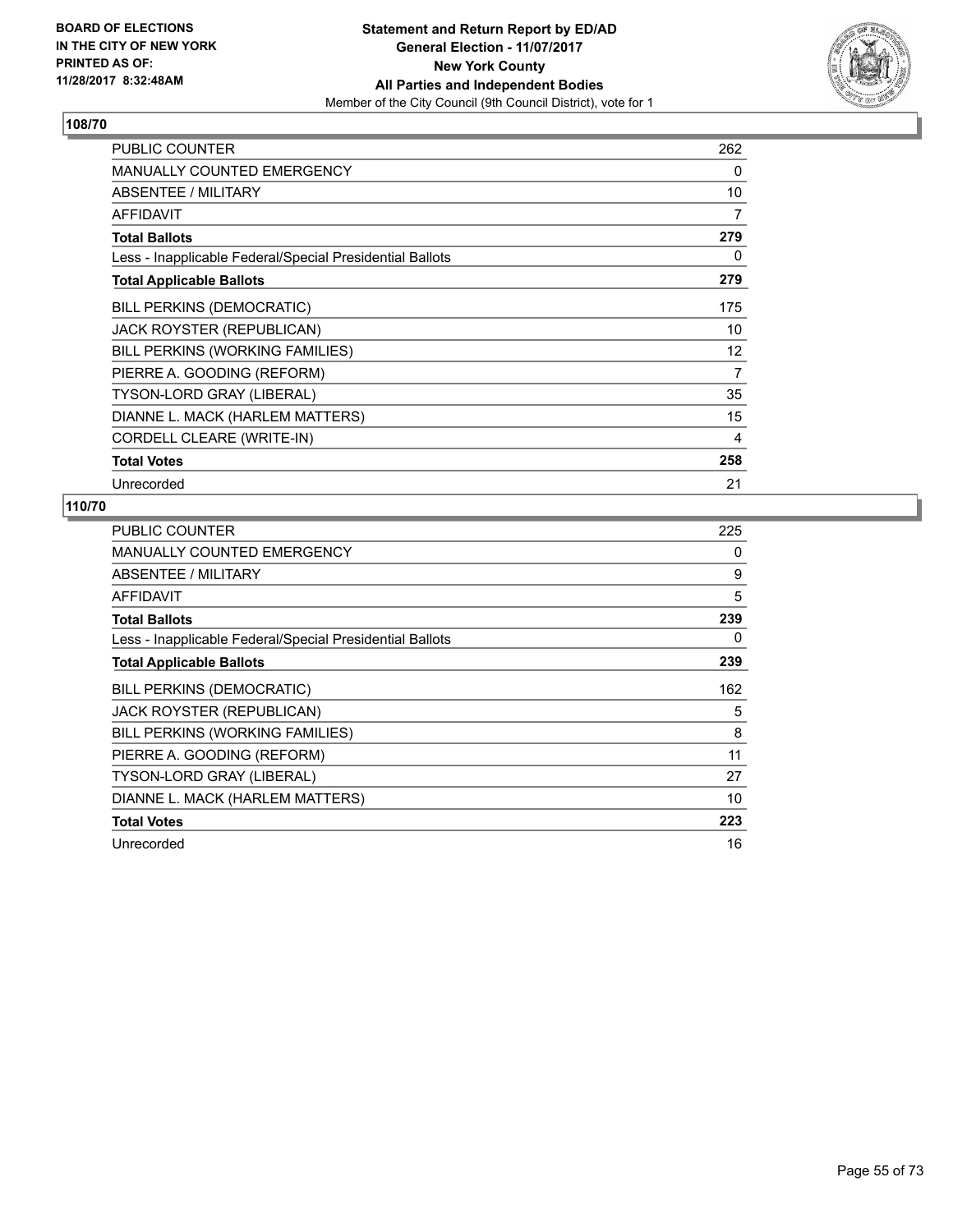

| <b>PUBLIC COUNTER</b>                                    | 129 |
|----------------------------------------------------------|-----|
| <b>MANUALLY COUNTED EMERGENCY</b>                        | 0   |
| ABSENTEE / MILITARY                                      | 3   |
| AFFIDAVIT                                                | 1   |
| <b>Total Ballots</b>                                     | 133 |
| Less - Inapplicable Federal/Special Presidential Ballots | 0   |
| <b>Total Applicable Ballots</b>                          | 133 |
| BILL PERKINS (DEMOCRATIC)                                | 80  |
| <b>JACK ROYSTER (REPUBLICAN)</b>                         | 2   |
| BILL PERKINS (WORKING FAMILIES)                          | 10  |
| PIERRE A. GOODING (REFORM)                               | 3   |
| <b>TYSON-LORD GRAY (LIBERAL)</b>                         | 21  |
| DIANNE L. MACK (HARLEM MATTERS)                          | 8   |
| <b>Total Votes</b>                                       | 124 |
| Unrecorded                                               | 9   |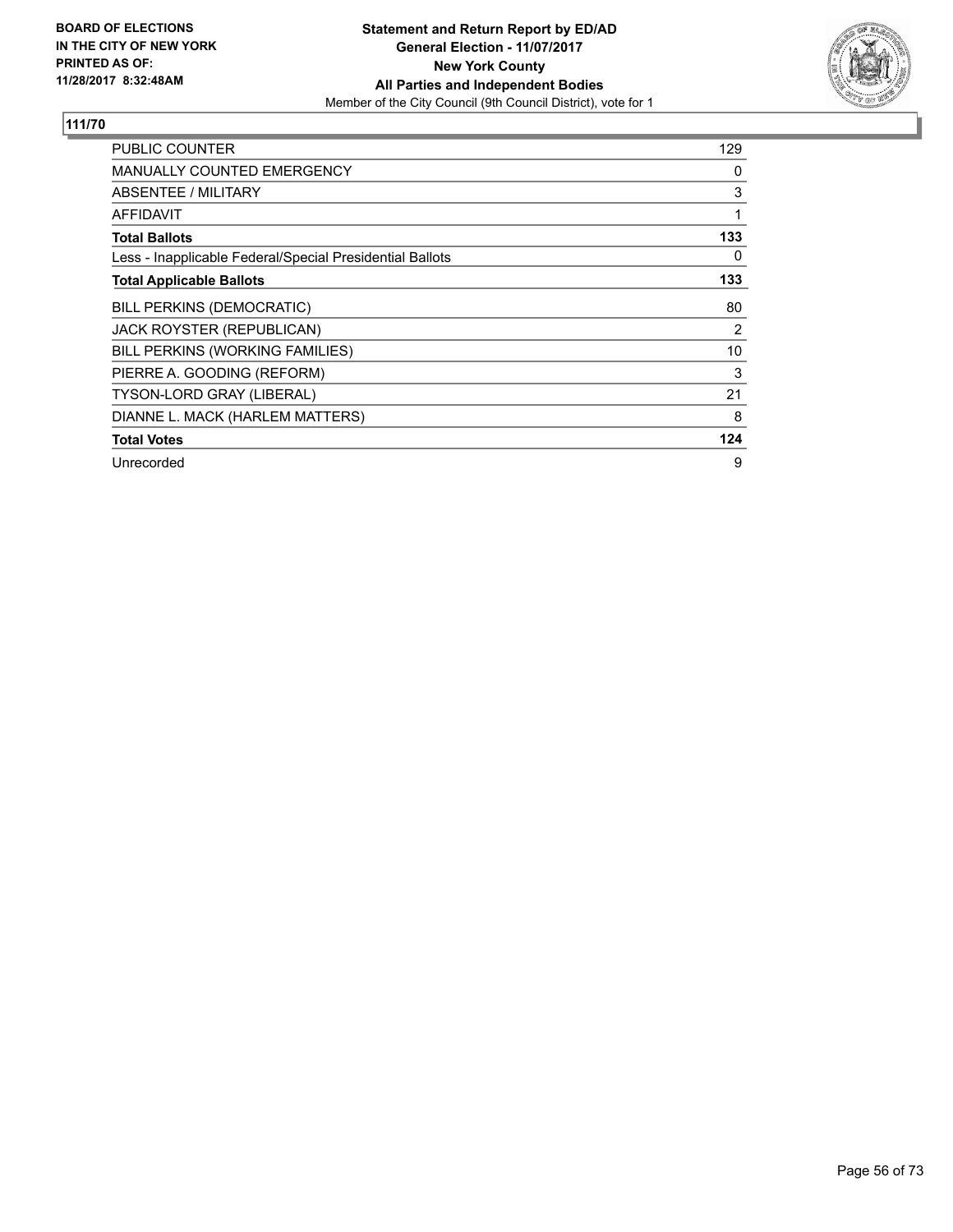

| <b>PUBLIC COUNTER</b>                                    | 208 |
|----------------------------------------------------------|-----|
| <b>MANUALLY COUNTED EMERGENCY</b>                        | 0   |
| ABSENTEE / MILITARY                                      | 8   |
| AFFIDAVIT                                                | 4   |
| <b>Total Ballots</b>                                     | 220 |
| Less - Inapplicable Federal/Special Presidential Ballots | 0   |
| <b>Total Applicable Ballots</b>                          | 220 |
| <b>BILL PERKINS (DEMOCRATIC)</b>                         | 159 |
| JACK ROYSTER (REPUBLICAN)                                | 4   |
| BILL PERKINS (WORKING FAMILIES)                          | 6   |
| PIERRE A. GOODING (REFORM)                               | 2   |
| TYSON-LORD GRAY (LIBERAL)                                | 29  |
| DIANNE L. MACK (HARLEM MATTERS)                          | 10  |
| <b>Total Votes</b>                                       | 210 |
| Unrecorded                                               | 10  |

| <b>PUBLIC COUNTER</b>                                    | 235 |
|----------------------------------------------------------|-----|
| MANUALLY COUNTED EMERGENCY                               | 0   |
| ABSENTEE / MILITARY                                      | 5   |
| <b>AFFIDAVIT</b>                                         | 7   |
| <b>Total Ballots</b>                                     | 247 |
| Less - Inapplicable Federal/Special Presidential Ballots | 0   |
| <b>Total Applicable Ballots</b>                          | 247 |
| BILL PERKINS (DEMOCRATIC)                                | 163 |
| JACK ROYSTER (REPUBLICAN)                                | 3   |
| BILL PERKINS (WORKING FAMILIES)                          | 19  |
| PIERRE A. GOODING (REFORM)                               | 5   |
| TYSON-LORD GRAY (LIBERAL)                                | 37  |
| DIANNE L. MACK (HARLEM MATTERS)                          | 10  |
| ALEJANDRO CASTRO (WRITE-IN)                              | 1   |
| <b>Total Votes</b>                                       | 238 |
| Unrecorded                                               | 9   |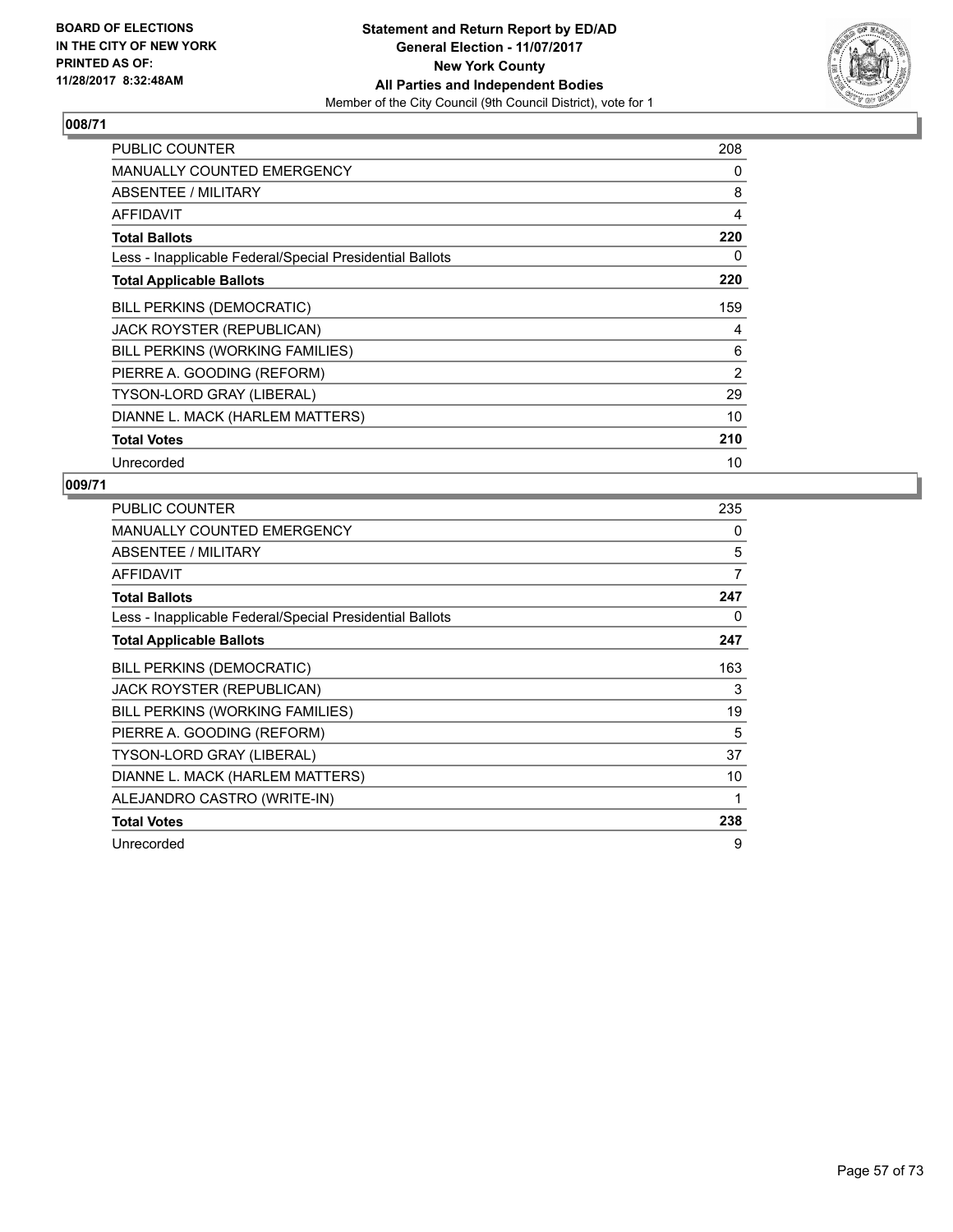

| <b>PUBLIC COUNTER</b>                                    | 201 |
|----------------------------------------------------------|-----|
| <b>MANUALLY COUNTED EMERGENCY</b>                        | 0   |
| ABSENTEE / MILITARY                                      | 2   |
| <b>AFFIDAVIT</b>                                         | 3   |
| <b>Total Ballots</b>                                     | 206 |
| Less - Inapplicable Federal/Special Presidential Ballots | 0   |
| <b>Total Applicable Ballots</b>                          | 206 |
| <b>BILL PERKINS (DEMOCRATIC)</b>                         | 138 |
| JACK ROYSTER (REPUBLICAN)                                | 5   |
| BILL PERKINS (WORKING FAMILIES)                          | 11  |
| PIERRE A. GOODING (REFORM)                               | 3   |
| <b>TYSON-LORD GRAY (LIBERAL)</b>                         | 31  |
| DIANNE L. MACK (HARLEM MATTERS)                          | 7   |
| <b>Total Votes</b>                                       | 195 |
| Unrecorded                                               | 11  |

| <b>PUBLIC COUNTER</b>                                    | 214 |
|----------------------------------------------------------|-----|
| <b>MANUALLY COUNTED EMERGENCY</b>                        | 0   |
| ABSENTEE / MILITARY                                      | 9   |
| AFFIDAVIT                                                | 4   |
| <b>Total Ballots</b>                                     | 227 |
| Less - Inapplicable Federal/Special Presidential Ballots | 0   |
| <b>Total Applicable Ballots</b>                          | 227 |
| <b>BILL PERKINS (DEMOCRATIC)</b>                         | 137 |
| JACK ROYSTER (REPUBLICAN)                                | 7   |
| BILL PERKINS (WORKING FAMILIES)                          | 11  |
| PIERRE A. GOODING (REFORM)                               | 2   |
| <b>TYSON-LORD GRAY (LIBERAL)</b>                         | 43  |
| DIANNE L. MACK (HARLEM MATTERS)                          | 21  |
| <b>Total Votes</b>                                       | 221 |
| Unrecorded                                               | 6   |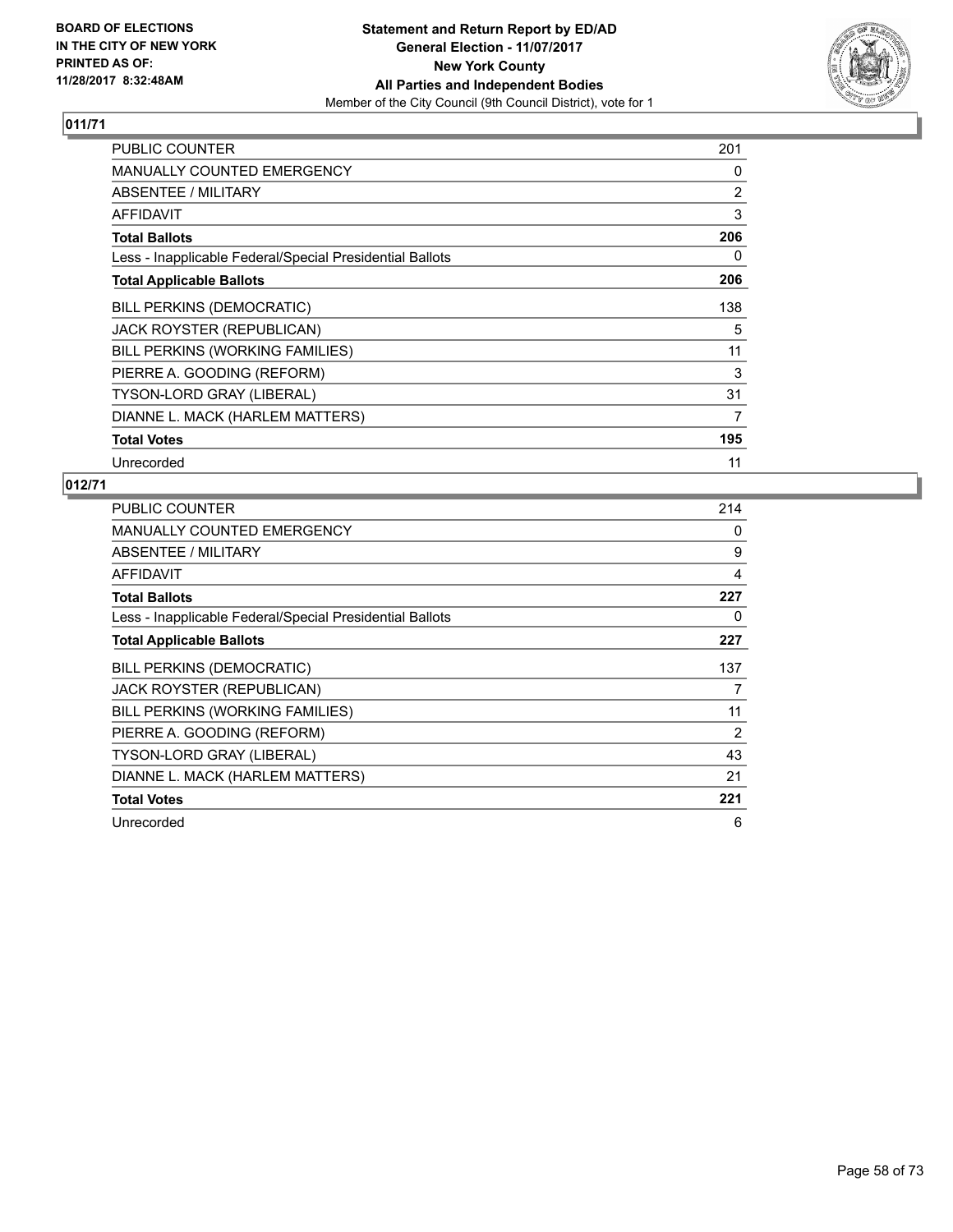

| <b>PUBLIC COUNTER</b>                                    | 186 |
|----------------------------------------------------------|-----|
| <b>MANUALLY COUNTED EMERGENCY</b>                        | 0   |
| ABSENTEE / MILITARY                                      | 16  |
| AFFIDAVIT                                                | 6   |
| <b>Total Ballots</b>                                     | 208 |
| Less - Inapplicable Federal/Special Presidential Ballots | 0   |
| <b>Total Applicable Ballots</b>                          | 208 |
| BILL PERKINS (DEMOCRATIC)                                | 134 |
| JACK ROYSTER (REPUBLICAN)                                | 7   |
| BILL PERKINS (WORKING FAMILIES)                          | 10  |
| PIERRE A. GOODING (REFORM)                               | 5   |
| <b>TYSON-LORD GRAY (LIBERAL)</b>                         | 25  |
| DIANNE L. MACK (HARLEM MATTERS)                          | 9   |
| <b>Total Votes</b>                                       | 190 |
| Unrecorded                                               | 18  |

| <b>PUBLIC COUNTER</b>                                    | 176            |
|----------------------------------------------------------|----------------|
| <b>MANUALLY COUNTED EMERGENCY</b>                        | 0              |
| ABSENTEE / MILITARY                                      | 9              |
| AFFIDAVIT                                                | 3              |
| <b>Total Ballots</b>                                     | 188            |
| Less - Inapplicable Federal/Special Presidential Ballots | 0              |
| <b>Total Applicable Ballots</b>                          | 188            |
| <b>BILL PERKINS (DEMOCRATIC)</b>                         | 136            |
| JACK ROYSTER (REPUBLICAN)                                | 4              |
| BILL PERKINS (WORKING FAMILIES)                          | 9              |
| PIERRE A. GOODING (REFORM)                               | $\overline{2}$ |
| TYSON-LORD GRAY (LIBERAL)                                | 12             |
| DIANNE L. MACK (HARLEM MATTERS)                          | 8              |
| <b>Total Votes</b>                                       | 171            |
| Unrecorded                                               | 17             |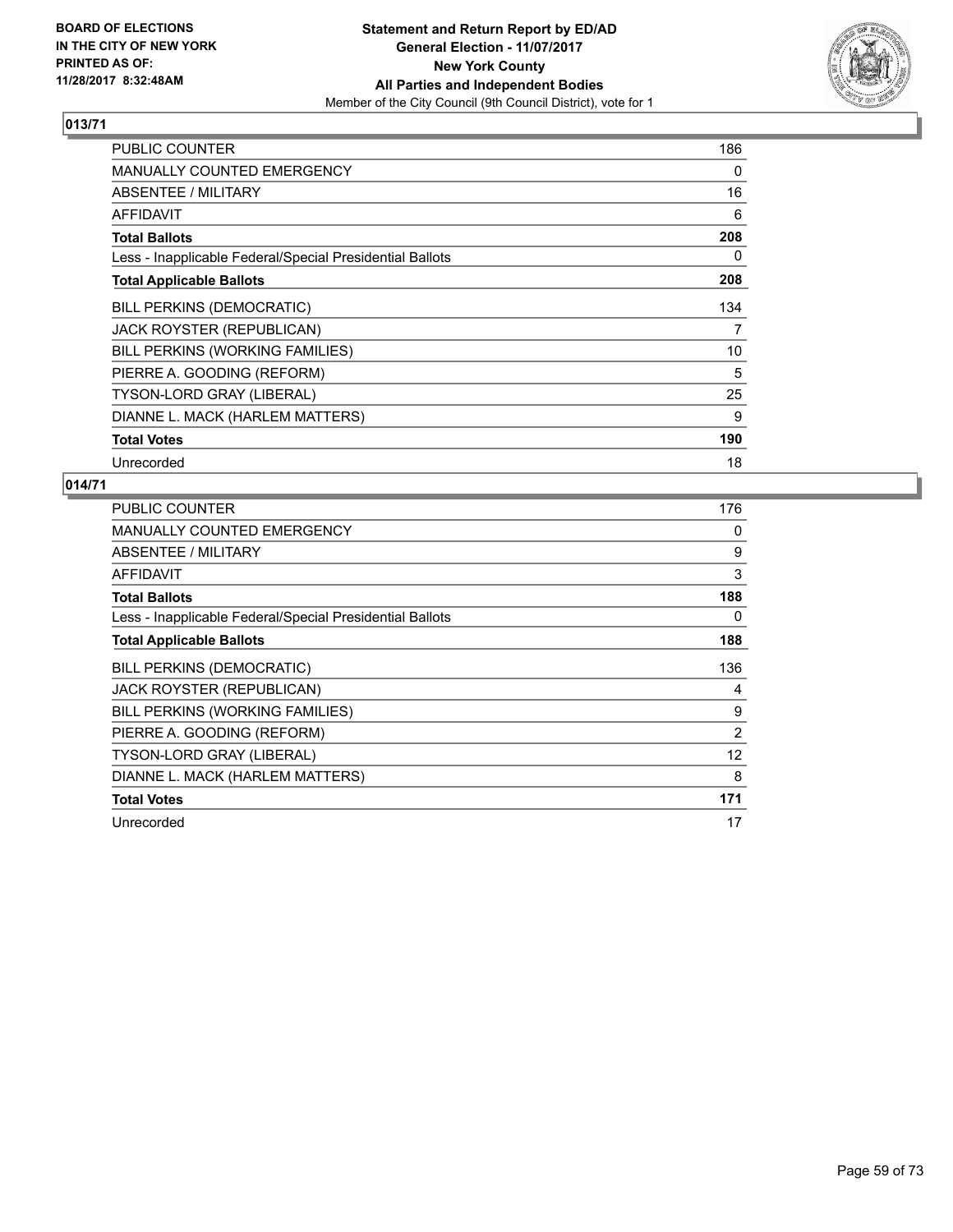

| <b>PUBLIC COUNTER</b>                                    | 158 |
|----------------------------------------------------------|-----|
| <b>MANUALLY COUNTED EMERGENCY</b>                        | 0   |
| ABSENTEE / MILITARY                                      | 4   |
| AFFIDAVIT                                                | 6   |
| <b>Total Ballots</b>                                     | 168 |
| Less - Inapplicable Federal/Special Presidential Ballots | 0   |
| <b>Total Applicable Ballots</b>                          | 168 |
| <b>BILL PERKINS (DEMOCRATIC)</b>                         | 126 |
| JACK ROYSTER (REPUBLICAN)                                | 4   |
| BILL PERKINS (WORKING FAMILIES)                          | 3   |
| PIERRE A. GOODING (REFORM)                               | 4   |
| TYSON-LORD GRAY (LIBERAL)                                | 21  |
| DIANNE L. MACK (HARLEM MATTERS)                          |     |
| <b>Total Votes</b>                                       | 159 |
| Unrecorded                                               | 9   |

| <b>PUBLIC COUNTER</b>                                    | 187            |
|----------------------------------------------------------|----------------|
| <b>MANUALLY COUNTED EMERGENCY</b>                        | 0              |
| ABSENTEE / MILITARY                                      | $\overline{2}$ |
| <b>AFFIDAVIT</b>                                         | 4              |
| <b>Total Ballots</b>                                     | 193            |
| Less - Inapplicable Federal/Special Presidential Ballots | 0              |
| <b>Total Applicable Ballots</b>                          | 193            |
| <b>BILL PERKINS (DEMOCRATIC)</b>                         | 148            |
| JACK ROYSTER (REPUBLICAN)                                | 3              |
| BILL PERKINS (WORKING FAMILIES)                          | 3              |
| PIERRE A. GOODING (REFORM)                               | 1              |
| <b>TYSON-LORD GRAY (LIBERAL)</b>                         | 21             |
| DIANNE L. MACK (HARLEM MATTERS)                          | 4              |
| <b>Total Votes</b>                                       | 180            |
| Unrecorded                                               | 13             |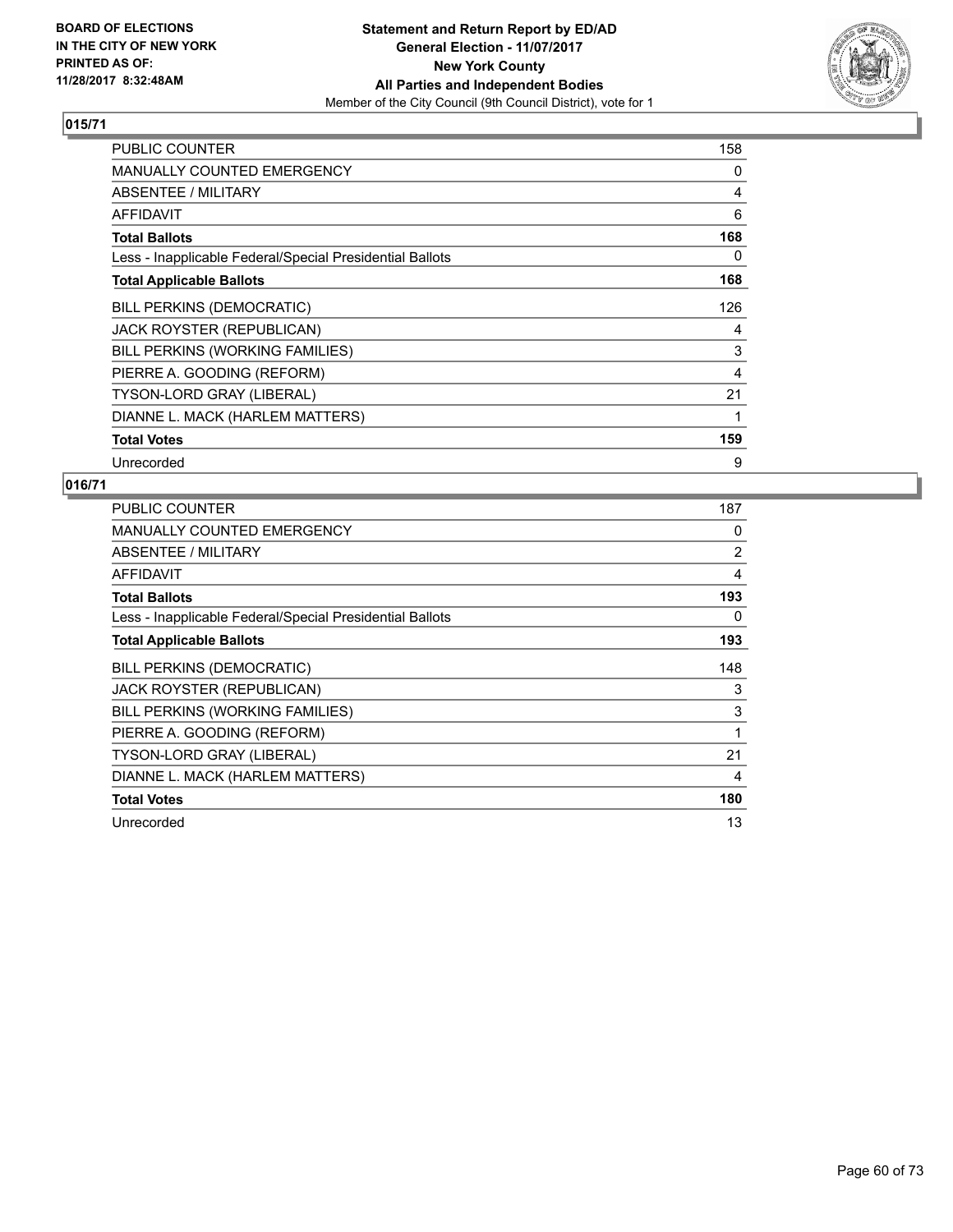

| <b>PUBLIC COUNTER</b>                                    | 185      |
|----------------------------------------------------------|----------|
| <b>MANUALLY COUNTED EMERGENCY</b>                        | 0        |
| ABSENTEE / MILITARY                                      | 2        |
| <b>AFFIDAVIT</b>                                         | 3        |
| <b>Total Ballots</b>                                     | 190      |
| Less - Inapplicable Federal/Special Presidential Ballots | 0        |
| <b>Total Applicable Ballots</b>                          | 190      |
| BILL PERKINS (DEMOCRATIC)                                | 157      |
| JACK ROYSTER (REPUBLICAN)                                | 3        |
| BILL PERKINS (WORKING FAMILIES)                          | 3        |
| PIERRE A. GOODING (REFORM)                               | $\Omega$ |
| <b>TYSON-LORD GRAY (LIBERAL)</b>                         | 16       |
| DIANNE L. MACK (HARLEM MATTERS)                          | 1        |
| <b>Total Votes</b>                                       | 180      |
| Unrecorded                                               | 10       |

| <b>PUBLIC COUNTER</b>                                    | 404            |
|----------------------------------------------------------|----------------|
| MANUALLY COUNTED EMERGENCY                               | 0              |
| ABSENTEE / MILITARY                                      | 13             |
| AFFIDAVIT                                                | 1              |
| <b>Total Ballots</b>                                     | 418            |
| Less - Inapplicable Federal/Special Presidential Ballots | 0              |
| <b>Total Applicable Ballots</b>                          | 418            |
| <b>BILL PERKINS (DEMOCRATIC)</b>                         | 343            |
| JACK ROYSTER (REPUBLICAN)                                | 4              |
| BILL PERKINS (WORKING FAMILIES)                          | 6              |
| PIERRE A. GOODING (REFORM)                               | $\overline{7}$ |
| <b>TYSON-LORD GRAY (LIBERAL)</b>                         | 12             |
| DIANNE L. MACK (HARLEM MATTERS)                          | 21             |
| <b>Total Votes</b>                                       | 393            |
| Unrecorded                                               | 25             |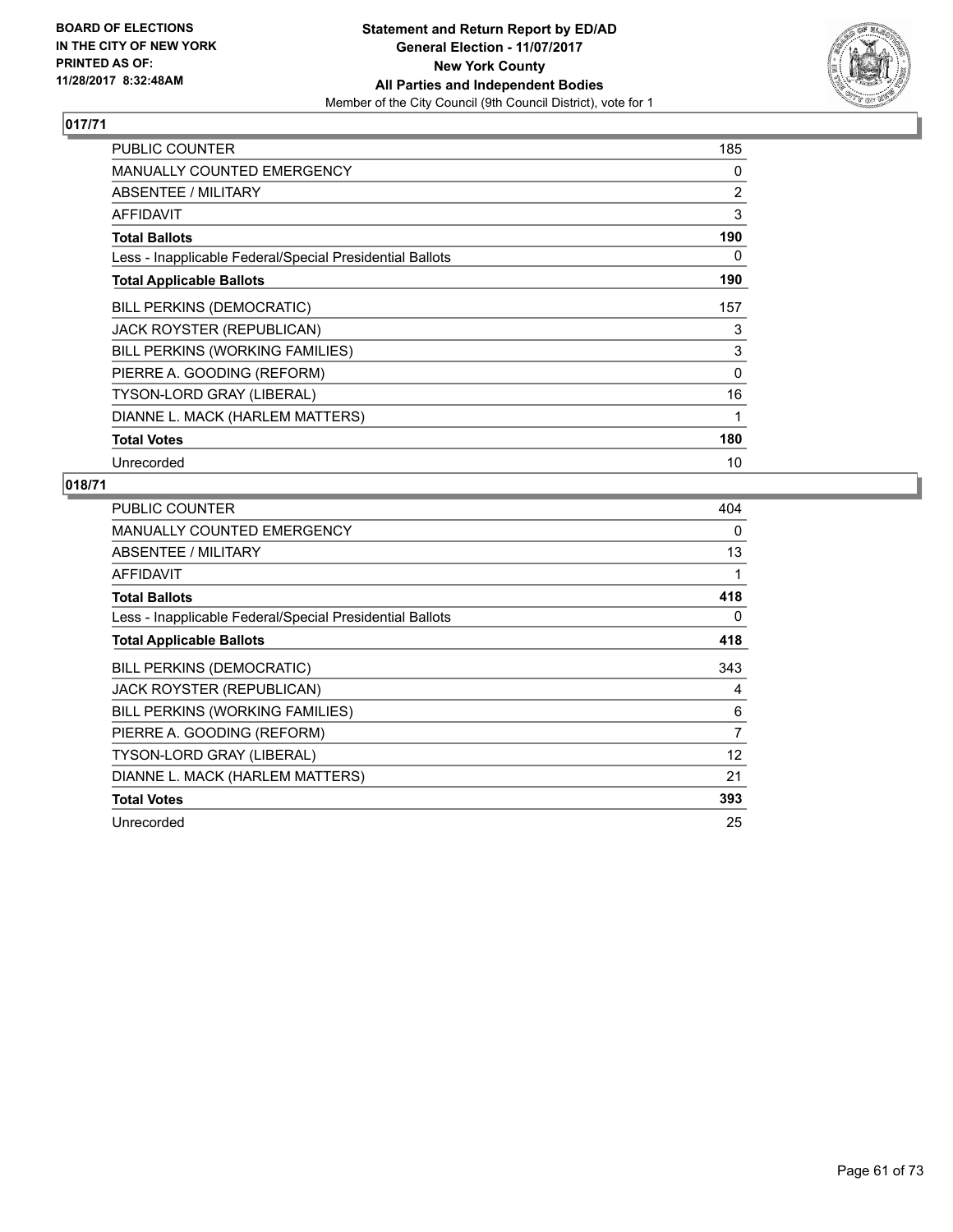

| <b>PUBLIC COUNTER</b>                                    | 488 |
|----------------------------------------------------------|-----|
| <b>MANUALLY COUNTED EMERGENCY</b>                        | 0   |
| ABSENTEE / MILITARY                                      | 13  |
| <b>AFFIDAVIT</b>                                         | 3   |
| <b>Total Ballots</b>                                     | 504 |
| Less - Inapplicable Federal/Special Presidential Ballots | 0   |
| <b>Total Applicable Ballots</b>                          | 504 |
| BILL PERKINS (DEMOCRATIC)                                | 372 |
| JACK ROYSTER (REPUBLICAN)                                | 8   |
| BILL PERKINS (WORKING FAMILIES)                          | 11  |
| PIERRE A. GOODING (REFORM)                               | 8   |
| TYSON-LORD GRAY (LIBERAL)                                | 52  |
| DIANNE L. MACK (HARLEM MATTERS)                          | 13  |
| CORDELL CLEARE (WRITE-IN)                                | 1   |
| <b>Total Votes</b>                                       | 465 |
| Unrecorded                                               | 39  |

| <b>PUBLIC COUNTER</b>                                    | 463 |
|----------------------------------------------------------|-----|
| <b>MANUALLY COUNTED EMERGENCY</b>                        | 0   |
| ABSENTEE / MILITARY                                      | 20  |
| AFFIDAVIT                                                | 2   |
| <b>Total Ballots</b>                                     | 485 |
| Less - Inapplicable Federal/Special Presidential Ballots | 0   |
| <b>Total Applicable Ballots</b>                          | 485 |
| <b>BILL PERKINS (DEMOCRATIC)</b>                         | 401 |
| <b>JACK ROYSTER (REPUBLICAN)</b>                         | 1   |
| BILL PERKINS (WORKING FAMILIES)                          | 11  |
| PIERRE A. GOODING (REFORM)                               | 8   |
| TYSON-LORD GRAY (LIBERAL)                                | 22  |
| DIANNE L. MACK (HARLEM MATTERS)                          | 12  |
| <b>Total Votes</b>                                       | 455 |
| Unrecorded                                               | 30  |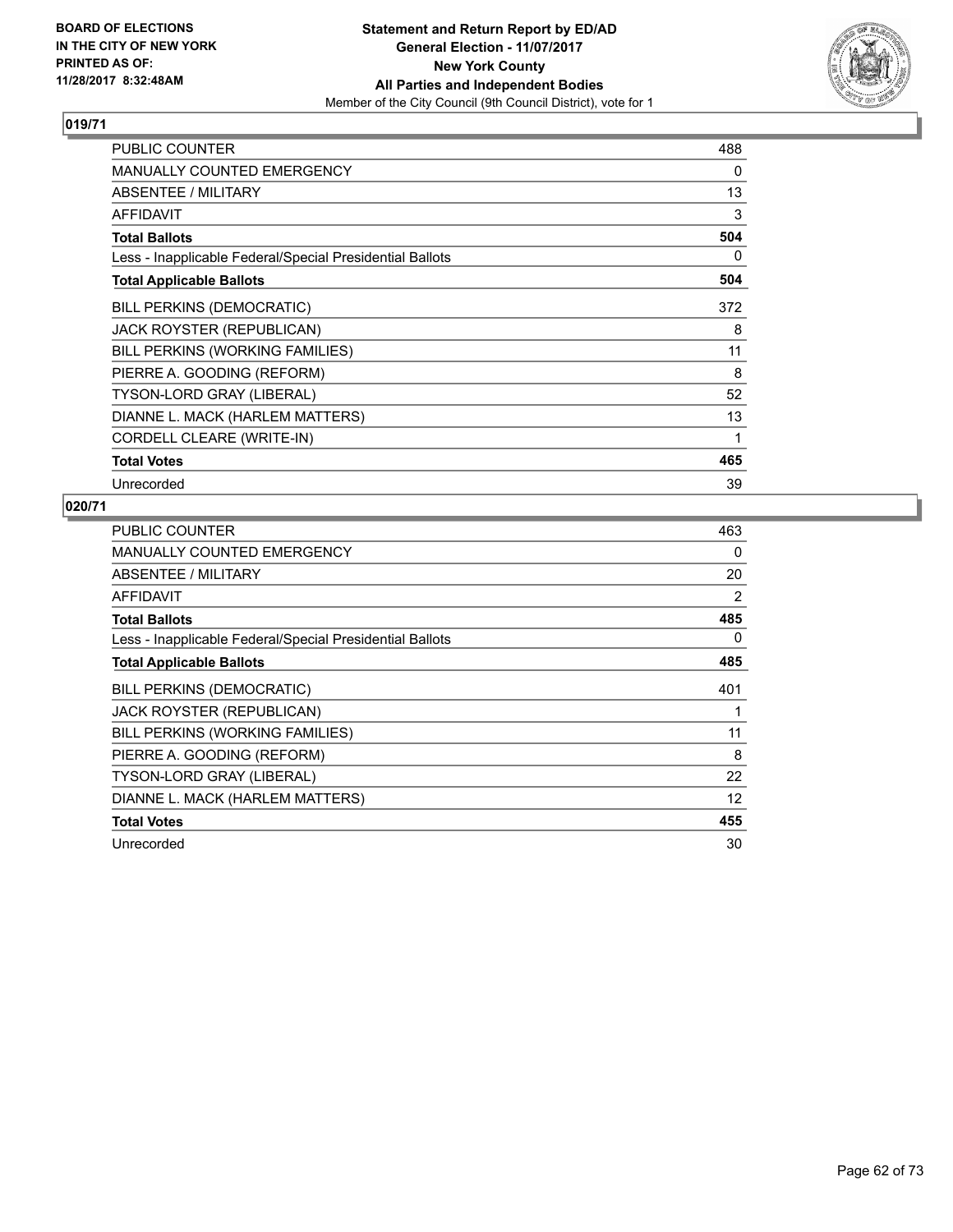

| <b>PUBLIC COUNTER</b>                                    | 209 |
|----------------------------------------------------------|-----|
| <b>MANUALLY COUNTED EMERGENCY</b>                        | 0   |
| ABSENTEE / MILITARY                                      | 6   |
| AFFIDAVIT                                                | 2   |
| <b>Total Ballots</b>                                     | 217 |
| Less - Inapplicable Federal/Special Presidential Ballots | 0   |
| <b>Total Applicable Ballots</b>                          | 217 |
| BILL PERKINS (DEMOCRATIC)                                | 142 |
| JACK ROYSTER (REPUBLICAN)                                | 8   |
| BILL PERKINS (WORKING FAMILIES)                          | 11  |
| PIERRE A. GOODING (REFORM)                               | 1   |
| <b>TYSON-LORD GRAY (LIBERAL)</b>                         | 40  |
| DIANNE L. MACK (HARLEM MATTERS)                          | 6   |
| <b>Total Votes</b>                                       | 208 |
| Unrecorded                                               | 9   |

| <b>PUBLIC COUNTER</b>                                    | 197 |
|----------------------------------------------------------|-----|
| <b>MANUALLY COUNTED EMERGENCY</b>                        | 0   |
| ABSENTEE / MILITARY                                      | 2   |
| AFFIDAVIT                                                | 6   |
| <b>Total Ballots</b>                                     | 205 |
| Less - Inapplicable Federal/Special Presidential Ballots | 0   |
| <b>Total Applicable Ballots</b>                          | 205 |
| <b>BILL PERKINS (DEMOCRATIC)</b>                         | 153 |
| JACK ROYSTER (REPUBLICAN)                                | 3   |
| BILL PERKINS (WORKING FAMILIES)                          | 5   |
| PIERRE A. GOODING (REFORM)                               | 1   |
| <b>TYSON-LORD GRAY (LIBERAL)</b>                         | 16  |
| DIANNE L. MACK (HARLEM MATTERS)                          | 10  |
| <b>Total Votes</b>                                       | 188 |
| Unrecorded                                               | 17  |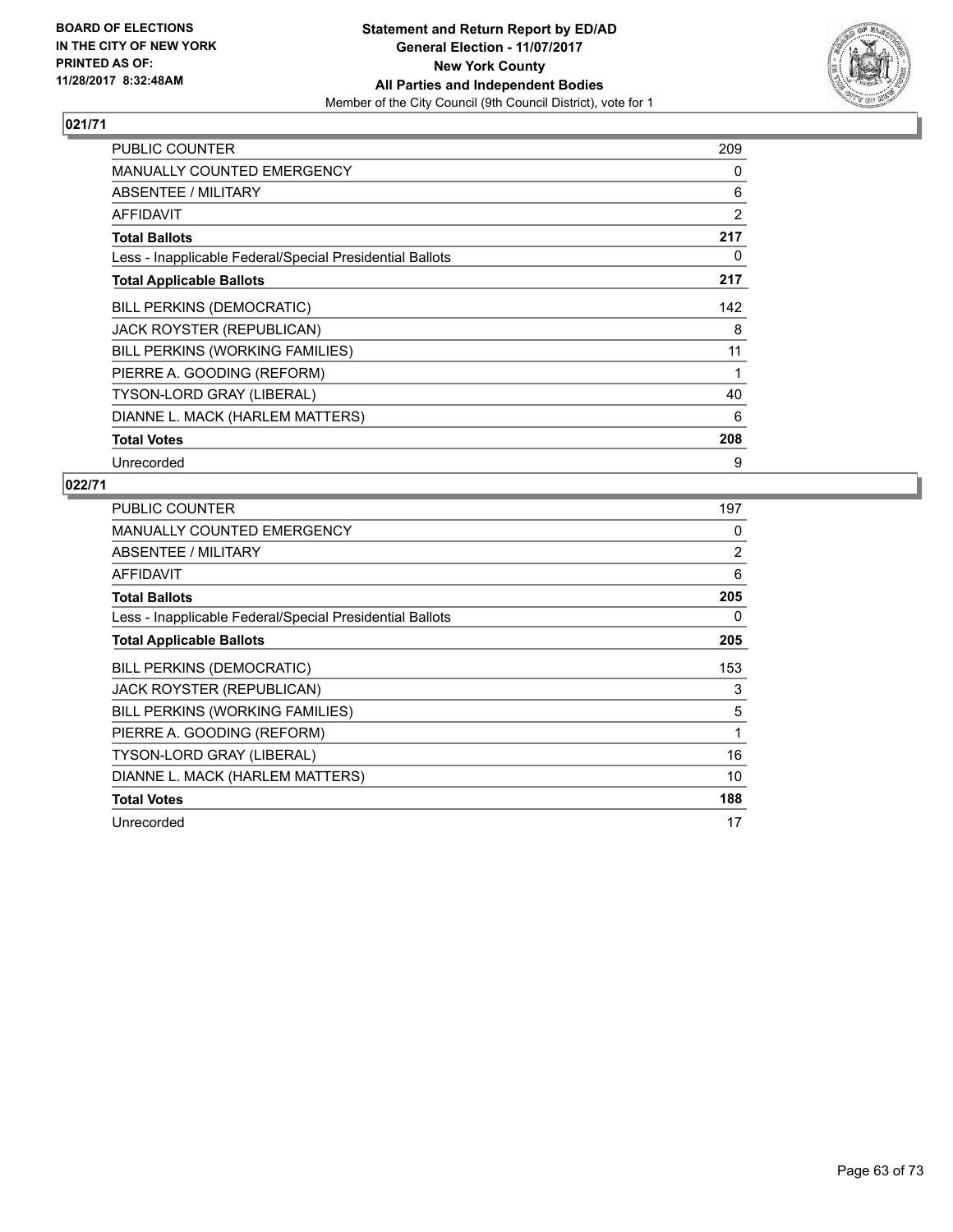

| <b>PUBLIC COUNTER</b>                                    | 241 |
|----------------------------------------------------------|-----|
| <b>MANUALLY COUNTED EMERGENCY</b>                        | 0   |
| ABSENTEE / MILITARY                                      | 5   |
| AFFIDAVIT                                                | 2   |
| <b>Total Ballots</b>                                     | 248 |
| Less - Inapplicable Federal/Special Presidential Ballots | 0   |
| <b>Total Applicable Ballots</b>                          | 248 |
| <b>BILL PERKINS (DEMOCRATIC)</b>                         | 187 |
| JACK ROYSTER (REPUBLICAN)                                | 4   |
| BILL PERKINS (WORKING FAMILIES)                          | 7   |
| PIERRE A. GOODING (REFORM)                               | 0   |
| TYSON-LORD GRAY (LIBERAL)                                | 26  |
| DIANNE L. MACK (HARLEM MATTERS)                          | 9   |
| <b>Total Votes</b>                                       | 233 |
| Unrecorded                                               | 15  |

| <b>PUBLIC COUNTER</b>                                    | 196 |
|----------------------------------------------------------|-----|
| <b>MANUALLY COUNTED EMERGENCY</b>                        | 0   |
| ABSENTEE / MILITARY                                      | 6   |
| AFFIDAVIT                                                | 0   |
| <b>Total Ballots</b>                                     | 202 |
| Less - Inapplicable Federal/Special Presidential Ballots | 0   |
| <b>Total Applicable Ballots</b>                          | 202 |
| <b>BILL PERKINS (DEMOCRATIC)</b>                         | 149 |
| JACK ROYSTER (REPUBLICAN)                                | 3   |
| BILL PERKINS (WORKING FAMILIES)                          | 12  |
| PIERRE A. GOODING (REFORM)                               | 1   |
| <b>TYSON-LORD GRAY (LIBERAL)</b>                         | 20  |
| DIANNE L. MACK (HARLEM MATTERS)                          | 8   |
| <b>Total Votes</b>                                       | 193 |
| Unrecorded                                               | 9   |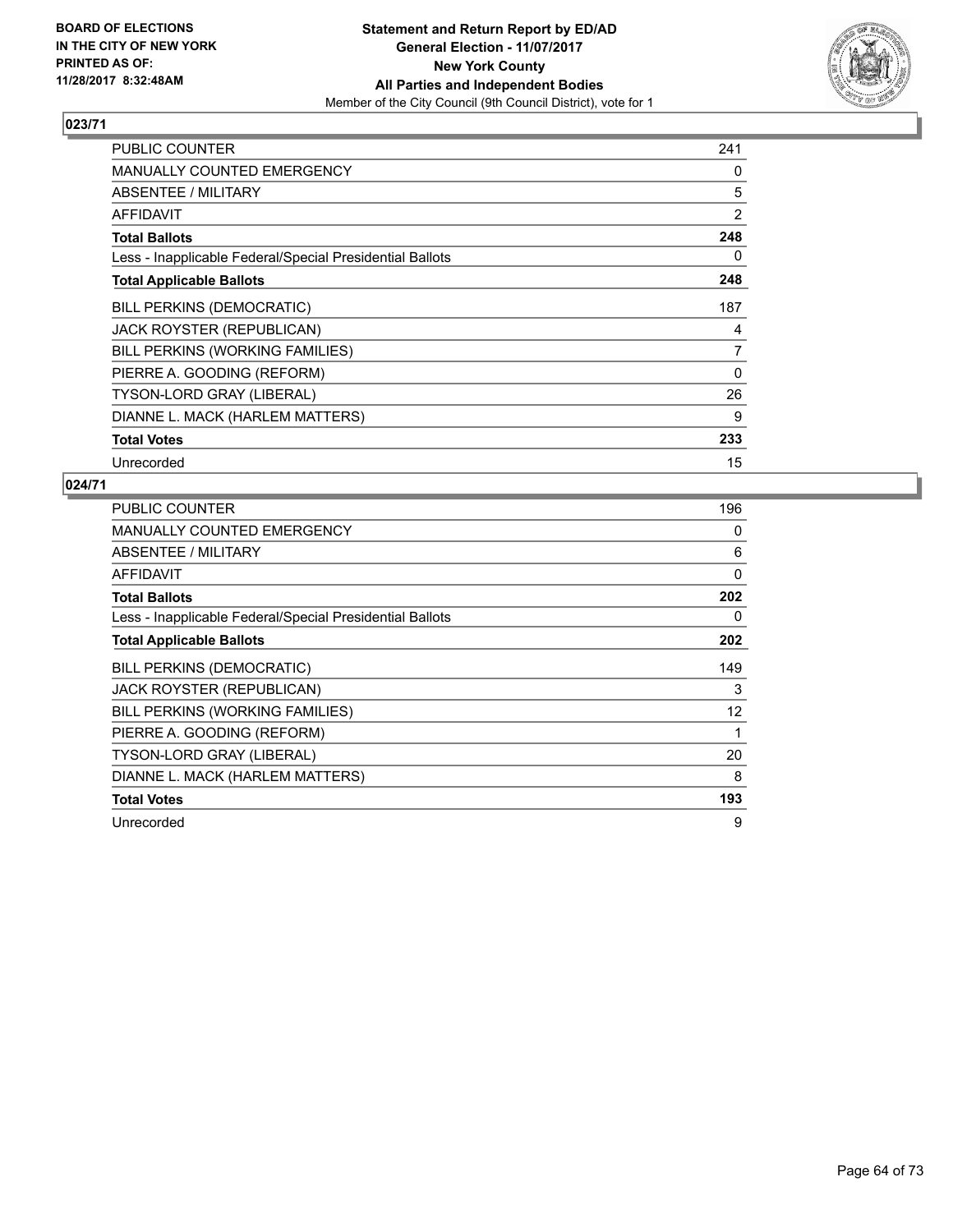

| PUBLIC COUNTER                                           | 181 |
|----------------------------------------------------------|-----|
| <b>MANUALLY COUNTED EMERGENCY</b>                        | 0   |
| ABSENTEE / MILITARY                                      | 7   |
| <b>AFFIDAVIT</b>                                         | 4   |
| <b>Total Ballots</b>                                     | 192 |
| Less - Inapplicable Federal/Special Presidential Ballots | 0   |
| <b>Total Applicable Ballots</b>                          | 192 |
| <b>BILL PERKINS (DEMOCRATIC)</b>                         | 141 |
| <b>JACK ROYSTER (REPUBLICAN)</b>                         | 4   |
| BILL PERKINS (WORKING FAMILIES)                          | 8   |
| PIERRE A. GOODING (REFORM)                               | 0   |
| TYSON-LORD GRAY (LIBERAL)                                | 11  |
| DIANNE L. MACK (HARLEM MATTERS)                          | 2   |
| CORDELL CLEARE (WRITE-IN)                                | 1   |
| UNATTRIBUTABLE WRITE-IN (WRITE-IN)                       | 1   |
| <b>Total Votes</b>                                       | 168 |
| Unrecorded                                               | 24  |

| <b>PUBLIC COUNTER</b>                                    | 160               |
|----------------------------------------------------------|-------------------|
| MANUALLY COUNTED EMERGENCY                               | 0                 |
| ABSENTEE / MILITARY                                      | 5                 |
| <b>AFFIDAVIT</b>                                         | 1                 |
| <b>Total Ballots</b>                                     | 166               |
| Less - Inapplicable Federal/Special Presidential Ballots | 0                 |
| <b>Total Applicable Ballots</b>                          | 166               |
| <b>BILL PERKINS (DEMOCRATIC)</b>                         | 120               |
| <b>JACK ROYSTER (REPUBLICAN)</b>                         | 8                 |
| BILL PERKINS (WORKING FAMILIES)                          | $12 \overline{ }$ |
| PIERRE A. GOODING (REFORM)                               | 3                 |
| <b>TYSON-LORD GRAY (LIBERAL)</b>                         | 17                |
| DIANNE L. MACK (HARLEM MATTERS)                          | 3                 |
| <b>Total Votes</b>                                       | 163               |
| Unrecorded                                               | 3                 |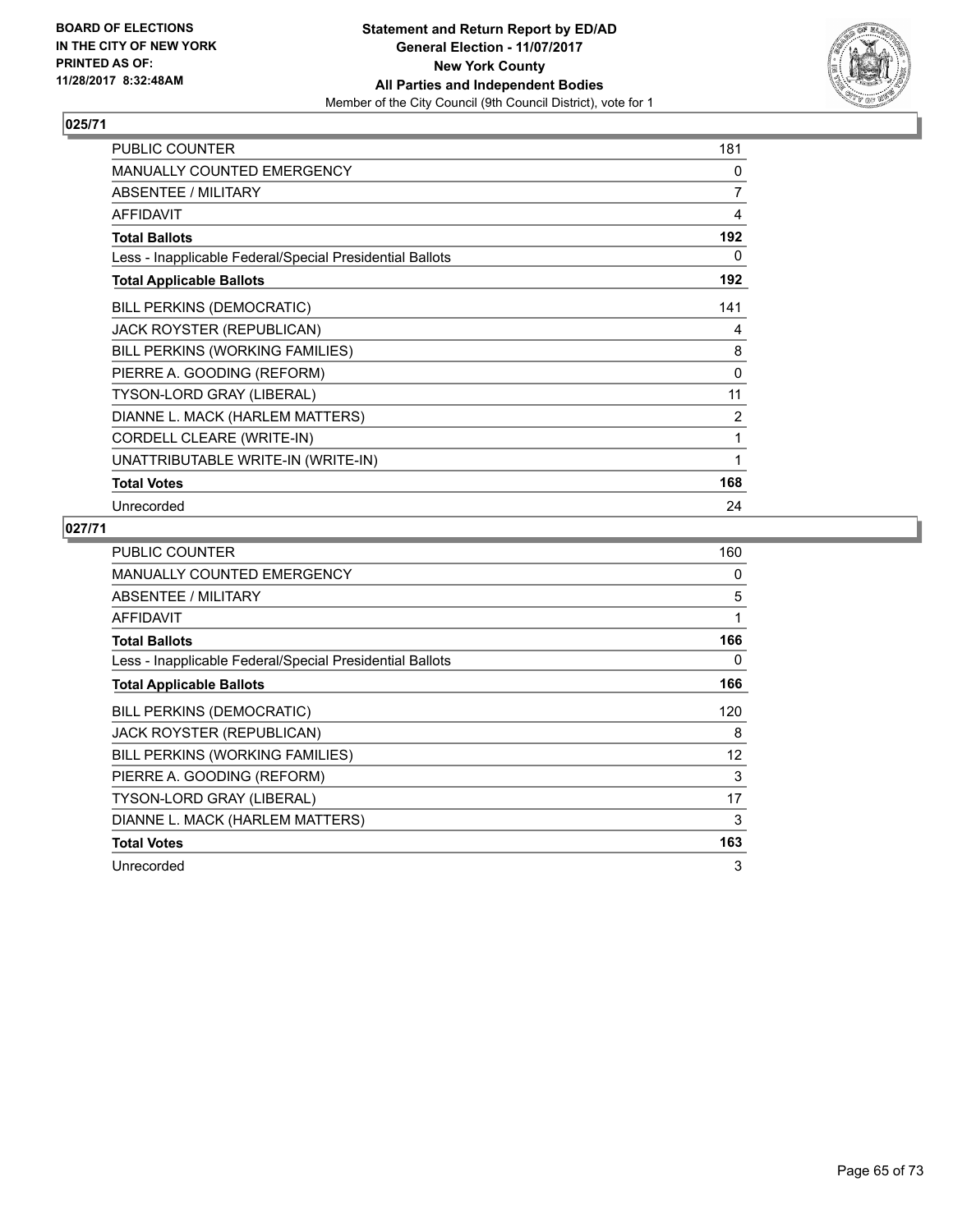

| <b>PUBLIC COUNTER</b>                                    | 227 |
|----------------------------------------------------------|-----|
| <b>MANUALLY COUNTED EMERGENCY</b>                        | 0   |
| ABSENTEE / MILITARY                                      | 11  |
| <b>AFFIDAVIT</b>                                         | 11  |
| <b>Total Ballots</b>                                     | 249 |
| Less - Inapplicable Federal/Special Presidential Ballots | 0   |
| <b>Total Applicable Ballots</b>                          | 249 |
| <b>BILL PERKINS (DEMOCRATIC)</b>                         | 184 |
| <b>JACK ROYSTER (REPUBLICAN)</b>                         | 7   |
| BILL PERKINS (WORKING FAMILIES)                          | 9   |
| PIERRE A. GOODING (REFORM)                               | 1   |
| TYSON-LORD GRAY (LIBERAL)                                | 22  |
| DIANNE L. MACK (HARLEM MATTERS)                          | 6   |
| CORY KADAMANI (WRITE-IN)                                 | 1   |
| MARVIN HOLLAND (WRITE-IN)                                | 1   |
| <b>Total Votes</b>                                       | 231 |
| Unrecorded                                               | 18  |

| <b>PUBLIC COUNTER</b>                                    | 218 |
|----------------------------------------------------------|-----|
| <b>MANUALLY COUNTED EMERGENCY</b>                        | 0   |
| ABSENTEE / MILITARY                                      | 8   |
| AFFIDAVIT                                                | 2   |
| <b>Total Ballots</b>                                     | 228 |
| Less - Inapplicable Federal/Special Presidential Ballots | 0   |
| <b>Total Applicable Ballots</b>                          | 228 |
| BILL PERKINS (DEMOCRATIC)                                | 171 |
| <b>JACK ROYSTER (REPUBLICAN)</b>                         |     |
| BILL PERKINS (WORKING FAMILIES)                          | 5   |
| PIERRE A. GOODING (REFORM)                               | 2   |
| TYSON-LORD GRAY (LIBERAL)                                | 25  |
| DIANNE L. MACK (HARLEM MATTERS)                          | 3   |
| <b>Total Votes</b>                                       | 207 |
| Unrecorded                                               | 21  |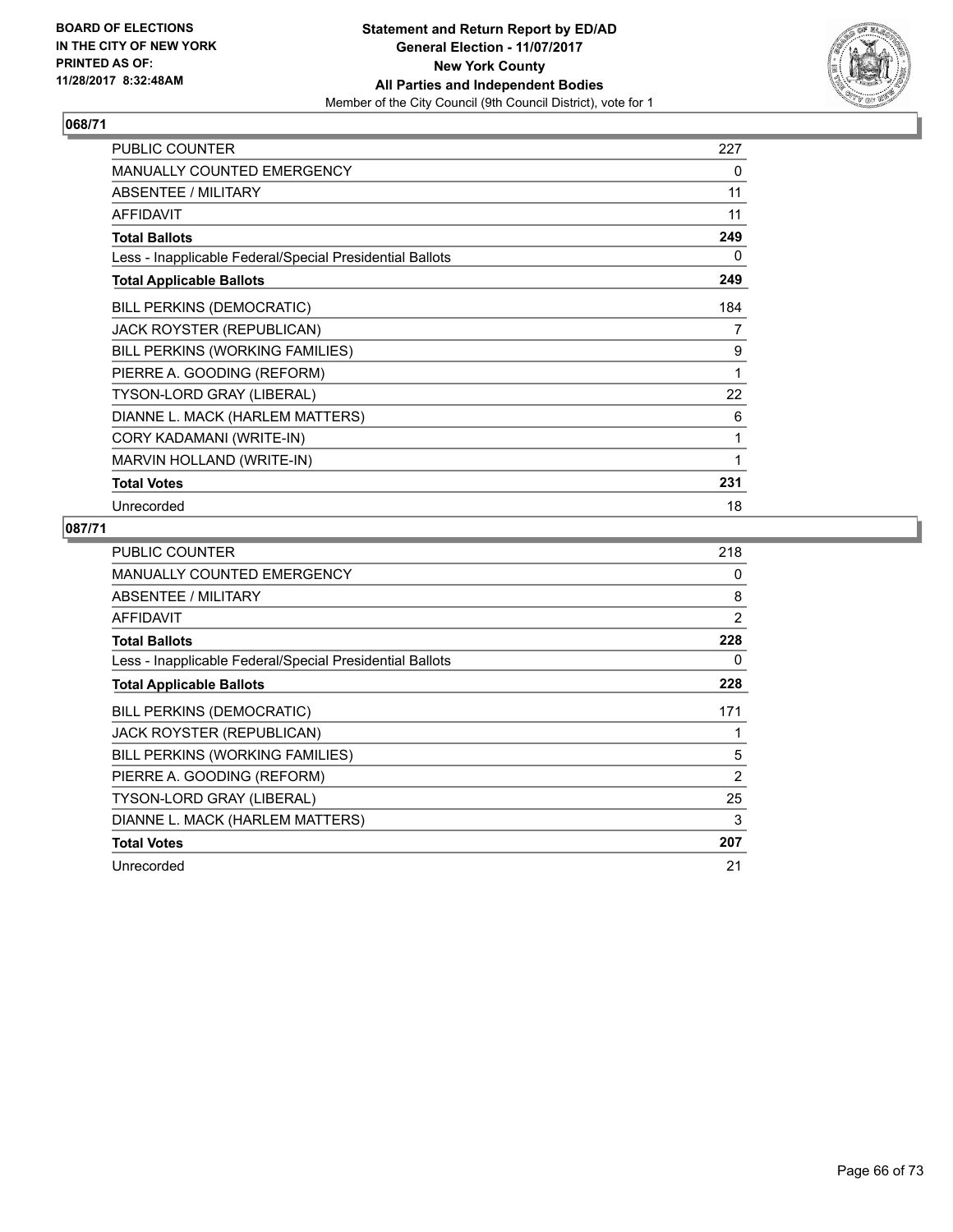

| <b>PUBLIC COUNTER</b>                                    | 135            |
|----------------------------------------------------------|----------------|
| <b>MANUALLY COUNTED EMERGENCY</b>                        | 0              |
| ABSENTEE / MILITARY                                      | 4              |
| <b>AFFIDAVIT</b>                                         | 0              |
| <b>Total Ballots</b>                                     | 139            |
| Less - Inapplicable Federal/Special Presidential Ballots | 0              |
| <b>Total Applicable Ballots</b>                          | 139            |
| <b>BILL PERKINS (DEMOCRATIC)</b>                         | 114            |
| JACK ROYSTER (REPUBLICAN)                                | 2              |
| BILL PERKINS (WORKING FAMILIES)                          | $\overline{2}$ |
| PIERRE A. GOODING (REFORM)                               | 0              |
| <b>TYSON-LORD GRAY (LIBERAL)</b>                         | $\overline{2}$ |
| DIANNE L. MACK (HARLEM MATTERS)                          | 3              |
| <b>Total Votes</b>                                       | 123            |
| Unrecorded                                               | 16             |

| <b>PUBLIC COUNTER</b>                                    | 219 |
|----------------------------------------------------------|-----|
| MANUALLY COUNTED EMERGENCY                               | 0   |
| ABSENTEE / MILITARY                                      | 10  |
| AFFIDAVIT                                                | 2   |
| <b>Total Ballots</b>                                     | 231 |
| Less - Inapplicable Federal/Special Presidential Ballots | 0   |
| <b>Total Applicable Ballots</b>                          | 231 |
| <b>BILL PERKINS (DEMOCRATIC)</b>                         | 178 |
| JACK ROYSTER (REPUBLICAN)                                |     |
| BILL PERKINS (WORKING FAMILIES)                          | 5   |
| PIERRE A. GOODING (REFORM)                               | 0   |
| TYSON-LORD GRAY (LIBERAL)                                | 17  |
| DIANNE L. MACK (HARLEM MATTERS)                          | 8   |
| <b>Total Votes</b>                                       | 209 |
| Unrecorded                                               | 22  |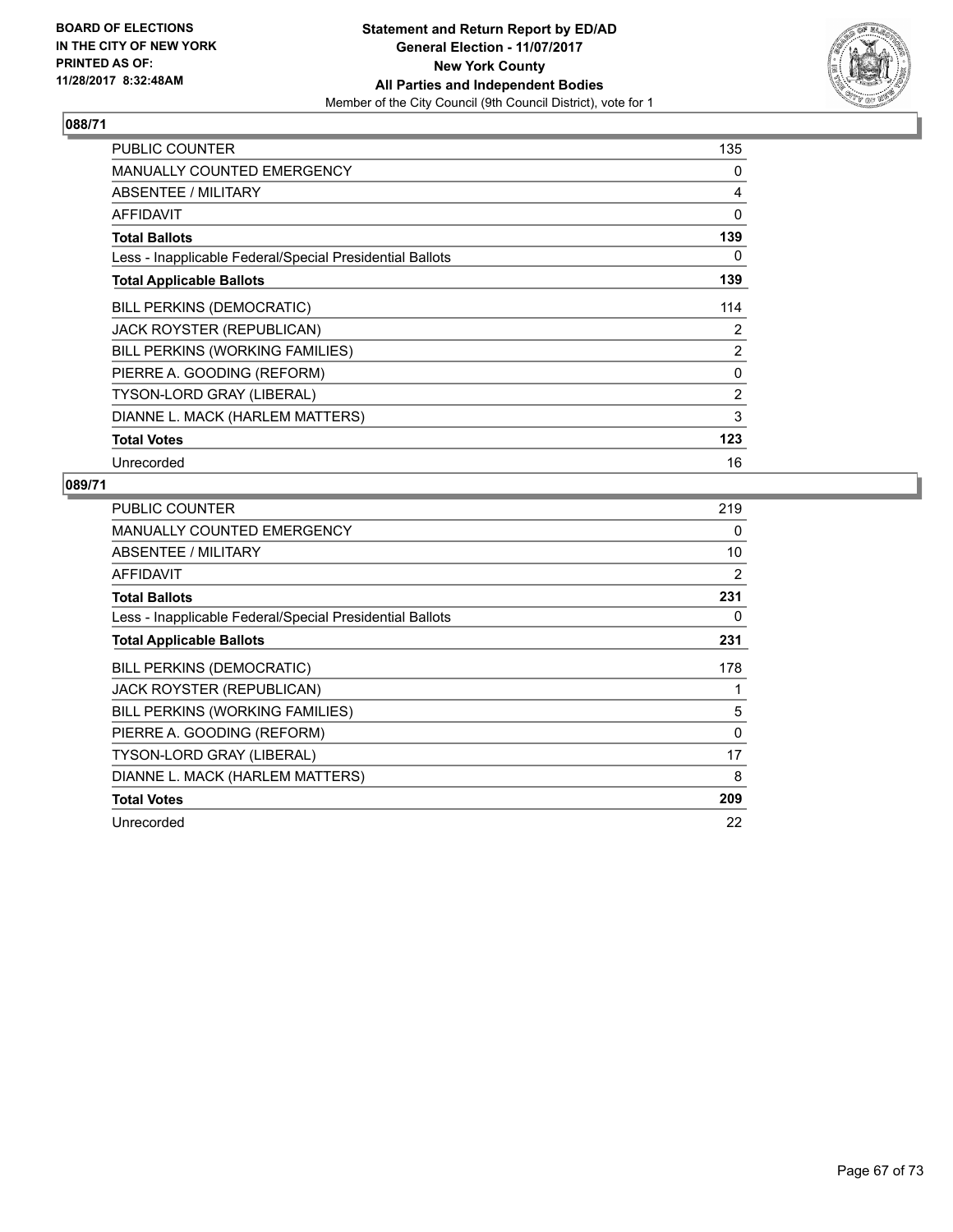

| <b>PUBLIC COUNTER</b>                                    | 222 |
|----------------------------------------------------------|-----|
| <b>MANUALLY COUNTED EMERGENCY</b>                        | 0   |
| ABSENTEE / MILITARY                                      | 11  |
| AFFIDAVIT                                                | 0   |
| <b>Total Ballots</b>                                     | 233 |
| Less - Inapplicable Federal/Special Presidential Ballots | 0   |
| <b>Total Applicable Ballots</b>                          | 233 |
| <b>BILL PERKINS (DEMOCRATIC)</b>                         | 189 |
| JACK ROYSTER (REPUBLICAN)                                | 3   |
| BILL PERKINS (WORKING FAMILIES)                          | 6   |
| PIERRE A. GOODING (REFORM)                               | 1   |
| <b>TYSON-LORD GRAY (LIBERAL)</b>                         | 9   |
| DIANNE L. MACK (HARLEM MATTERS)                          | 1   |
| TROYA OUTLAW (WRITE-IN)                                  | 1   |
| <b>Total Votes</b>                                       | 210 |
| Unrecorded                                               | 23  |

| <b>PUBLIC COUNTER</b>                                    | 126 |
|----------------------------------------------------------|-----|
| <b>MANUALLY COUNTED EMERGENCY</b>                        | 0   |
| ABSENTEE / MILITARY                                      | 1   |
| AFFIDAVIT                                                | 1   |
| <b>Total Ballots</b>                                     | 128 |
| Less - Inapplicable Federal/Special Presidential Ballots | 0   |
| <b>Total Applicable Ballots</b>                          | 128 |
| <b>BILL PERKINS (DEMOCRATIC)</b>                         | 92  |
| <b>JACK ROYSTER (REPUBLICAN)</b>                         | 1   |
| BILL PERKINS (WORKING FAMILIES)                          | 2   |
| PIERRE A. GOODING (REFORM)                               | 1   |
| <b>TYSON-LORD GRAY (LIBERAL)</b>                         | 8   |
| DIANNE L. MACK (HARLEM MATTERS)                          | 5   |
| <b>Total Votes</b>                                       | 109 |
| Unrecorded                                               | 19  |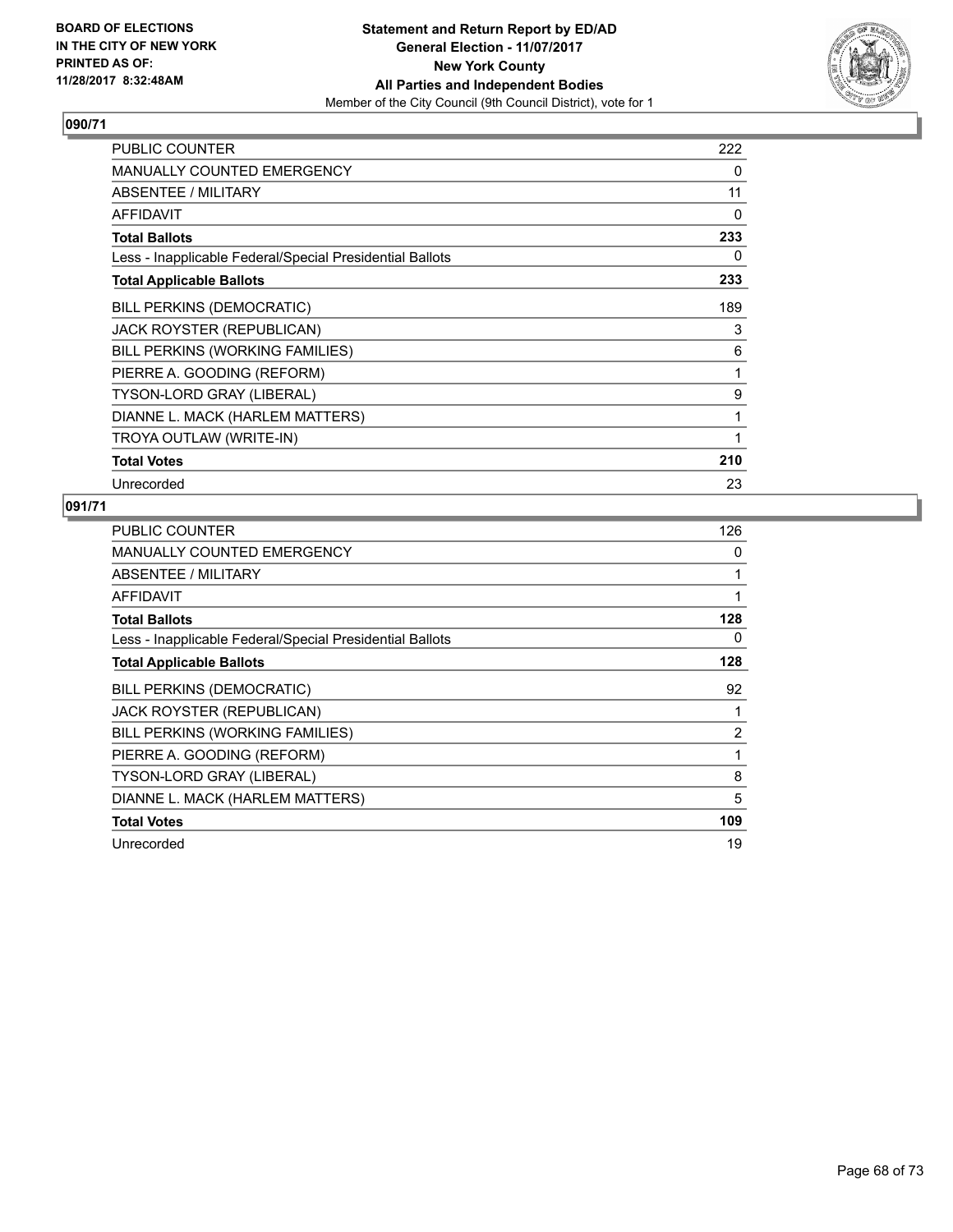

| <b>PUBLIC COUNTER</b>                                    | 0 |
|----------------------------------------------------------|---|
| <b>MANUALLY COUNTED EMERGENCY</b>                        | 0 |
| ABSENTEE / MILITARY                                      | 0 |
| AFFIDAVIT                                                | 0 |
| <b>Total Ballots</b>                                     | 0 |
| Less - Inapplicable Federal/Special Presidential Ballots | 0 |
| <b>Total Applicable Ballots</b>                          | 0 |
| BILL PERKINS (DEMOCRATIC)                                | 0 |
| JACK ROYSTER (REPUBLICAN)                                | 0 |
| BILL PERKINS (WORKING FAMILIES)                          | 0 |
| PIERRE A. GOODING (REFORM)                               | 0 |
| TYSON-LORD GRAY (LIBERAL)                                | 0 |
| DIANNE L. MACK (HARLEM MATTERS)                          | 0 |
| <b>Total Votes</b>                                       | 0 |

| <b>PUBLIC COUNTER</b>                                    | 136 |
|----------------------------------------------------------|-----|
| <b>MANUALLY COUNTED EMERGENCY</b>                        | 0   |
| ABSENTEE / MILITARY                                      | 6   |
| AFFIDAVIT                                                | 1   |
| <b>Total Ballots</b>                                     | 143 |
| Less - Inapplicable Federal/Special Presidential Ballots | 0   |
| <b>Total Applicable Ballots</b>                          | 143 |
| <b>BILL PERKINS (DEMOCRATIC)</b>                         | 96  |
| JACK ROYSTER (REPUBLICAN)                                | 4   |
| BILL PERKINS (WORKING FAMILIES)                          | 4   |
| PIERRE A. GOODING (REFORM)                               | 8   |
| <b>TYSON-LORD GRAY (LIBERAL)</b>                         | 21  |
| DIANNE L. MACK (HARLEM MATTERS)                          | 7   |
| <b>Total Votes</b>                                       | 140 |
| Unrecorded                                               | 3   |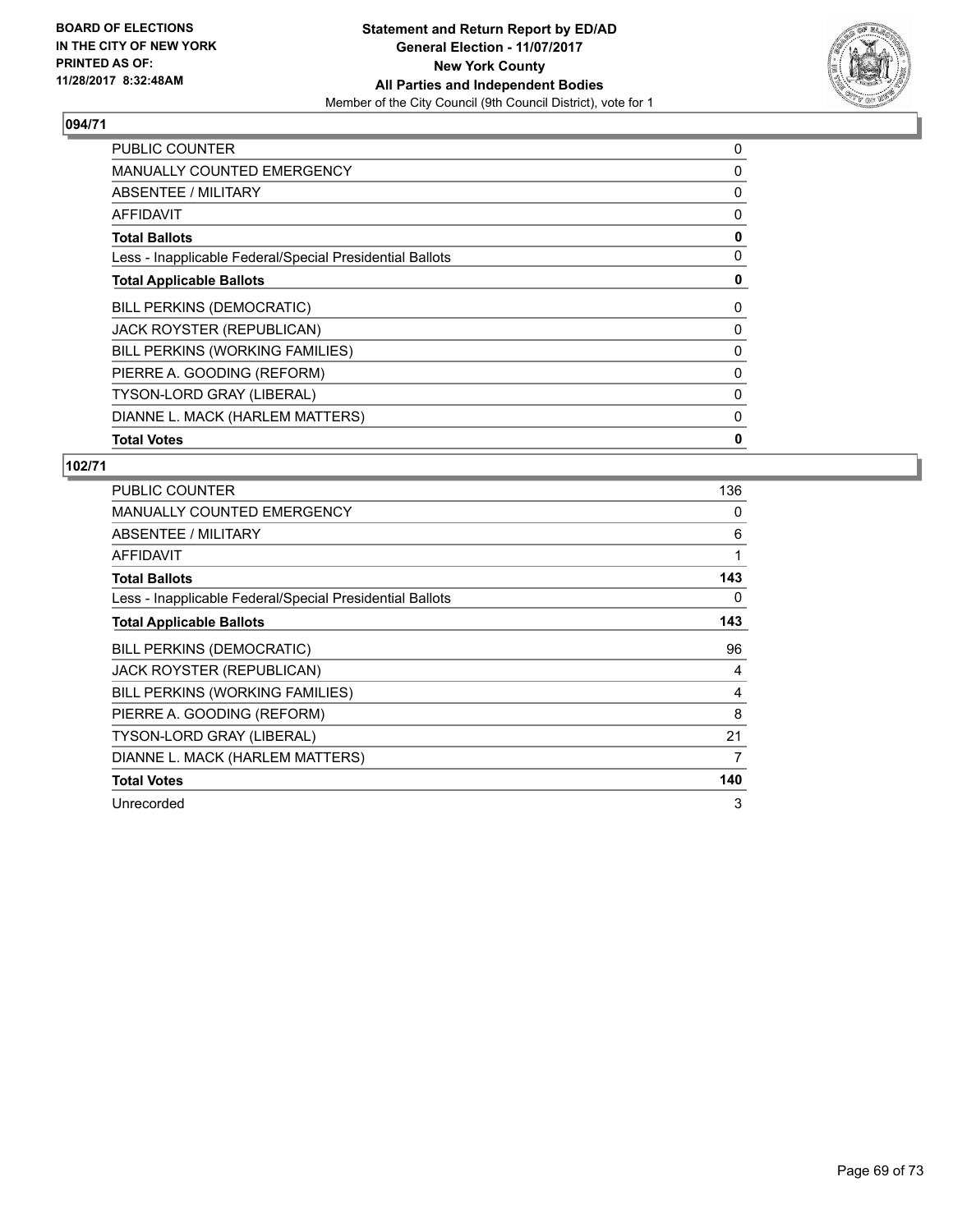

| <b>PUBLIC COUNTER</b>                                    | 129 |
|----------------------------------------------------------|-----|
| <b>MANUALLY COUNTED EMERGENCY</b>                        | 0   |
| ABSENTEE / MILITARY                                      | 4   |
| AFFIDAVIT                                                | 6   |
| <b>Total Ballots</b>                                     | 139 |
| Less - Inapplicable Federal/Special Presidential Ballots | 0   |
| <b>Total Applicable Ballots</b>                          | 139 |
| <b>BILL PERKINS (DEMOCRATIC)</b>                         | 95  |
| JACK ROYSTER (REPUBLICAN)                                | 1   |
| BILL PERKINS (WORKING FAMILIES)                          | 5   |
| PIERRE A. GOODING (REFORM)                               | 1   |
| TYSON-LORD GRAY (LIBERAL)                                | 23  |
| DIANNE L. MACK (HARLEM MATTERS)                          | 5   |
| <b>Total Votes</b>                                       | 130 |
| Unrecorded                                               | 9   |

| <b>PUBLIC COUNTER</b>                                    | 86             |
|----------------------------------------------------------|----------------|
| <b>MANUALLY COUNTED EMERGENCY</b>                        | 0              |
| ABSENTEE / MILITARY                                      | $\overline{2}$ |
| AFFIDAVIT                                                | 3              |
| <b>Total Ballots</b>                                     | 91             |
| Less - Inapplicable Federal/Special Presidential Ballots | 0              |
| <b>Total Applicable Ballots</b>                          | 91             |
| <b>BILL PERKINS (DEMOCRATIC)</b>                         | 63             |
| JACK ROYSTER (REPUBLICAN)                                |                |
| BILL PERKINS (WORKING FAMILIES)                          | 6              |
| PIERRE A. GOODING (REFORM)                               | 1              |
| <b>TYSON-LORD GRAY (LIBERAL)</b>                         | 14             |
| DIANNE L. MACK (HARLEM MATTERS)                          | 2              |
| <b>Total Votes</b>                                       | 87             |
| Unrecorded                                               | 4              |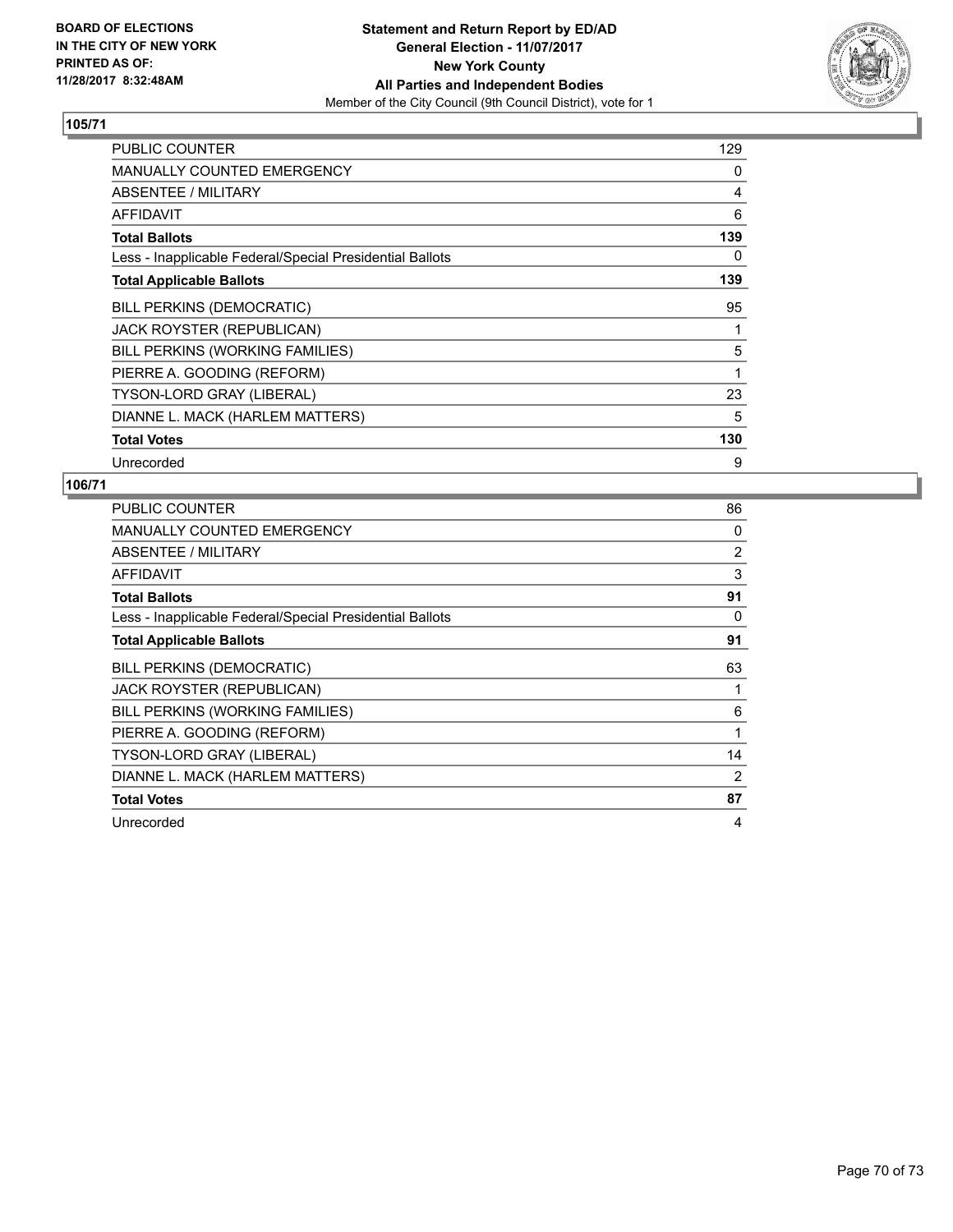

| <b>PUBLIC COUNTER</b>                                    | 215            |
|----------------------------------------------------------|----------------|
| <b>MANUALLY COUNTED EMERGENCY</b>                        | 0              |
| ABSENTEE / MILITARY                                      | $\overline{7}$ |
| <b>AFFIDAVIT</b>                                         | 4              |
| <b>Total Ballots</b>                                     | 226            |
| Less - Inapplicable Federal/Special Presidential Ballots | 0              |
| <b>Total Applicable Ballots</b>                          | 226            |
| <b>BILL PERKINS (DEMOCRATIC)</b>                         | 154            |
| JACK ROYSTER (REPUBLICAN)                                | 4              |
| BILL PERKINS (WORKING FAMILIES)                          | 13             |
| PIERRE A. GOODING (REFORM)                               | 4              |
| TYSON-LORD GRAY (LIBERAL)                                | 31             |
| DIANNE L. MACK (HARLEM MATTERS)                          | 12             |
| <b>MARVIN HOLLAND (WRITE-IN)</b>                         | 1              |
| <b>Total Votes</b>                                       | 219            |
| Unrecorded                                               | 7              |

| <b>PUBLIC COUNTER</b>                                    | 140 |
|----------------------------------------------------------|-----|
| <b>MANUALLY COUNTED EMERGENCY</b>                        | 0   |
| ABSENTEE / MILITARY                                      | 3   |
| <b>AFFIDAVIT</b>                                         | 5   |
| <b>Total Ballots</b>                                     | 148 |
| Less - Inapplicable Federal/Special Presidential Ballots | 0   |
| <b>Total Applicable Ballots</b>                          | 148 |
| BILL PERKINS (DEMOCRATIC)                                | 110 |
| <b>JACK ROYSTER (REPUBLICAN)</b>                         | 2   |
| BILL PERKINS (WORKING FAMILIES)                          | 5   |
| PIERRE A. GOODING (REFORM)                               | 2   |
| TYSON-LORD GRAY (LIBERAL)                                | 13  |
| DIANNE L. MACK (HARLEM MATTERS)                          | 7   |
| <b>Total Votes</b>                                       | 139 |
| Unrecorded                                               | 9   |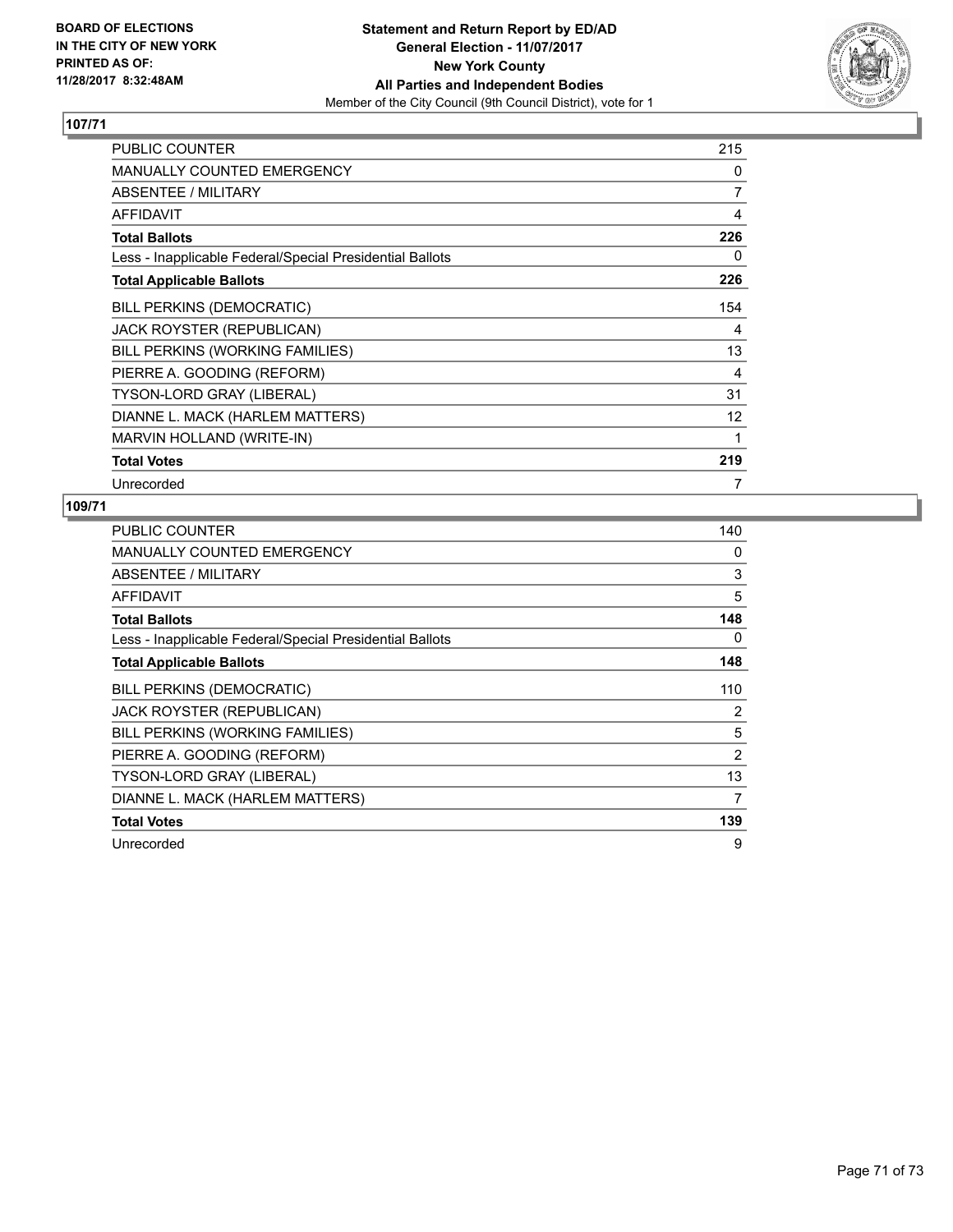

| <b>PUBLIC COUNTER</b>                                    | 0 |
|----------------------------------------------------------|---|
| <b>MANUALLY COUNTED EMERGENCY</b>                        | 0 |
| <b>ABSENTEE / MILITARY</b>                               | 0 |
| <b>AFFIDAVIT</b>                                         | 0 |
| <b>Total Ballots</b>                                     | 0 |
| Less - Inapplicable Federal/Special Presidential Ballots | 0 |
| <b>Total Applicable Ballots</b>                          | 0 |
| <b>BILL PERKINS (DEMOCRATIC)</b>                         | 0 |
| JACK ROYSTER (REPUBLICAN)                                | 0 |
| BILL PERKINS (WORKING FAMILIES)                          | 0 |
| PIERRE A. GOODING (REFORM)                               | 0 |
| TYSON-LORD GRAY (LIBERAL)                                | 0 |
| DIANNE L. MACK (HARLEM MATTERS)                          | 0 |
| <b>Total Votes</b>                                       | 0 |
| 082/72 COMBINED into: 080/72                             |   |

**083/72 COMBINED into: 080/72**

#### **085/72 COMBINED into: 080/72**